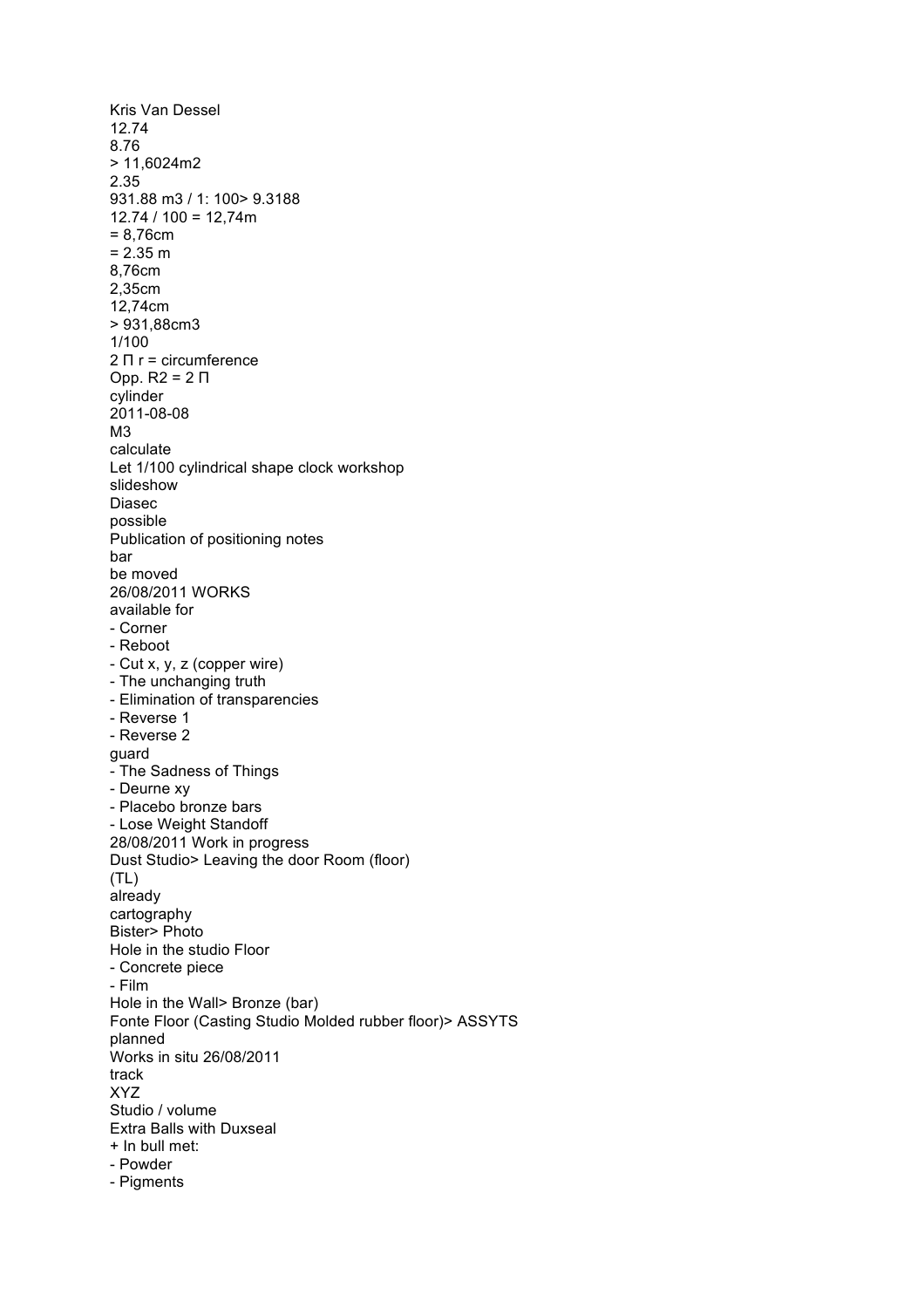```
- Dust
- Painting
The copper wire ...
27.08.2011 SITE
Work> Title - Photos
> Text soundtracks PDF 1
Info> Press Biogr hp. 2
Links> Artists Gallery organizations (en) 3 creativities Blogs
1
reboot
pics
movie
removal
pics
movie
track
pics
movie
The Enduring Truth
pics
movie
27/08/2011
WALK
Performance + -3 km 27.08.2011
> Backpack with copper coil
Let> Brands> Fil stand
> When recording
> Trail
> Suspected flow / level of the workshop (chapel) to Sportpaleis (Path> home)
> If the empty spool start> and return oprollenop other coils
> Try to walk to the new Studio site
> At least two people walking on the need
> 1 movie
> 1 to follow the thread when the roads / transport
Future work 8/27/2011 2/10/2011 9/11/2011
1) * away
2) * Carpet (U Expensive!)
3) * In-outdoor> OK interface <interface Made
4) * >?
5) DO NOT <in Execution
6) *
16/10/2011
> Balon up Studio
> Hang Balon data>
Blank DVD / CD>
> Input Address
> Application environment Photo CD / DVD
> Mention Award <Movies
> Artwork
\prec> A.d.v. Distance, climatic influences
> Track> through> Google Maps.
16/10/3011
16/10/3011
16/10/3011
9:11:11
Pierre> in an existing wall joints times to be cut> mortar
3/11/11
Layers of white + green first
* To make a cardboard or incorrect calculation
80
```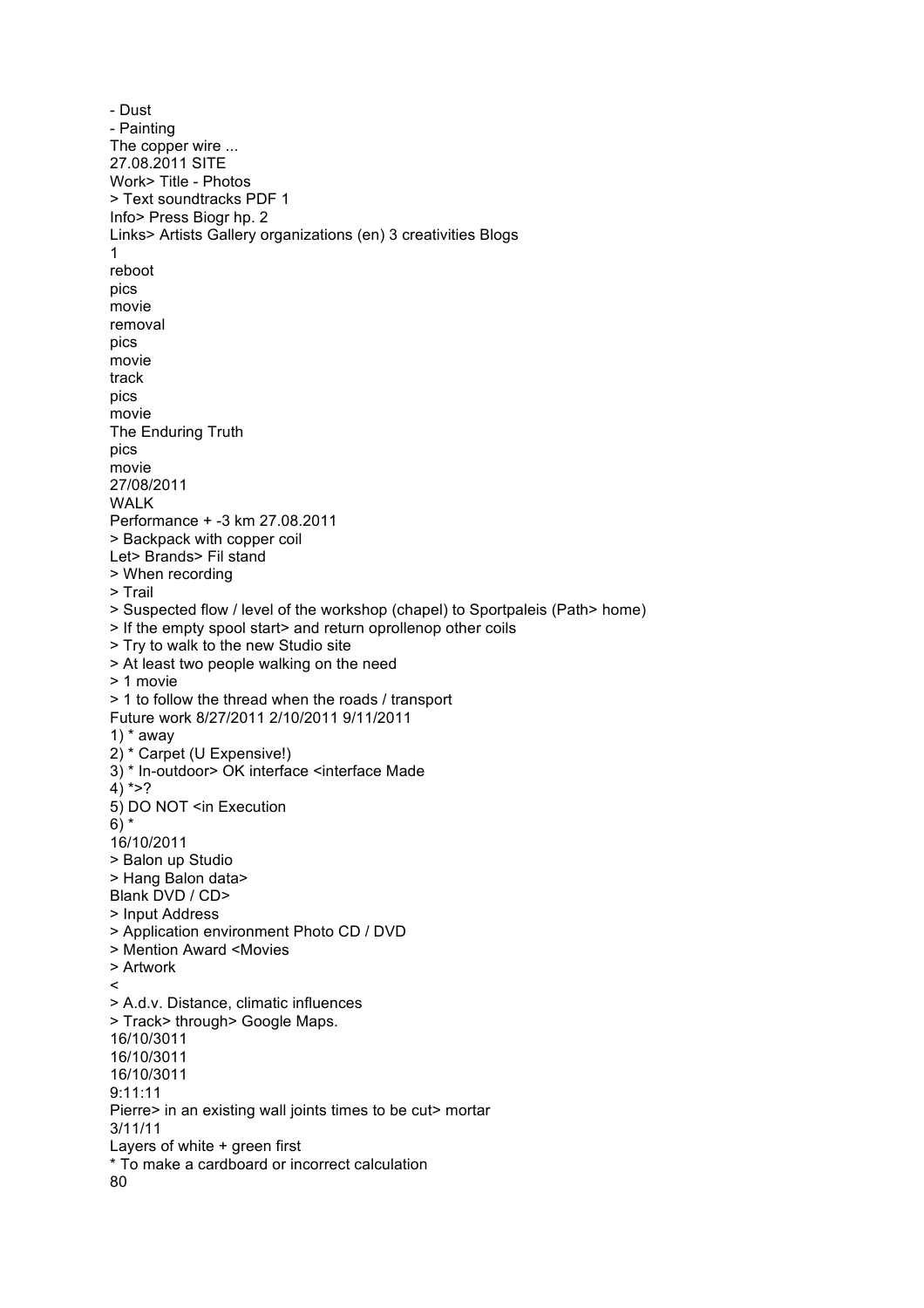45 175 surrogate 22:10:11 > Wall of the studio killing> Drills > This stone walls in another wall > - Museum - Gallery 11/05/11 + 1, build size If necessary. 1 Ex Brickmaking and books immure back > Material: - Book 1 side with latex **Poltergeist** BACK LIGHT Posted on 11.02.2011 > Aerosol was dedicated Schleiper < > Sled way > Gallery Reed Van der Mieden > In the presence of Dimitri Riemis and Steve van den Bosch fluorescent lamp VD sprinkled Gallery Hung> lamps back > Refill for soothing V.D. gallery > After work, when the lights are off> TL residues (green) Poltergeist 24/10/2011 FOSFORISCERENDE PAINT MONTANA ALIEN 250 ml. Poltergeist R-V79 > Text "Poltergeist" (the color of the paint itself) > Or fluorescent lamp (gallery) space> when all the lights VD its space> lamp. PALIMPFEST 29.10.11 1 > Hikers at the beginning of the road, a Sandbag for you by the end of the program, and vice versa. > "Earth" from one place to another place. > Step of the "upper class" 2 > Let disrupt GPS signals on the beach - Spades - Bags > When recording 3/11/2011 street actions 1 > Block with doors colsonbandjes 2 > With Duck Tape zones / corridors tension 14.11.2011 3 > Colsonbandjes with "repairs" Run while walking in public buildings> street> Slides> Slide projectors \* Carousel> SOLICO.BE 36.3 incl. 250W / SIMDA 3225 Solico bvba Onledegoedstraat 81 8800 Roeselare 051/31 28 30 > Location! 03:11:11 CONFERENCE 1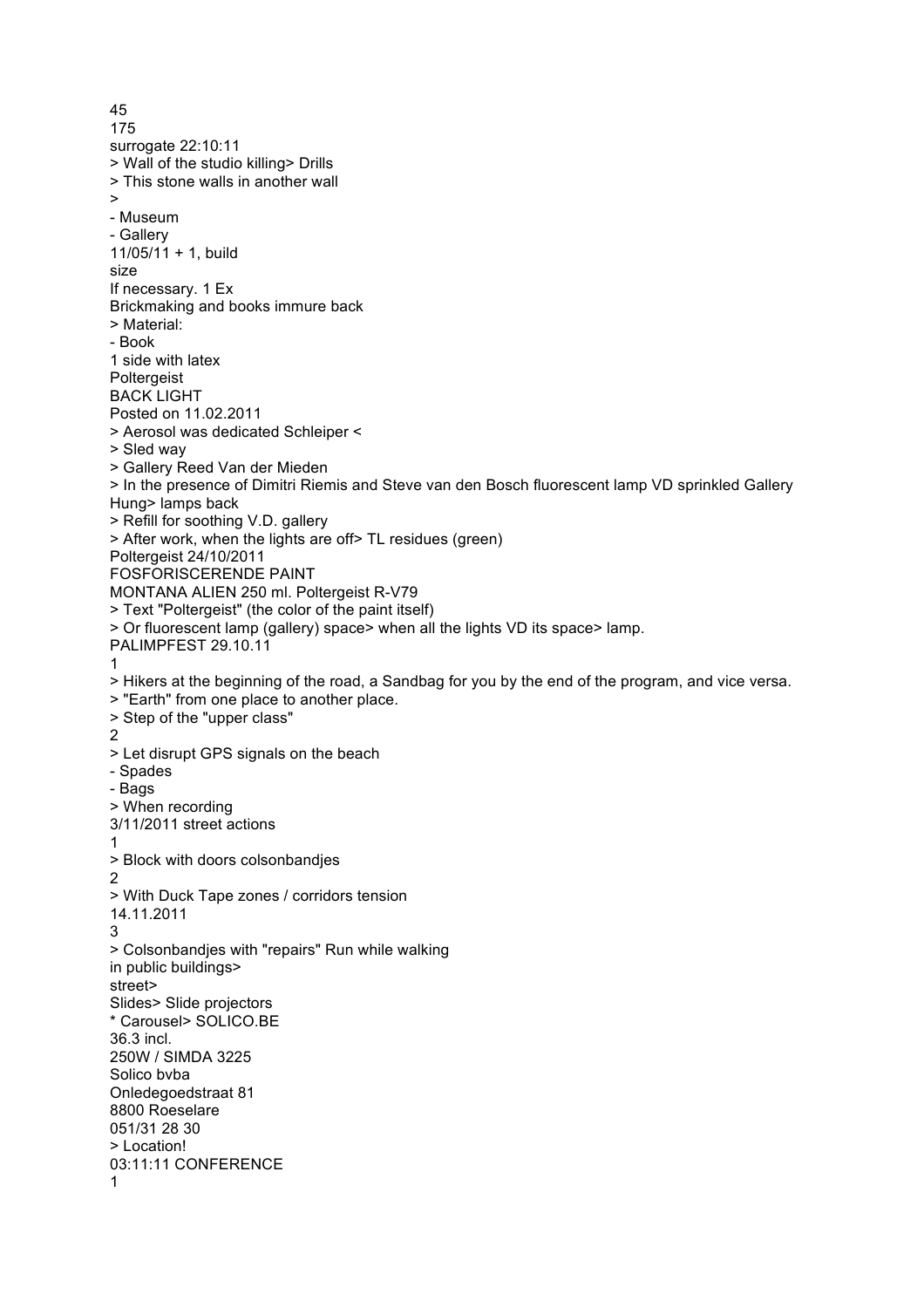> The Departed color. > Landscape

- > Architecture
- > Stand
- > Space
- > Weather
- > 2010> paint Jam <painting
- > 2D flat / rectangular
- > "Paint Club"
- > Paint!
- > Product !!
- > Reduced models in 3D in module <pictures model
- > Develop 3D on a scale of 1/1
- > Serendipity!

> First 3D works are mainly in models and work related in scale 1: 1> Ceiling model> = thought the studio, where are all the work of <ceiling picture

reading

- Art> Communications > Generosity> Public
- !
- >> Question> What is the importance of creating a work of art? (Product)
- > Research
- > <Spiritual work!
- Exploring the archeology workshop  $\rightarrow$  = buttonhole in the window

"The truth invariably"

- > = Spiritual work
- > No products
- > Not to be moved
- > Finish with "Poltergeist"

Effects / Heading for site 05/11/2011

- \* Poltergeist OK
- "Intervention in the Galerie van der Mieden opinion in the absence of (galleris)."
- BACK LIGHT

"Removing light pipe and with (fosforiscerende) painting painted." Closing the Color "For (h) is the 'color'." Load "displays light."

- "infection ..." 11.13.2011
- \* The cost of opening

**TRANSIT** 

- D1mm / l = 138 wire frame of stainless steel
- Works 1993 NA
- On the empty box in which 13 such monographs taken \* Hung me
- \* = Book TRANSIT
- \* 13 x bright white coating on the cable assembly
- \* Coulees excess paint in a can
- \* After a 13 x the cable into the wound.
- \* Understand 11:14:11
- include:
- > Ongoing Project
- \* OK-interface
- $>$  Bronze  $/$  l =  $/$  = d  $/$  polished
- > Loch defeated by the outer wall of the workshop; BAR then inserted through the hole.
- > Protruding part of the front surface of the road.
- > Switch interior> Workshop
- > In oxidize reasons
- > "Inside" is not
- > The conductive material
- > Warm / Cool
- Inside Outside
- text distance
- 11/14/11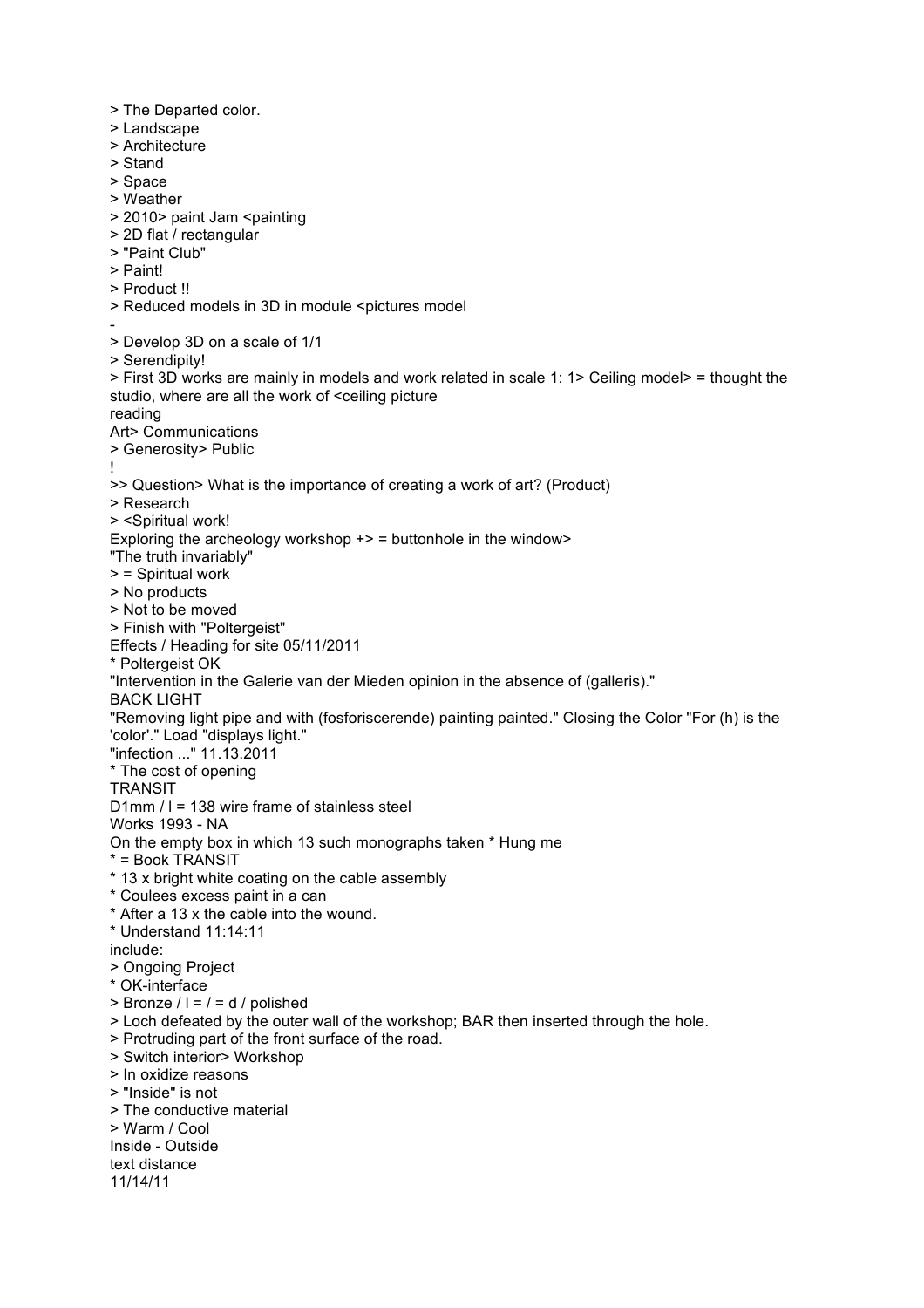An MDF staff (several layers of different colors), mounted on a car. While driving in my study, staff dragged through the streets. TRACK 2 Text 11/14/11 \* Action for Outomatic (OUT O MATIC) \* Conservative Hans Geyens Born on August 11 \* M Leuven, Leuven In front of the museum, I have six balls filled with blue pigment on the road. text Delay text repositioning \* Cast aluminum 14:11:11 \* Since 2005, I have one wall of my studio work. In the spring I will take any position on all screw holes (44 pieces) and their casting. This thaw holes can be moved to a wall or other building. text BRICK > See green tag substitute Updating the text > With painting I (know) my studio> painted fluorescent updated > Private function lamp. > ... X-layer <> From the Start Date: return > Every time I go in my studio white coating on the lamp. c. / D. No relocation. new workshop began 10:10:11 text ERNST 11/12/2011 hardened steel wire $> L = 1$ m d = 1 mm > Is at length of 950 mm strips (w25m), who one after another. The yarn was hung vertically from the ceiling. Every time I was in the studio, from the vicinity of the bottom of a piece of tape. It was applied to the part of the visible wood varnish. The lower part has a total of 38 layers. Floor. Many dripped paint fell on the ground ... text frames Existing frameworks treated light 11/14/11 EXHIBITION camera or T stagecraft, Tilburg NL February 2011 "Mobile Workshop" mobile studio palimpsest 05/11/2011 > Scan a very high resolution of the notebook. > Blank Pages > Back to the explanation of the measures sweltering > Web site for free zone DOWNLOAD places make: Rephotography <repositioned in CV additional / new Images of the force of gravity, move, 23 times dust work on the new site 06:11:11 Reset> on 11.24.11 Cale T Placebo T 23 times ERNST XYZ> T OK 11:11:11  $(XY)$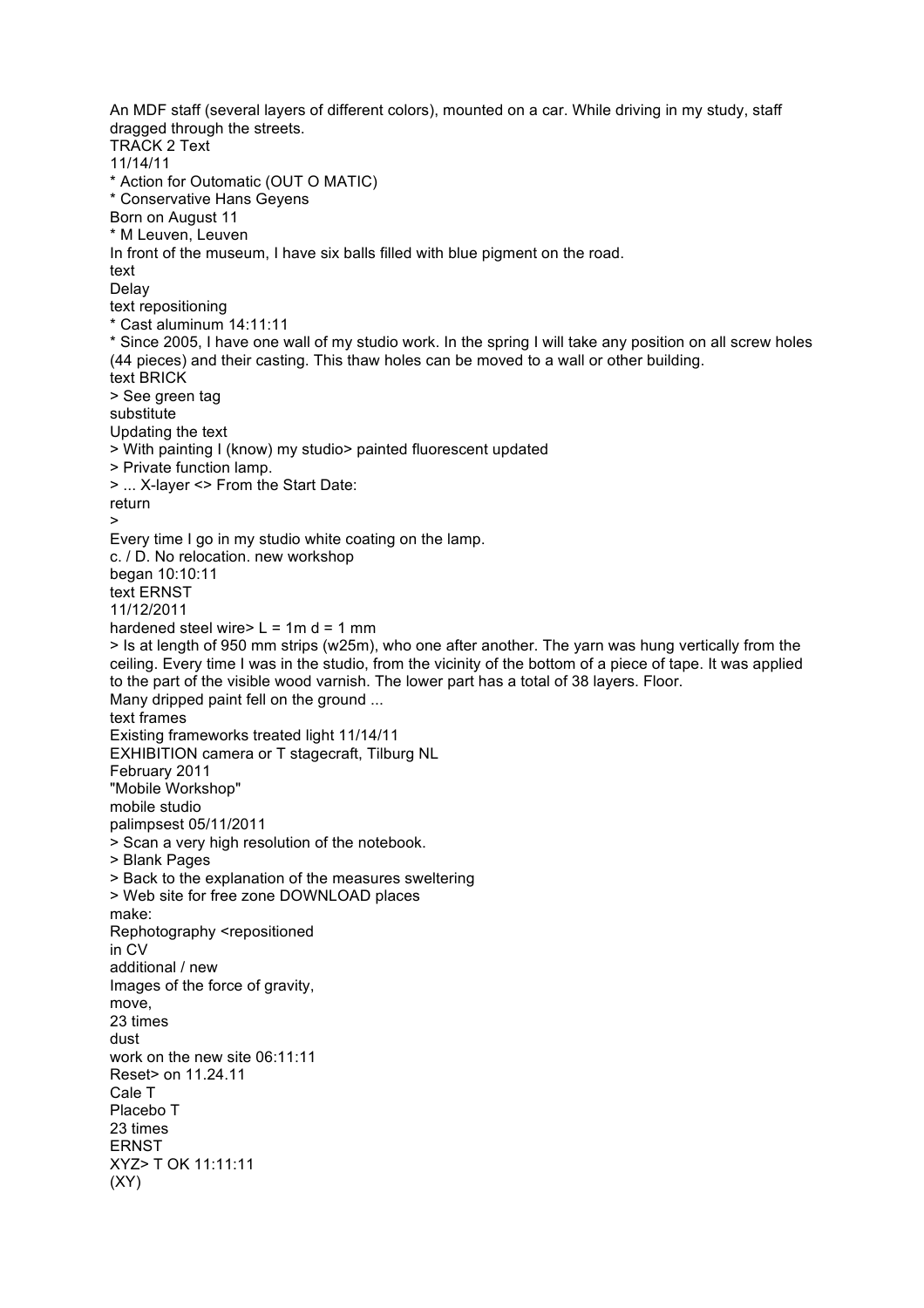ReBoot T Refresh> Duofoto / take 10:11:11 Poltergeist T Distance after T Enduring TRUTH T BRICK Interface T TRACK 1 T Remote Stick TRACK 2 Repositioning PICTURES TRANSIT> still 14:11:11 ERNST ALSO \* AT stalactites, stalagmites \* WASTE gravity Stalac 09/11/2011 02/02/2012 With white gloss paint I use > Glass for and '23 "and" Gravity "... > Cover: This question stalactites color, each of which in the kettle when you close Honey > Presentation: back coating in the kettle when it is completely empty > If other artistic activities \* Each time the lid is removed> Sculpture **TRANSIT** 13 X. 10:11:11 TRANSIT > Case vacuum in which 13 copies of my monograph was "Transit". (on the packaging glue yellow tag with the message VD content knowledge. Transit 13 Ex.)  $>$  In the deployed box hanging stainless steel wire (1 mm / L = 138 cm) > There are 13 x with a white hoogglanslakk. > Coulees paint in a can > 13 ° after the coating, the wire is formed in the region > The cable was from a list that was eliminated in 1993 collage> hot work "before / after" Budget! <> 11/14/11 CARPET > The bottom of my new studio pour silicone rubber > If I were invited to an exhibition space in the resp. rolled room setting Title \* 23 times> Delay \* BRICK> Surrogate \* Poltergeist> Lighting \* GRAVITY> OK \* The persistent truth> OK During the measurement of the < > Backpack with the coil 01/16/12 WALK contain 18/11/2011 included > Walk from old to new studio workshop > Measures (field potential relative aperture \* ...) \* Things that connects the underground lines) > Take the walk Film show + photos > Make these points > "Casting" measurement data in a graph > Divide the table as a digital image on the web and social media > = Detection of invisible presence v. Metro Facts > = Detection of social Geg. From this section. THE SECRET 21:11:11 > In existing Space Where is Wall is built with wooden platinum (screwed!) > This platinum, India has not happened yet, painting white > Wall application to the filings > At the height of the filings hang Screws continues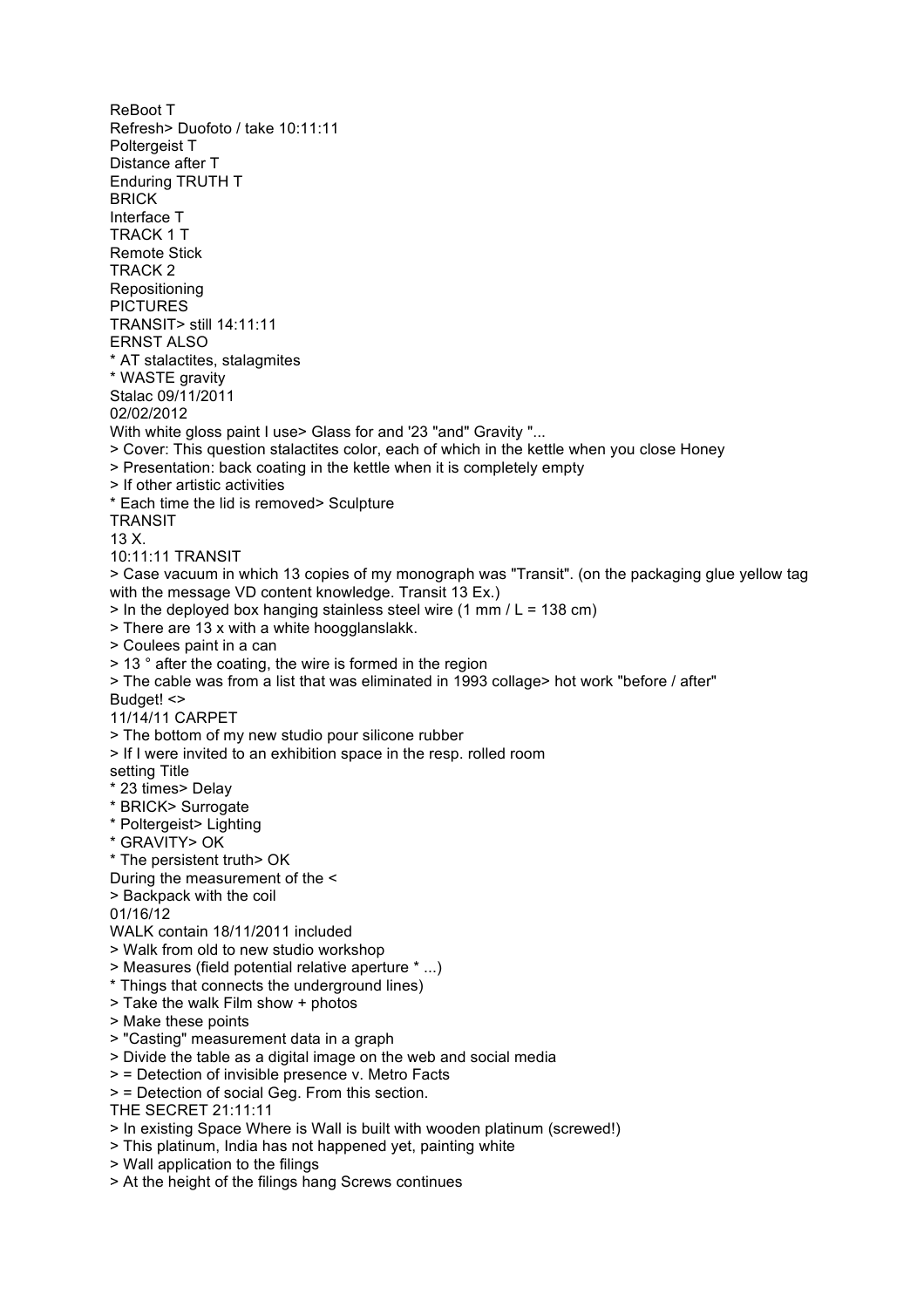Tate Modern see photo! < = One additional block of wood "several" < with a white silk > Latex on the wall surrogate 26/11/3011 > Before "brick" > Brick Cut Studio > This brick somewhere in outer v / e > The stone is removed, there is work in itself in this series / action > Real Estate bricks replaced with a block of wood substitute = > Back aanwerken with cement > Add > Dan white paint timework < 01/16/12 in January 2012 more than 60 rules already placed < Quality Time of 30/11/2011 Q-TIME > Home (in the kitchen) is defined by a wall with a pencil lines > Back home every line with the length of the rod (40 cm) > The process of the extension (in the direction, longitude, altitude, ...) is dependent on the "time" > Maybe you have to store the date / time > Change log> as a sketchbook! can also interact with other objects> Journal / Left Right / Left 07:12:11 > Take a leaf in a forest or park've fallen tree > What to bring to the workplace > With the periphery of the plate Subscribe to a sheet of paper > Numbering Journal > The magazine returned to where they snapped up > PHOTOS XYZ drawing Drawing is a mapping which (but invisible) ... > Stand > Space > Distance Using 09:12:11 > Interview ............... \* Protects sketches Joy Division > Reference: - No decades - A Generation \* My work in the kitchen > From 40cm lines > Quality Time \* XYZ> Studio \* Pull Charlotte! \* Drawing for me is: - CAD - Pencil ... space ... - Street - Forest - Workshop - ... **English** Each When I went to my workplace, I have a new painting on wall tube lamp. Lamp Tube ceiling. The

Brick =  $185 \times 45 \times 80$ 

mural is the same as the one I painted the walls of the studio. I started this action on the ... of ... 2011. This action is repeated (ORMED) until the day I move to a different study. The new study will I put the painted in fluorescent lighting. The TL removed (the new study) will be painted on each one, when I'm in the studio. This action is with the painting, which I use to paint the walls of the studio ORMED. Description Reset 12:16:11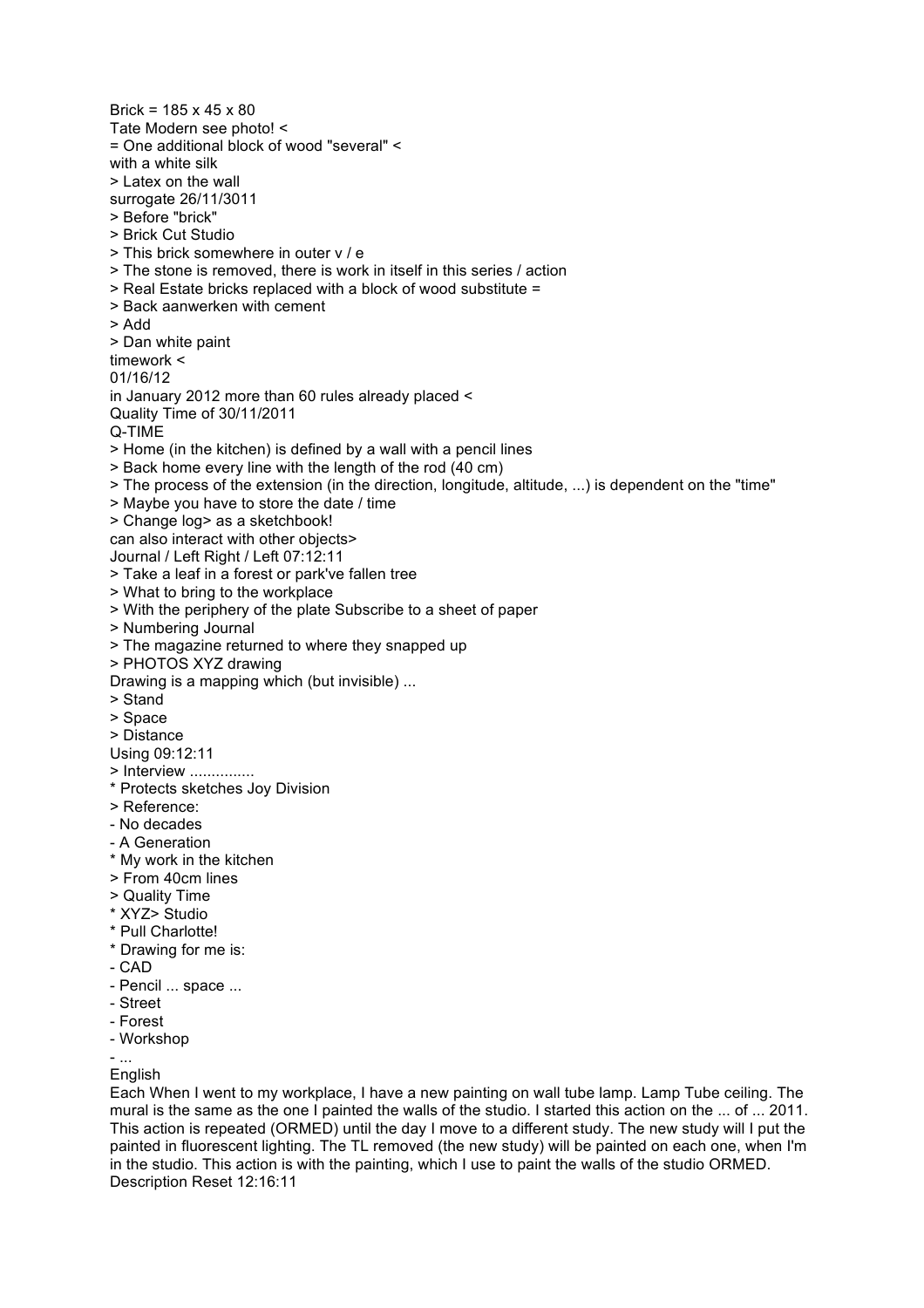The color that I bleached my studio walls, every time I give in my studio bowl, layer on TL. Soon I will go to another studio. Look, I have this light in the existing fluorescent tubes. There I will replace existing fluorescent painted by the TL. Since I started using the same method to remove the TL. > References Update 12/16/11 = Sub-project > I have a shot or a band situated on a fluorescent mu Studio. The strips were stroles (folding) / Every time I come to my workplace, for T a piece of tape, and painted with wall paint. the part where the tape piece was removed 12/18/11 > Remote-substitution, the photo> OK scale > Same, retail > Take pictures of painted wood 12/21/11 > Tate shop! OK> 12/22/11 Raz 12/22/11 TL Lamp \* 120 cm (4 ') of 10.10.2011 Subject late today (22.12.2011 Subject) received 51 latex layers. \* Today my main VH receive new studio. It now appears that the TL hang there 150cm (5 ') high. Reboot today, in a lamp and put a layer of 150cm > Option: 120cm lamp (51 layers) leaves the workshop in Deurne. (in existing Luminaire) Final Cut Pro Edit <program of the film? "PM" < E-mail < climbing < Films> Many songbirds 01/05/2012 01:09:12 A MGARR NOW > Bird in the tree <> Sound. > "Final Cut Pro" > Edit Start / End. > Circular? > Boom 01:09:12 right angle> from the window to the street Film> Birgu was hit 01/06/2012 > Slow Motion Films> Sailing 01/06/2012 > Ship models? > Scale (compared to real boats in the port) 01:09:12 MOVIES 1) the right angle 2) MGARR 3) Curtain Birgu - Scale - Time \* In "Flatland Office" as a common title? \* At Community as a "Rilke"? with the statement () 01/08/2012 "If you're looking for in a forest, you can not see the trees, but also the space between the trees." Rilke Videos> See video 1 die right corner 01:09:12 Recorded videos in Valletta, Malta, 2012 Janyuary > A new video with the camera on a tripod proffessional + Possible. Event organized street (A) 01.10.2012 topos > Photos on non PLACES Places > A description of each photo: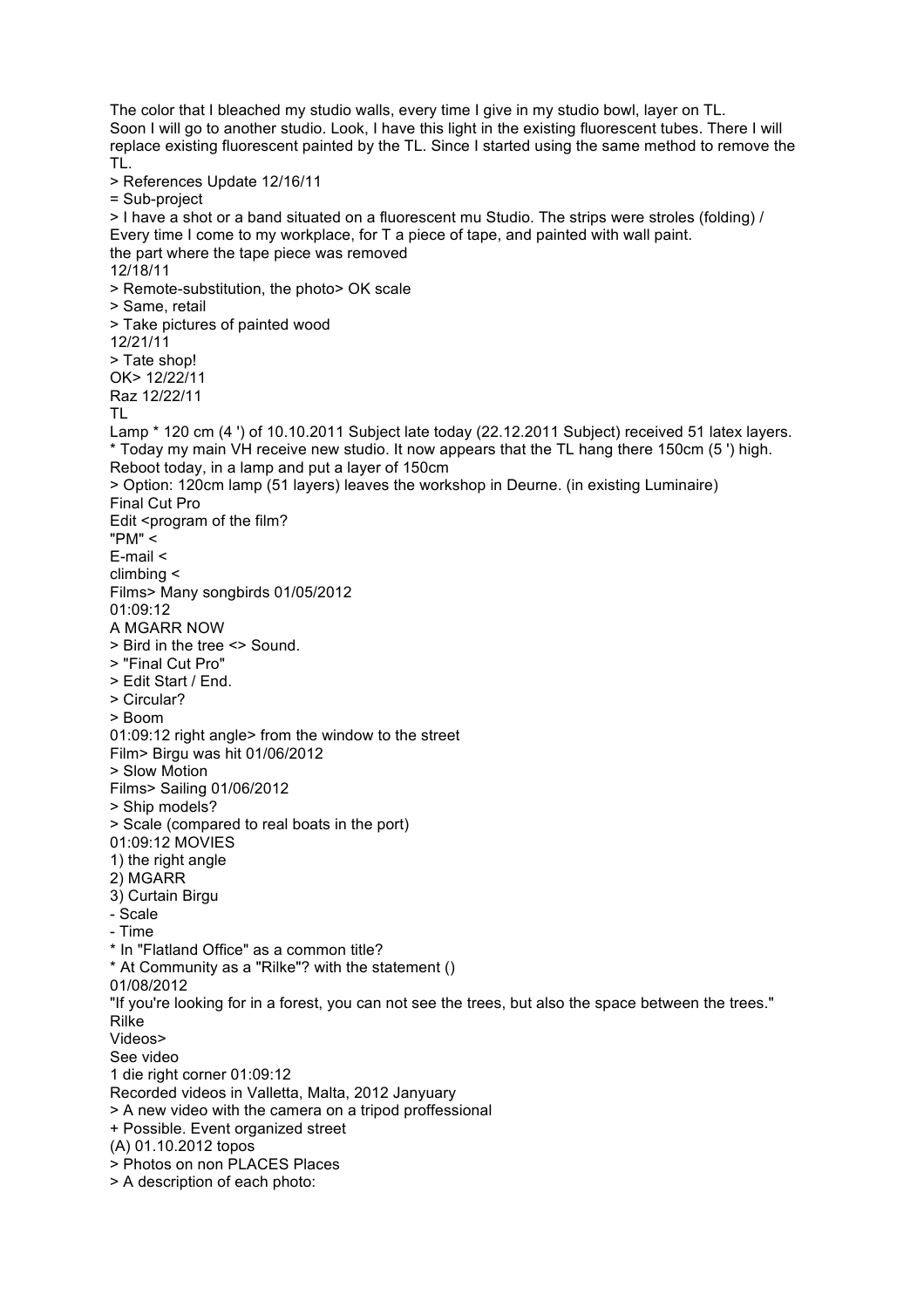- Place (N-up) - Date (period) - Reference / Framing - Scale - Remote - Time - ... > Ex. Photo of Malta / Eindhoven Pôle d'Eclairage dans un parc Project: Marche < 01/13/2112 Blanchis à Chaux > "Artworks" the Chaux ou "situations" ou Blanchir "constellations" > Où: - Street - L'espace public Pièce d'un bâtiment > Pixelen of Réalité > Mise à niveau / mise à niveau / - Pour effacer - > Si Nécessaire. une sorte de Ligne d'Arrivée comme une course (VELO ...) > Rue> trafic > Prendre un cours > Ligne entre et Studio Gallery? for example. Lamppost in the park 01/16/12 Megapixel piece of reality (S) (IMAGE) 14:01:12 > The use of lime> WHITE Kalken Street-piece BOOKS 01:16:12 TRANSIT > With the other books Traffic - Wall - Travel > Use books Transit to support a heavy object > New Studio > When needed. Ground to make books (square carpet / carpet) FESTIVAL> Launch \* Celebration> New Studio UFO # # (IFO) 01/19/2012 > Great weather balloon > Hang fluorescence battery balloon > Leave the ball on a dark and cloudless night > TL> if necessary. is provided with a solar panel > TL> if necessary. coated with phosphorescent paint > Shooting Location! > Important: the ball is awkward to the studio in the house on the roof in Merksem \* opportunities FORM 3D PRINT SMO 3D printing 3D printing 19:01:12 > A spray thrown to the floor; the cloud that escaped the photo and printed in 3D (steel) (Ceramics) Shadows on the movements < Criminal light + sound < \* Spray hole is quite \* On 01/31/12 trial Studio Jef Gysen Yellow Made > Council put the plate screw on the spray can. > Loch => foam escapes Bus Spindle bus door ACT> Reaction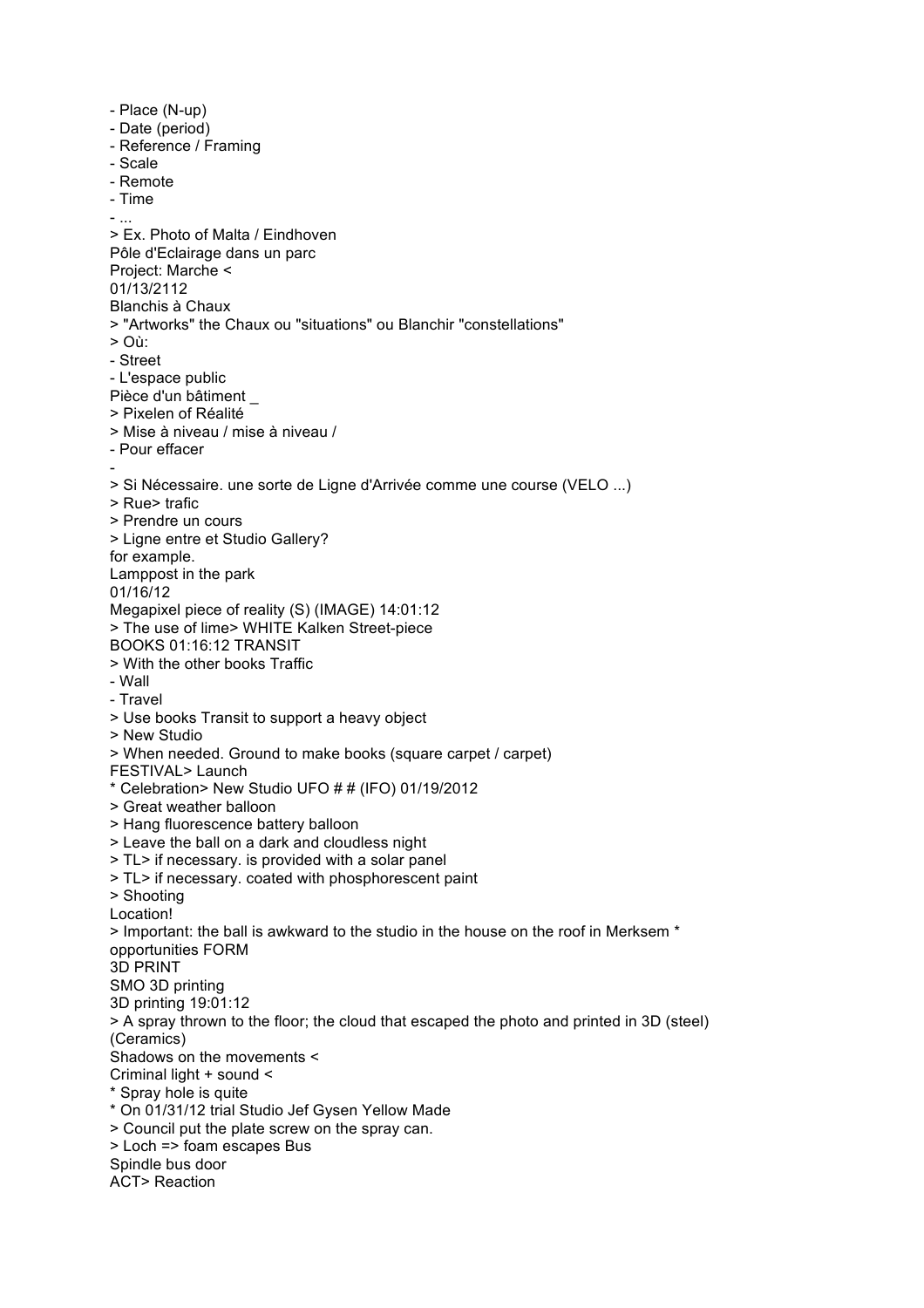Genesis V. E. sculpture Shooting + PHOTOS! aerosol 01/26/2012 01/02/2012 Sculpture RANDOM > Great bus with PUR in a vacuum-Jet> Workshop > Bus is splashed in the empty space > Making 3D (sculpture) in the cosmos > At the shops, for example. Studio open door or window and an axis along which escaped the spray foam > Law creates action \* Insert> door / window remains > Risk of sculpture in combination blocks WORKSHOP or involved a strange stone whole system < > 2-component adhesive (METEOR) 01/27/12 > Stones in the studio, at home and gallery > These stones holding together until the emergence of hybrid stone. > The quarry was, until "ball" (beads) 02/08/2012 > Brettsteinstrasse cluster together on the studio Floor Sanding to a rounded rock > Let potting epoxy block cube > Such a cube sawing > One-half will remain forever in the studio > The other half of the exhibition 1. Shooting tiles above the highest point < 2. Take stumble sculpture photos < 02/28/2012 Flycatcher hang a new study > Allow form after a year in jet Epoxy Flycatcher 02:03:12 > Flycatcher Studio burden on precious metals 02:08:12 > 3D scanned> 3D Printing> on a larger scale aluminum 02/13/12 > New flycatcher hang Studio Merksem 04:09:12 > Flycatcher cling to the height of the sink / window \* Can be used reproduced on a piece of paper < \* 1/1 can be copied and press < 62/2012 FRAME > Workshop: without paint pictures on the wall > Edit> Take pictures: > Identify colors > Leave of these periods, the layers are arranged> Labo? > "Couple", the bills, the world events of the time > If promoting a brochure of the new mural ALA 02/08/2012 > Let stabbing a piece of paper to draw half of the window > Years> 04/09/2012 > Blank white paper hung outside > Watercolor Paper > A3 > Is mostly from > 04/15/2012 Contact 51 ° 14'27 "N 4 ° 26'24" E From a new study > Tiles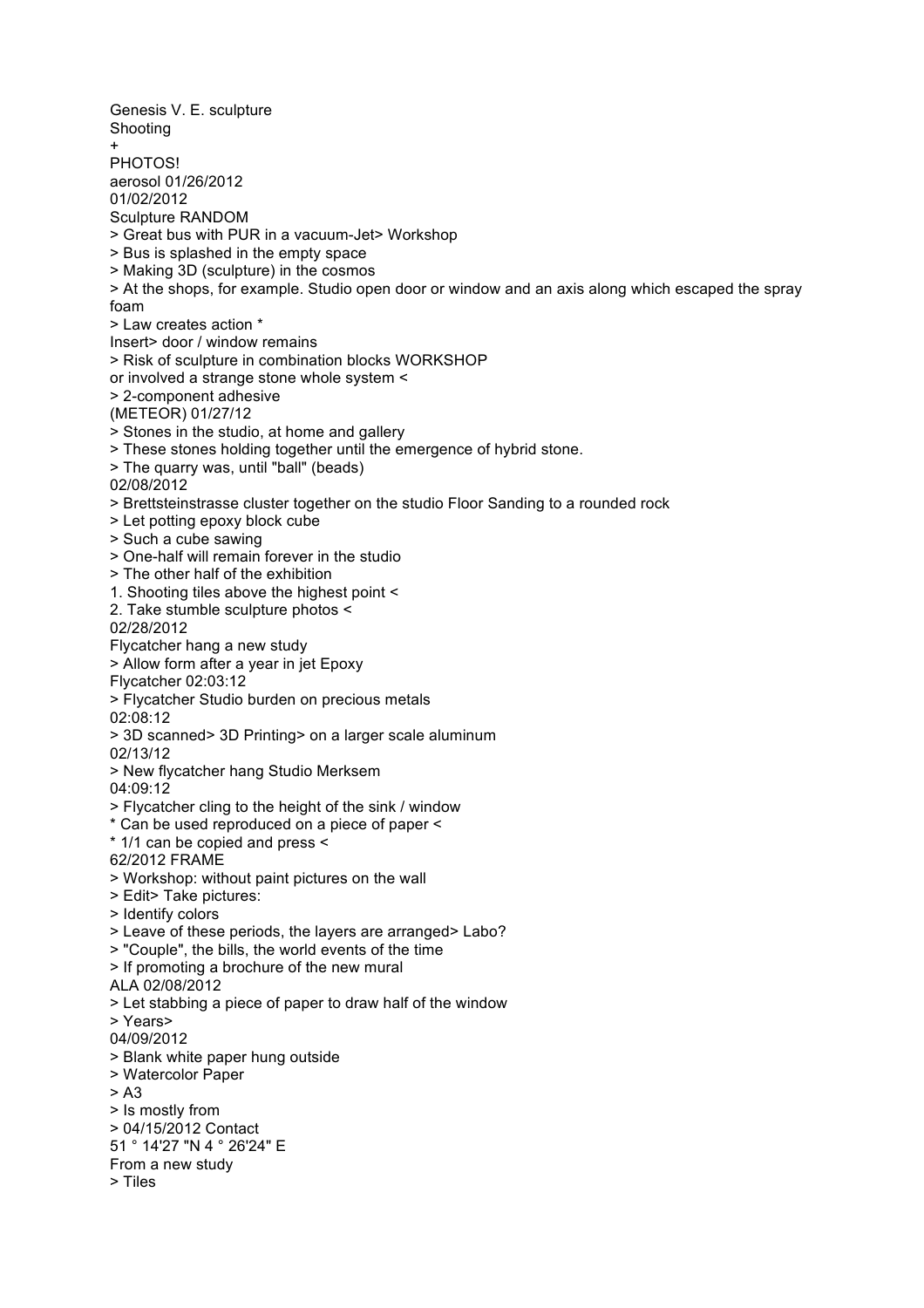> What is behind perforated columns > Environment - History - Architecture > Lighting > Door ! > Install an existing work: - Delay - Reboot - Sadness ISSUES - 1 v repositioning made. - ERNST XYZ 10:02:12 > Workshop in Merksem Height: 3.90 length: Width:> Treasures? > Since the assessment of space tiling Tile <? space> Receiver? > Reinstall Stalag / gravity 10:02:12 > Paint > Of other materials A hole in the table existing work table> > Make a hole somewhere > About the importance wire> Tin autumn 10:02:12 table hole wire wire hole Reason? > Why do we need a hole in the table? > HOLE > The thread that I paint applicator over the hole to hang> Color can then fall straight to the ground, 10:02:12 > When needed. the bench under one of the fluorescent lamps hanging > Whenever I come into the studio, I was able lamp with white enamel > The paint drips on the table > On the table is a hole. > Color slowly through the hole and Honey earth > A Honey is at the bottom of the table produced > On the ground creates a stalagmite> TL > Detail > Color with small items 02/10/2012 > The table was easily in a position where it is now to stay ... > I can start to paint lamp > Everything is on the table and / or the table itself is painted under the white cap. fall painting wire paint jab **Stalac** stalactite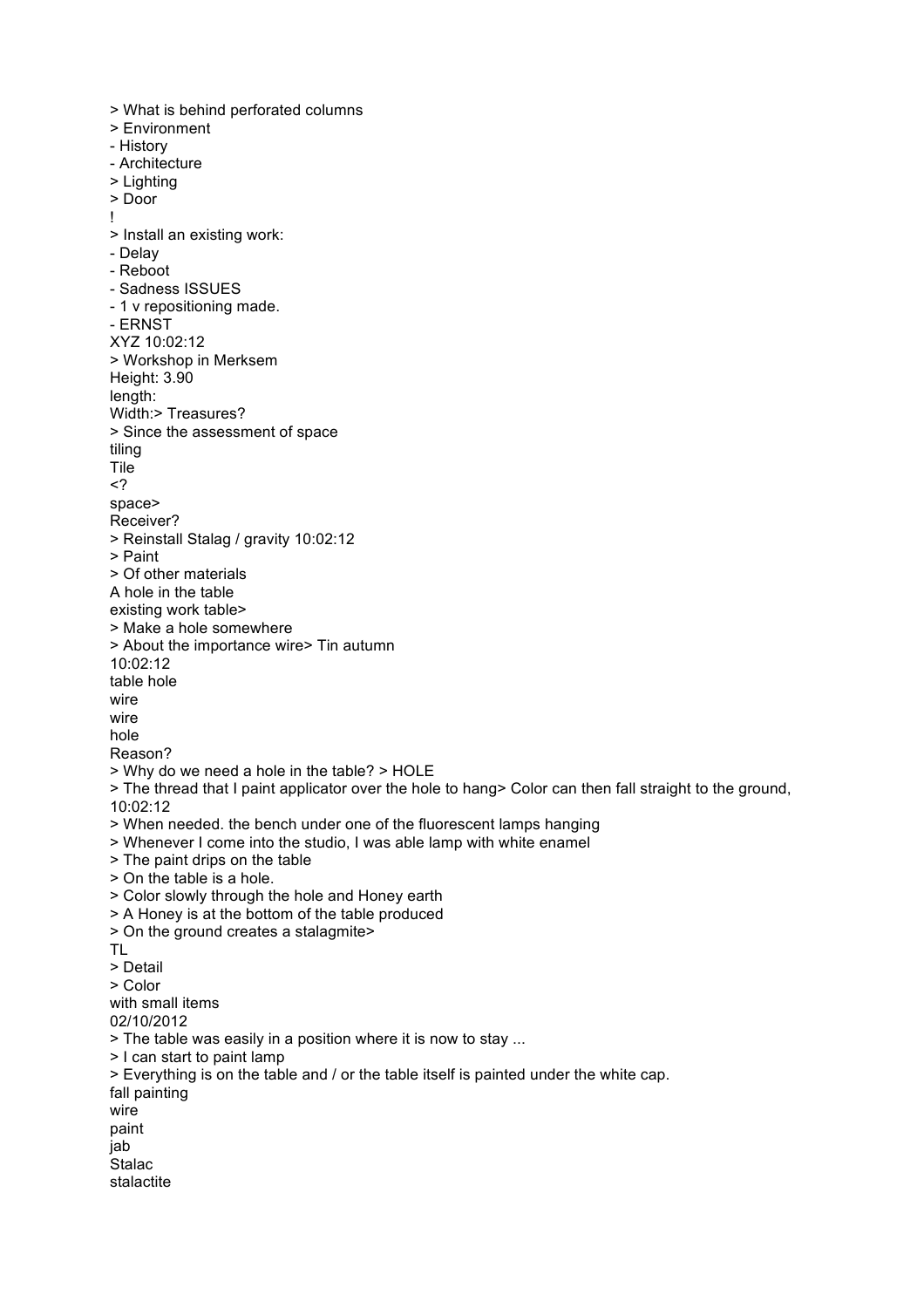stalagmite 03/06/2012 If the current, constipation hole, all of them with a borehole. This creates an object (debris). Of course, a big hole. > D 3 cm? HOLE 3.9 02/13/2012 Suspended> working groups under the old system on the spot light covers' > It is now only dependent on wire > Office now has a hole where the wire would be through ... > Whenever I go to my studio, I paint the wire above the work table with white paint. > The color is on the table and seeps through the hole> threaded hole in the lid > Fill tool will remain on the table> Stalac  $\overline{a}$ > When introduced in a different room,> if necessary. different color with a new "action" ! Cluster 2 cut. 03/08/2012 H1 holiday polishing. The other half spray on the floor of the exhibition space> example. Zwolle> Film / Photographie > Aerosol with a hammer or a local hard task "Fragments", which was released during the movement of the studio of Deurne in Deurne. or work in two workshops (03:08:12) Cluster 02/13/2012 Collecting> Stones Rest in old studio workshop in Deurne and Merksem new workshop > Bringing these calculations and insert a new "cluster" bricks> represents a new calculation. > This stone can be cut into two parts > Space will always stay in the studio Merksem> or temporary exhibits, where the other half painted. 03:08:12 NATURAL BEVERS Laarweg 6/2960 Brecht 0475 51 58 90 pics Crate <> 03/04/2012 Chest already owned > The image can be placed in the coffin? Box is received by DHL to 13 liters 12/4> 13/4 on comes in Zwolle 02/13/2012 TRAVEL > Open jar lacquer make formwork and send it to the showroom \* Coverage not fully attached to the color, so that the member would fall Reviews for the "journey" 03/26/2012 > Box, to send a part of your life 02/04/2012 > When the coffin arrived on site> Clock Watch with borehole  $d = + -5$  cm > Or: cover / bottom / loose Necessary. Studios TRT 02/16/12 > Pay? - Bill> Tax Identification Number > It is good - Heating  $\overline{a}$ Rotation of the brush > When needed. to pay? > By price Convert> Insurance V > Internet> router install? > Jerry Can! 23:02:12 Photographing Production Project ! Bronze ingots saw> photo <

happen, new debris <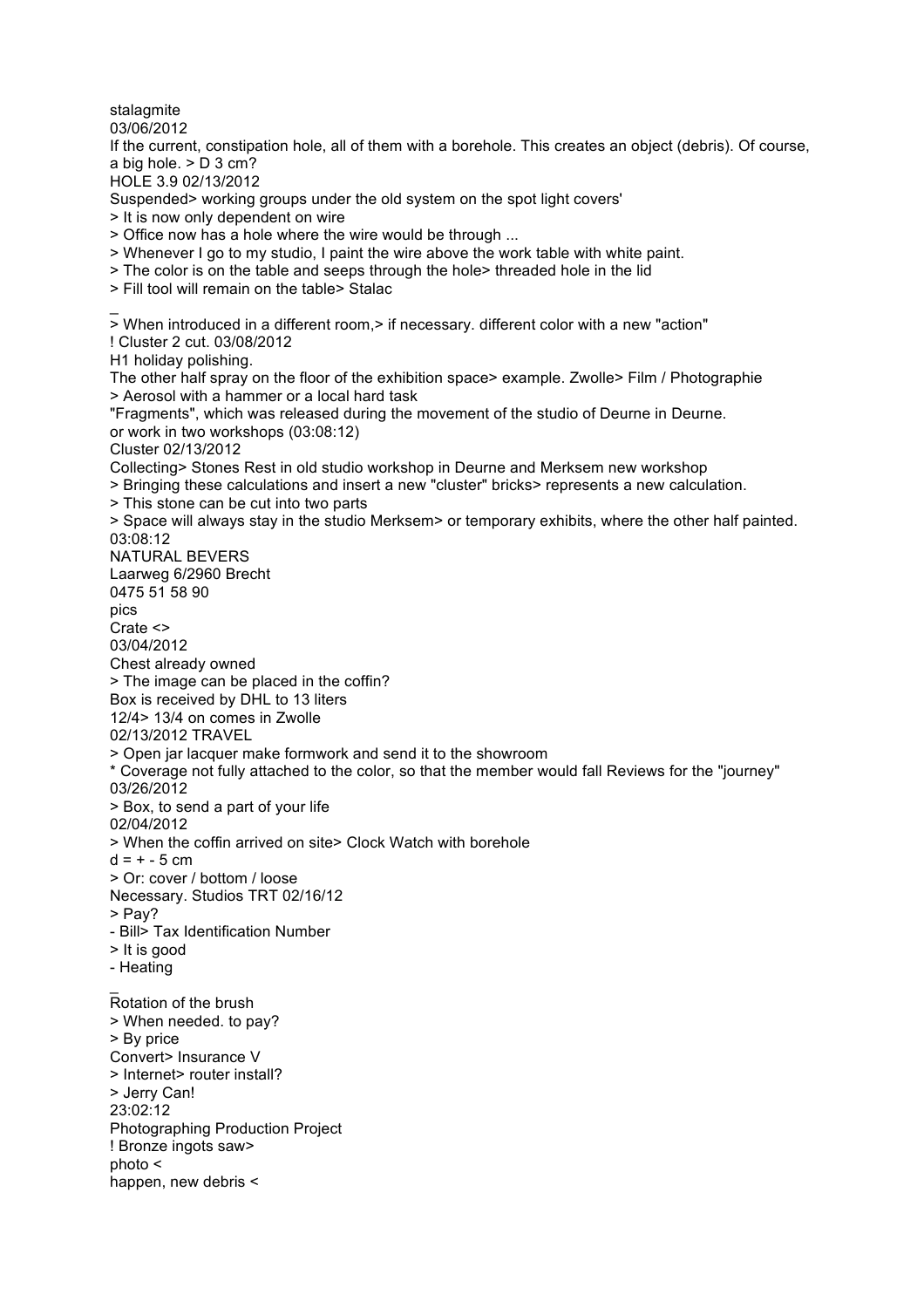(HID) 23:02:12 interface 2011 - 2012 > Where there are missing tiles in the studio something immure > = Something, for example. Piece Bronze Cup > Missing tiles > Bronze in places > Bronze rod v. Saw cut so that it fits in architecture <Construction <> concrete - Iron Bar (Bar Re) < > "Pattern" 03.08.2012 Make> coal alternatives? ? > Paper film ? > Pressure Sensitive Paper > Ex. Work, put paper in the drawer? ROLL 02/25/12 > Komodo in steel marble let it roll on carbon paper ... > Bronze Bar / stainless steel rod (d 5 mm) > From stainless steel rod to the size (length \* =) wide drawer > To open the drawer and poet Rops paper and cleans traces > Width> 130 cm max! Inox bar XY > The length> Pulp \* options: Providing marks on the cable Cable reel: length =  $x + y + z$ Lengths of my workplace P.ART or your life on 01/03/2012 Have your demons 1> between supply hang coil of rope, ready to use. 2> Cluster> first half v / d crushing stones on the floor space v / d Exposure> Dropping platform (03:11:12) 3> Delay existing work ??? Sent 4> Wood box with the open pot of paint in Zwolle OPTION> flatten slightly carrying 03/17/2012 03/30/2012 Buy wholesale Barrel < (Bath with lid) OK 03/09/2012 Papercrete = mixture of sand, paper, cement, and borax <The use of sand in studio (sand) Papercrete is a building material that consists of a mixture of paper, cement, sand and borax in general. 10/01 by weight of the concrete. Raw material costs = lower. SO: ACTION = Every time I go to the bar \* in the bathtub with paper Mache to / acquire Studio slices past, I have it on entering the studio! HISTORY OF pasta> Papercrete 03/06/2012 > All the sheets of paper, old sketches, magazines (art) ... in a barrel <H> ART > Every day in the paper Mache. > When needed. Fling against one of the walls > Maybe the scale is to start each time a section on the ground. > Optional application of a beam every time I go in the studio > Or when I read in the studio with \* Stick knives in the cabin and when I follow \* Can be done with the surplus v. Stainless steel or bronze> eventually drilling a hole for hanging on the bar, for example. pin potential 1 If necessary. Cooperation with Peter> Neon?  $\mathcal{D}$ 03/26/2012 Flashes t.h.v. Scuba skeleton < 3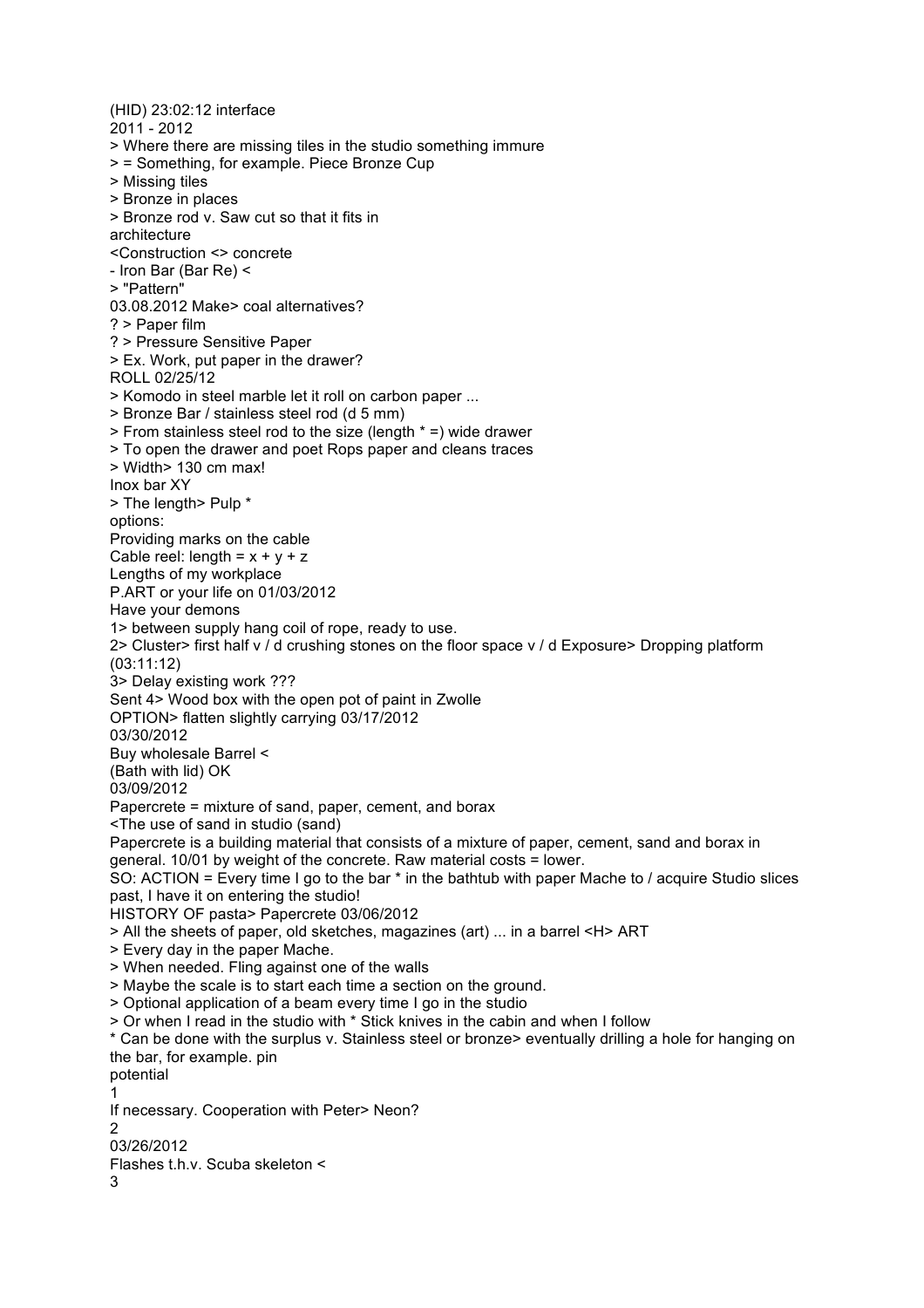Prices? <  $\frac{4}{5}$ Around the fountain 03/17/2012 > Under bubbling> bubbling water> Pump? > Source "error" > - Irregular spray - Draws sometimes water > Underwater Lighting > Waterproof fluorescent fixture > On the platform diving clubs <> Electricity > Rent a drainage system for a weekend > XY coordinates> Inox ROD Sol Lewitt 03/17/2012 Leuven> Station > Insert the whitewashed facade fluorescent lamps - Random - About > Binary code > "The place to be" <Instructions 1 WALK Walk through the museums on the wall station > Run possible measures Painting> Graphic on the wall <Reason Sol LeWitt Leuven WALK graphic section 03/30/12 completely flat (except the graphics) "brick red" paint 2 Spieger TL ? adhesive letters previously swept 03/20/2012 Window Gallery (Morguen) Flatland Office Liming window with his finger in the mirror "office Flatland" write 2012/03/23 > Windows whitewashed with lime > Let Openings > Behind the openings> Mirror (Reflection of the Court) (+ Representing the viewer) 1 Windows whitened (exhibition opening) <> Presentation. beach <  $\leftrightarrow$ v Presentation. table < <> v Presentation. quotes <  $\left\langle \right\rangle$ on desk Window Gallery 03/26/2012 LO WALK possible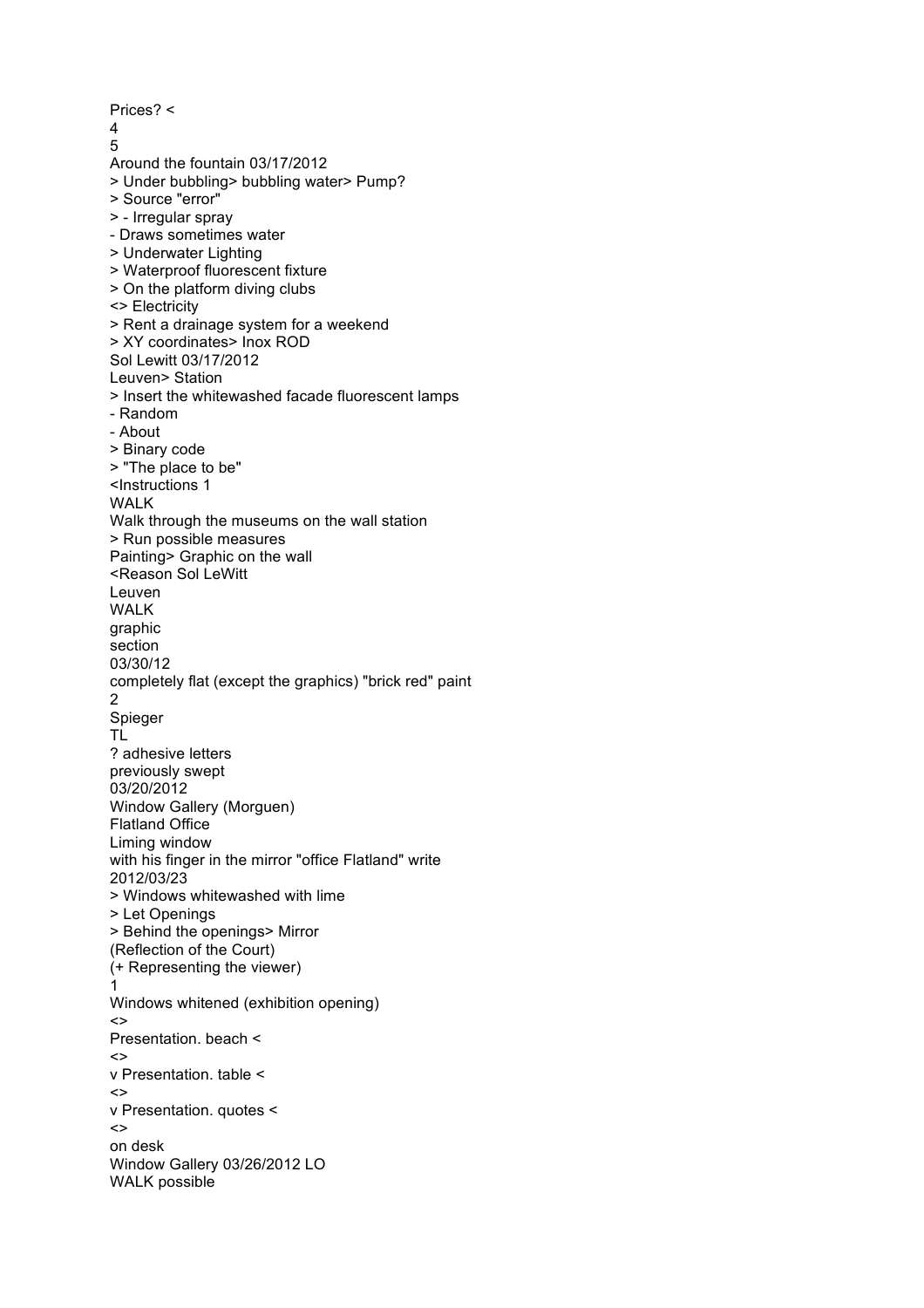> Project "," FLAT Land Office Trajectory of the workshops in the gallery of Merksem LO window. > During the journey to 20m + "potential measurement 'behavior Voltage measurement between SS with V-maiveld knife and Vu / CuSO4 cell > Put these measures in graphics Calls spontaneous> During the "A": > Those conversations Register> Quotes  $\overline{2}$ Get \* Formwork> 2x20x22 / 4x20x20 d = 10mm finishing> OK \* White enamel pot OK (LET) EXECUTE \* Or seen Cluster > 2/4 Contacted OK 03:04:12 UPDATE 03/30/2012 01/05/2012 \* Flycatcher> still hangs OK \* Hole> busy> 04:12:12 Arenas \* Saw Finisher leave >> good > \* Travel to create a coffin> Applications> Zwolle OK 04:12:12 \* History Pulp> boot Finish Edit> \* A piece of paper out of the window rod OK 04:10:12 (\* Leave / Links> rerun) Quality Time> Run \* Distance Slides> Run \* Reboot> Run > Photos < Cluster 01/04/2012 Description> cite An cluster of stone rubble, assembled a new calculation. The stone garbage comes from both my two studios: my new studio in Merksem and the one I left at the end of last year in Deurne. This cluster of stone rubble will be cut into two pieces. One piece will remain in my studio ever. The other piece will be crushed on the floor of the place where I have my first exhibition of this year. > 2x video > Images ... x Everytime when I come in my workplace. On the roof of my studio. HOLE 01/04/2012 Description> site Everytime when I enter my studio, I paint old electricity wire on the ceiling (white high gloss lacquer). My working table stands under that wire with a corner. Respect the height of my studio on architectural fact, I dug a hole in the table, just below the position of the wire. The high-gloss lacquer dripping from the ceiling, through the table, on the ground. > With picture + - how often that there is a low set ... > Photos < Q Time 01.04.2012 Description> Site > Every time I come home, I put a line of 40 cm on random place in my kitchen wall. In a (script) I put a number and a note. The note lapels to the place of factthat I com. > Numbering! > Photos < Referring stainless steel rod "The Sadness of Things" < PALIMPFEST 04/04/2012 > Collect impressions 04/07/2012 > On-site for a bike ride> DAY! > Images / movies > A leaf of a tree ... and select them to take studio ... a magazine about drawing> then put back on plts. Turnhout> photo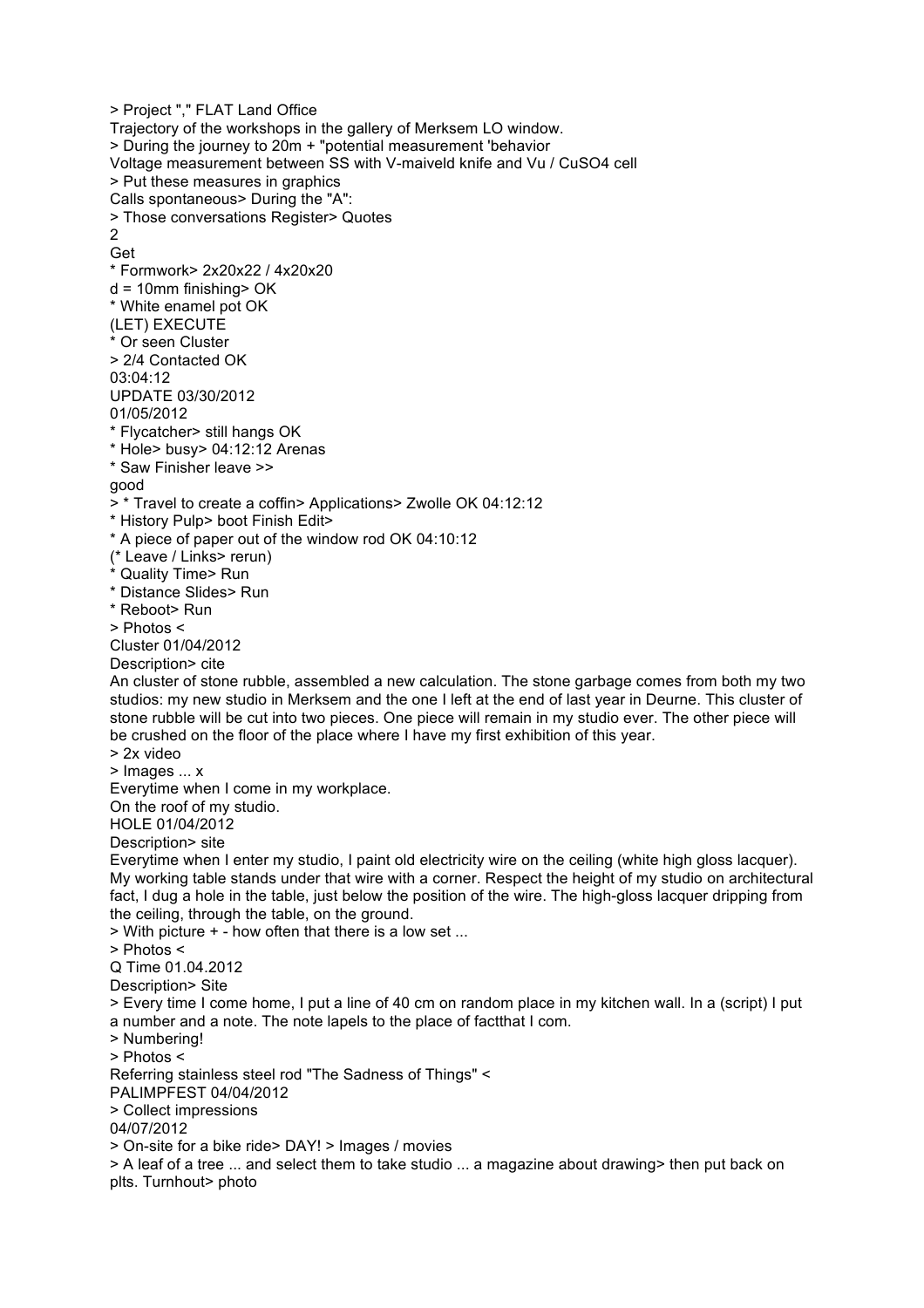> Elia> correspondence > Depth grounding for jumping (as deeply as possible) Europark PROJETILE RESEARCH Morguen vzw / Ve, star gallery assistance? 01/05/2012 A Search USEFUL projectiles > Make text by cutting red vinyl letters. Window Gallery LO 04/07/2012 > Found 'missiles' - stones in the European Quarter > Walks locally making in Europe Neighbourhood: > Photos! > Movies! > Projectiles > Organise shells on the floor with a walk firm: MINIMUM 09 / 222.71.22 www.minimaal.eu > Mark@minimaal.eu "The opportunity to crystallize ideas" Firm www.i.materialise.com Items 04.07.2012 > Spray> cloud> make 3D scanning > Let 3D - print > Loose particles as a result > Not going 04/30/2012 <> Delivering 3D file> DWG. > Alternatives (instead of an aerosol cloud.) 01/05/12 - Stack of stones Papercrete sand / cement / paper / borax - From floor studio + Compaktuna  $OK <$ performed on 04/22/2012 > Filmed + photos SOLID / HISTORY 04/11/2012 > Pulp previously HISTORY > "Stone" Create / or "beam" ... Making> falling beam <> Bar: mold desolate shelves in workshop building 04/16/12 > Fill any holes and cracks in the walls and floor of workshop> photographing / filming > Pulp pour over floor 04/19/2012 > Let dry until sheet. > Confirm span cable door on the other side oogvijs in wall and cable through. finish v. cylinder wall in papier Mache which rubs against the wall 04/16/12 Masking tape, random pasted on the studio floor. After completely rolled back, in the reverse direction. \* total area of a roll of tape ... m2 < > Width = 3.7 cm length = 04/13/12 TAPE (RANDOM STUDIO Mapping) > Roll of paper tape > During unrolled in studio, assembled on the floor study > Back then detach and roll back (> attempt to find a 'present' roll of tape) > The tape will pick up all the dust and residue from the workshop floor 04/15/2012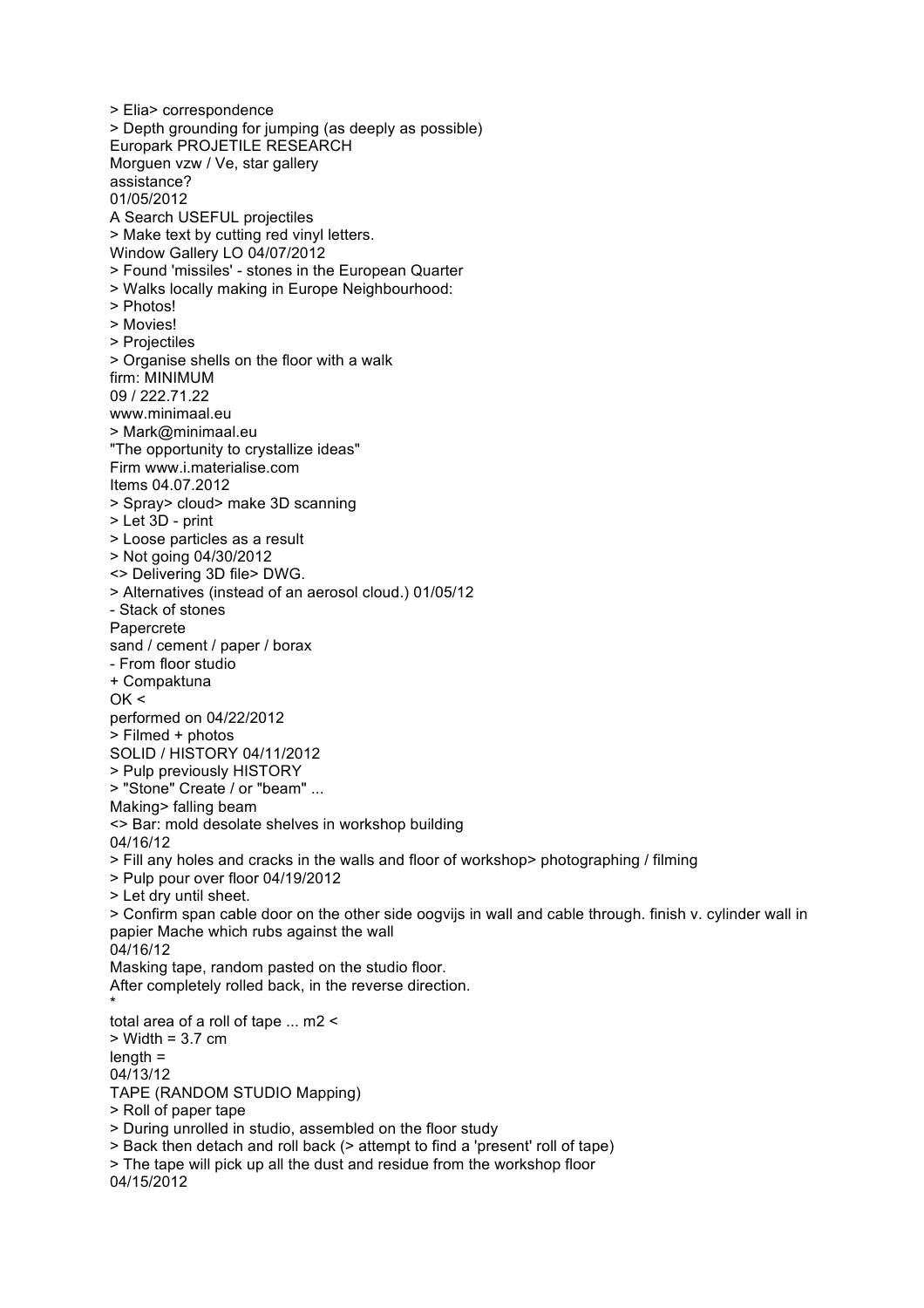> Roll becomes thicker

> Roll of tape unwound> random on the studio floor, some on the "walk" sections (intersection all over the floor)

Bhart 04/13/12

> Action:

- > Colson straps with inputs and outputs lock> Create another trail
- > Working with flapper ribbon
- > Balls with pigment
- > Apply obstructions
- > Perform Repairs

> See further

open House 4/17/12

> Opening door looked / drill to look into

OK 01.05.12

 $\leq$ 

- HOLE 04/22/2012
- > Two possibilities:
- \*
- 1) clogged hole looked back and continued to paint drip
- 2) a new "platform" Create> makes little sense

04/24/2012

On 04.22.2012 all Papercrete poured over the workshop floor> dry

- > Then scrape soil
- > Wreckage
	- > Pulverize?
	- > Back debris sticking to each other with silicone?
	- > Debris exciting
	- > = Ash residue

> Asse with a large sheet of paper 'nesmeuren' to a large monochrome?

paper simply unrolled

- <> Where Stoke?
- > Geel in the pool?
- > On the Scheldt?
- > Ashes ground in pigment?
- > Old cardridge printer filled with pigment
- SOLID BACKGROUND 04/22/12
- > Materials:
	- Papercrete
	- Silicone (TEC 7)
	- Aluminium
	- High brightness
- > Pour on floor vanatelier:
	- 1 dry
	- 2 get from floor
		- > If it is not possible >> heels off the floor
			- > Pieces back to Alkar adhesives (silicone) a silicone profile
- > Or, to put plastic sheets on the floor
- > Continue

> With pulverized papercrete block certain mechanism, in other words - a "well oiled machine" to let go badly cutting down on the gravel drive

SOLID BACKGROUND 04/24/2012

possibilities:

- 1) pulverize v. Papercrete
- 2) debris glued together
- 3) the burning of debris> Asse

>

- 1) film making scatter at a particular place
- 2) Create a new stone> drooping upper floor apartment building, tower crane, ...

3)

- a) with ash fill cardridge printer
- b) by ash besmirch paper roll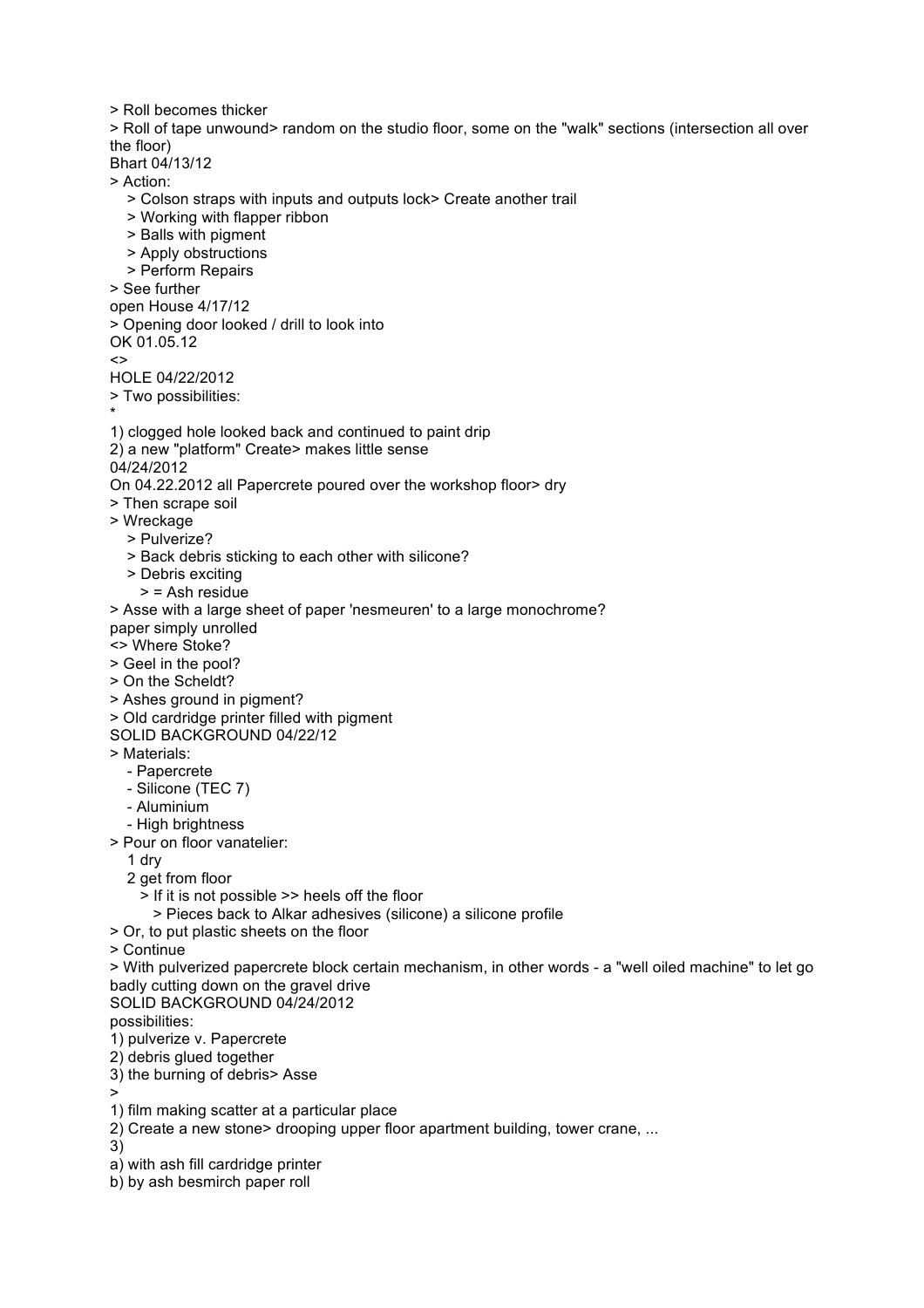c) full ashes 'canon'> afknallen against a wall > Continue Park Spoor Noord like BBQ? < SOLID BACKGROUND 04/24/2012 > Item of papercrete on the floor study One burning> ash > where (in) > This is combustible? > oven? > Pulverize> wreckage 2 > > What all the surplus? (26/4) > Photos of holes and cracks > Photos of ""> padded  $\prec$ ! mention in Site "used in all buildings" SOLID BACKGROUND 04/25/2012 (Papercrete) > With pulp to fill all the holes and cracks in the walls and floors of study > All the holes are filled and non-flammable insulating material, which consists of old sketches and art magazines that I transferred from my previous study. 04/30/2012 > Anywhere> another building> on street B HART? <> ! > Also possible with plates on his door metal: - Layers of color - Lacquer wear vandalism > Makes the work 04/28/2012 04/30/2012 (responding to vandalism) > Rod (stainless steel) 1.80 m > Stand upright in studio > Apply several layers of color > Finish white lacquer > Use in bhart > Fix on a square in Borgerhout > By vandals who omplooien rod colors come free > 'Work' is 'made' by vandals DO 04/05/2012 > EURO PARK: > Date? > MARC > WALK > TEXT> DIMI > PHOTOS UPDATE OK > WEB: > TRAVEL> PHOTOS > Cluster> FILM> Noortje> Link > SOLID BACKGROUND> PHOTOS OK > SOLID BACKGROUND: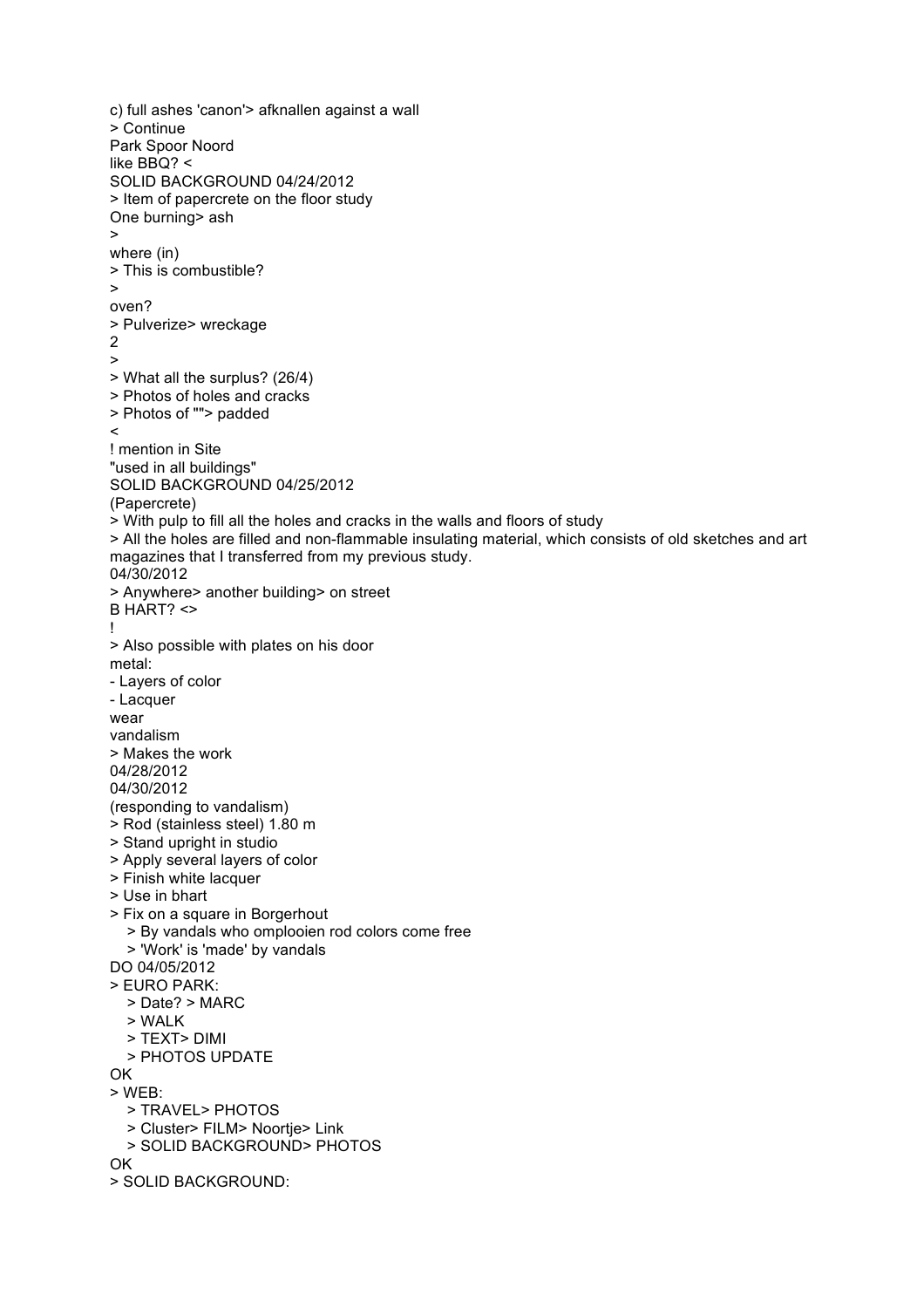> Fill holes outside study

> Gallery?

> In the street somewhere?

Text SOLID BACKGROUND 05/05/2012

Since the move to my new studio, I grouped all the sketches and art magazines that circulate in my old studio. I did papercrete of it. With papercrete I fixed all the holes in my new workplace. The rest of the papercrete could be used at other places where holes have to be repaired.

Text (TRAVEL) for site 04.05.2012

Wooden box with open paint cans v. 1L (white high gloss lacquer). Box sent by DHL studio to Zwolle (P.ART for exhibition Love My Demons, ...). (During transport the lid is pushed back into the pot) **English** 

Wooden box with high-gloss lacquer (white) in the pot.

EURO PARK 05/05/2012

A Search USEFUL projectiles

- > Hikes in Europark: look for useful projectiles
- > Study of nationalities?
- > Piles of shells to walk on the floor
- > Text on red vinyl floor?
- > Light box with text 05.25.12
- > Follow on Web

05/06/12

> Or tray with recessed letters 05.09.12

(with fluorescent lamp)

04/14/2012

- > Letters cut out
	- Make housing> plywood
	- > How formwork
	- Plexiglass
- > First measure
- > If necessary. letters silkscreened on plexi

05/25/12

- > Pot of paint (open) cast on "gore" place in town
- DATA logger

<Title

- > Must refer to:
- Time
- Distance

- Log

05/25/2012

> Paint can possibly get back open + sealed coffin administrator art space.

> He returned to that person

TRAVEL> DATA Logger 05.08.2012

> From P.ART (at afbow) formwork shall return to studio

> Paint pot reopen 05/25/12

> Maybe give trustee accepts (leave open pot + closed coffin)>

Self choice in studio trustee

> If Iris (curator) has "stamped" on cover

<I myself come pick coffin workshop trustee

**POSSIBILITY** 

x wooden box with paint pot formwork

TL

TUBE LIGHT TL 11/5/12

- > Call Jaco de Graaf Eindhoven
- > Add to site OK

> TL, covered in dust study

>

(Fabric: a mixture of every month) Title TRAVEL GRAVEL> 05/18/12 "Log" random trips performance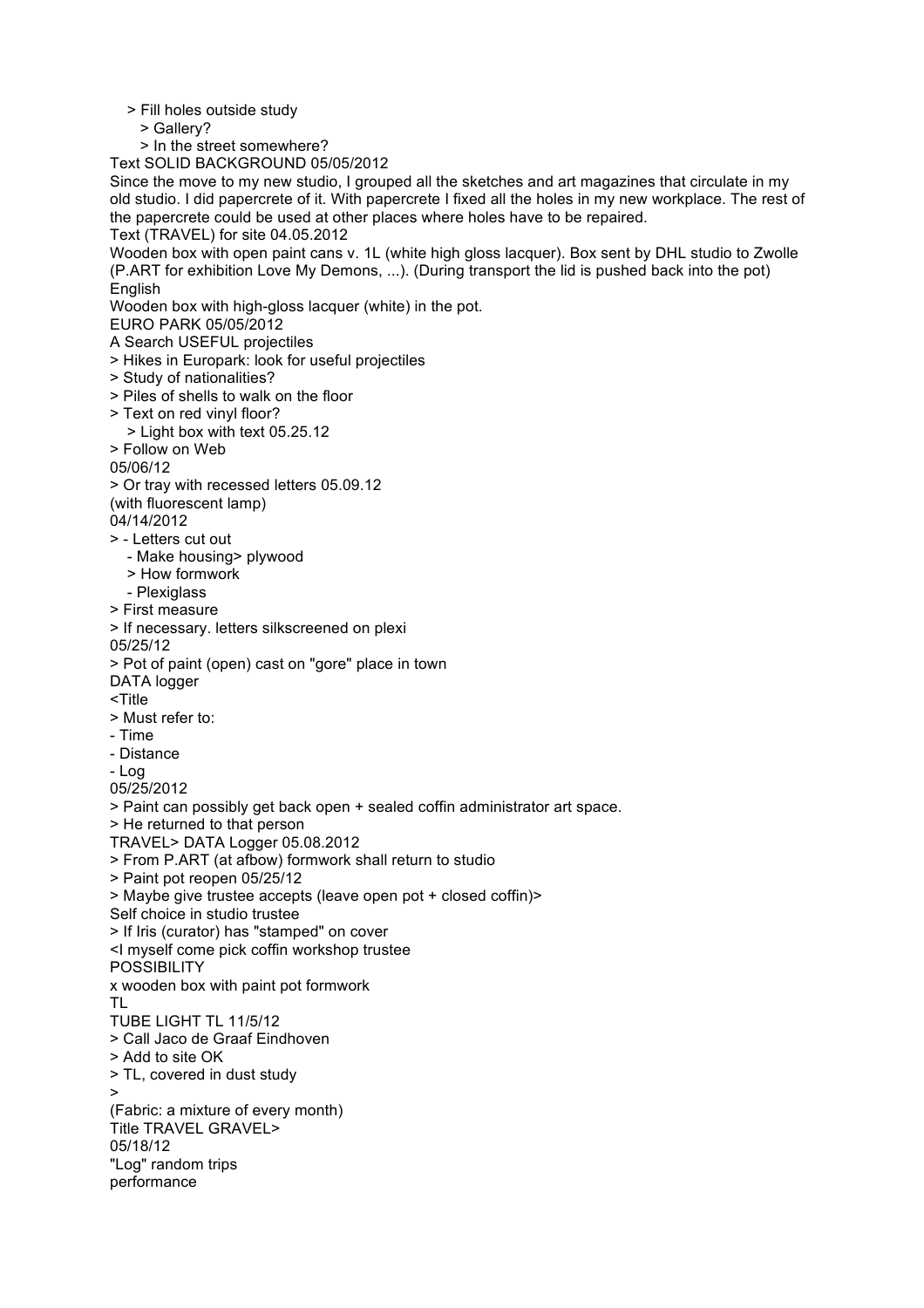bin **Trestle** to wall or, key to a car key! stones matted TIME - Distance 05/11/12 Stones of car > All small stones by car (driver seat = self) Collecting> for 1 year > Build a new great stone? > Collect from 05/11/12 > If a table (to) do with boxes> list > Sort by type of stone > All tiles on a car antenna sticking 05/16/12 > Stones cast in transparent resin - Time - "Home Sweet Home" - Distance QUALITY TIME 05/18/12 > Lines on a wall every time I come home, since 1 December 2011 > Provisional taking photos > Any image can serve as a print job > Deliberately not always shooting from the same position > Lines are always placed using pencil ruler of 40 cm > Project continues in the future 02/07/2012  $X = 1030$  cm > horizontal Y = 983 cm> Vertical  $Z = 391$  cm  $>$  oblique (random) 2 - way show in the form of a line> Working with scale random pattern **DESCRIPTION** XYZ drawing 2 Ballpoint on paper, A ' X-, Y- and Z-axes of my workplace (Merksem, Antwerp), devided in ... lines randomly spread over the entire A4. The ballpoint ink will disappear in the course of time. Only the tracks of the pen pressure on the paper will remain. 2012 WORKSHOP! ever let something flow Drawings XYZ A4 X 05/27/2012 7/10/12 dist. WORKSHOP - Gallery Brxl. = 48.3 km 48 300 m > XYZ drawing lines of a new workshop Merksem  $> X = 10.2$  m (1020 cm)  $Y = 9.83$  m (983 cm)  $Z = 3.91$  m (391 cm)  $>$  Drawing X = distance from home is not. Studio  $X = 6.7$  km Drawing in pen > <> As sharp lines disappear over time > Only the "blind push" remains as a residue Remote / Dimension / TIME Gallery v.d. ideas > TL 12 Pieces of 1.20m Studio > 6 Pieces TL of 1.50m gallery situation ! also replace ballast 09/12/12 TEST! SWITCH 05/31/2012 09/11/2012 > Exhibition TL> Uninstall all TLS from space - gallery> Delete all TLS studio > TL the workshop in exhibition space, hang / hang TLS of exhibit space studio <> for the duration of the expo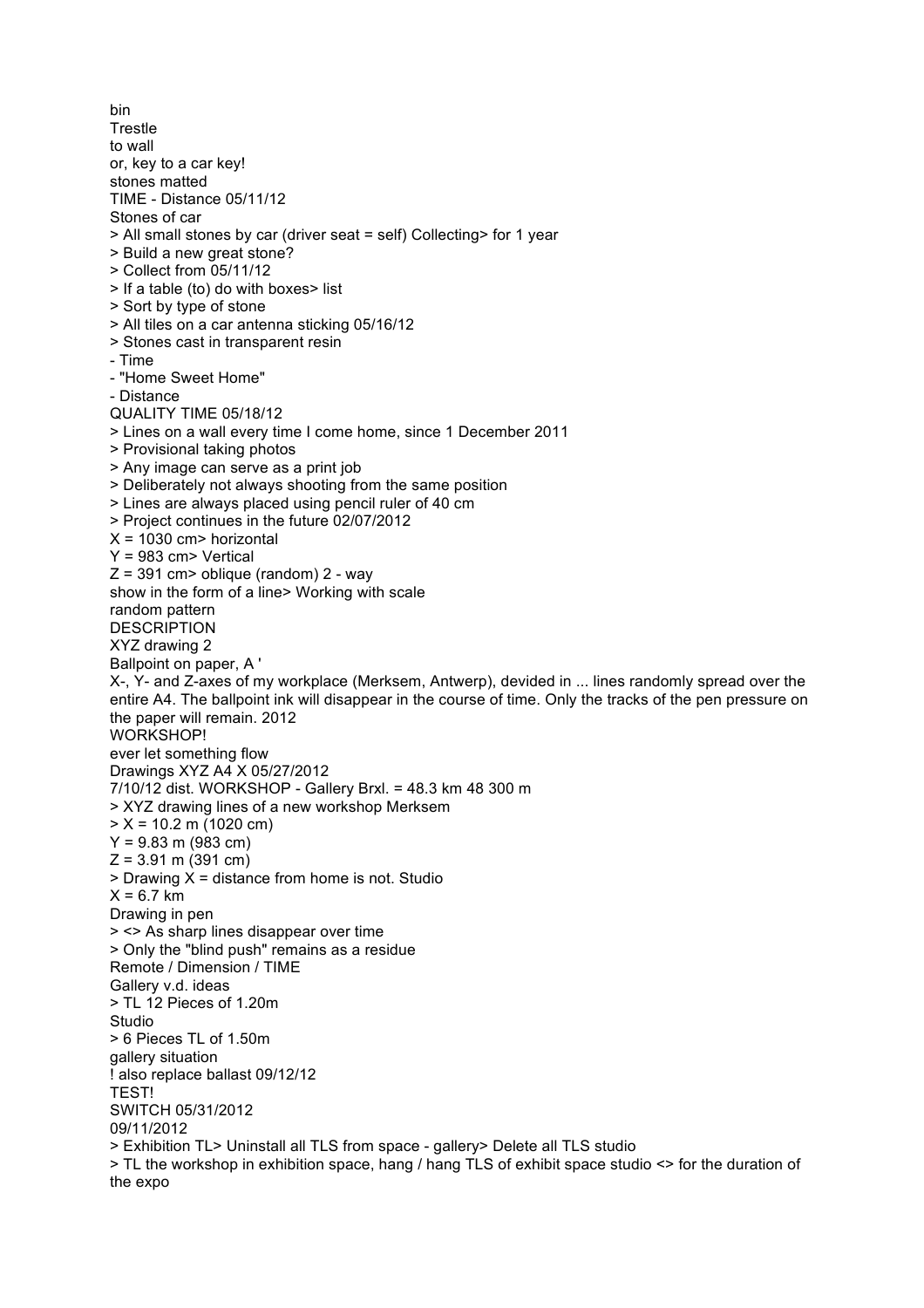> PHOTO OF LIGHTS IN WORKSHOP> GALLERY Galerie Atelier 120 150 > 150 TL> 120 6x + 6 fixtures is empty + 6 lights loose on the floor "accompanying" sound, tone for slides "up" and "1" again to resume Dias Show with 6.7.12 distance slides > + Slideshow with work (black fluff Dominique Somers on) > 80 slides> Synchronous SUMMARY 06/09/12 residual ASSEMBLY > All the waste pieces in studio work repeatedly open and close at will> result count? 1) Flip Flop game < > Numbers that emerges count > This point leaves from the outer perimeter. 2) all dropped points away from the outer perimeter. < COULD THIS (LOCATION) BE hotspot? < (IM) possible textbooks: 06/10/12 AS FOUND Could this be a point Hotspot? 1) n ° ... Herzog & De Merron Tate No. ... tanks ... Km = distance atelier Sylvie relative Tate Tanks  $...$  Km = idem ... <> Coordinates Tate Tanks 2) Addendum> sum of all these numbers in "inch" let it out of periphery to center tank to point (pencil ...) > This creates a circle within a circle. 1 paper game say number one ... > Number of times to open and close > Result ... "sometimes say a few: ... 1, 2, 3, 7, 5 then you are ..." 2 Natural History matrix 23 distance 50 coordinate 2 Hole Diagram 1 4 XYZ 22 No Tate 3 Desert 5 distance 3 Could this be a point hotspot? 1) ask the participants to estimate the distance in kilometers (miles) between habitat and Tate > Leave a note as a number without length measurement Could this be a point hotspot? 2) Addendum: a) leave the number inch record b) from outer circumference let off the distance to the center c) allowing to connect in the end all these points > is a "place"  $\prec$ show all participants in that place stands for 1 minute 4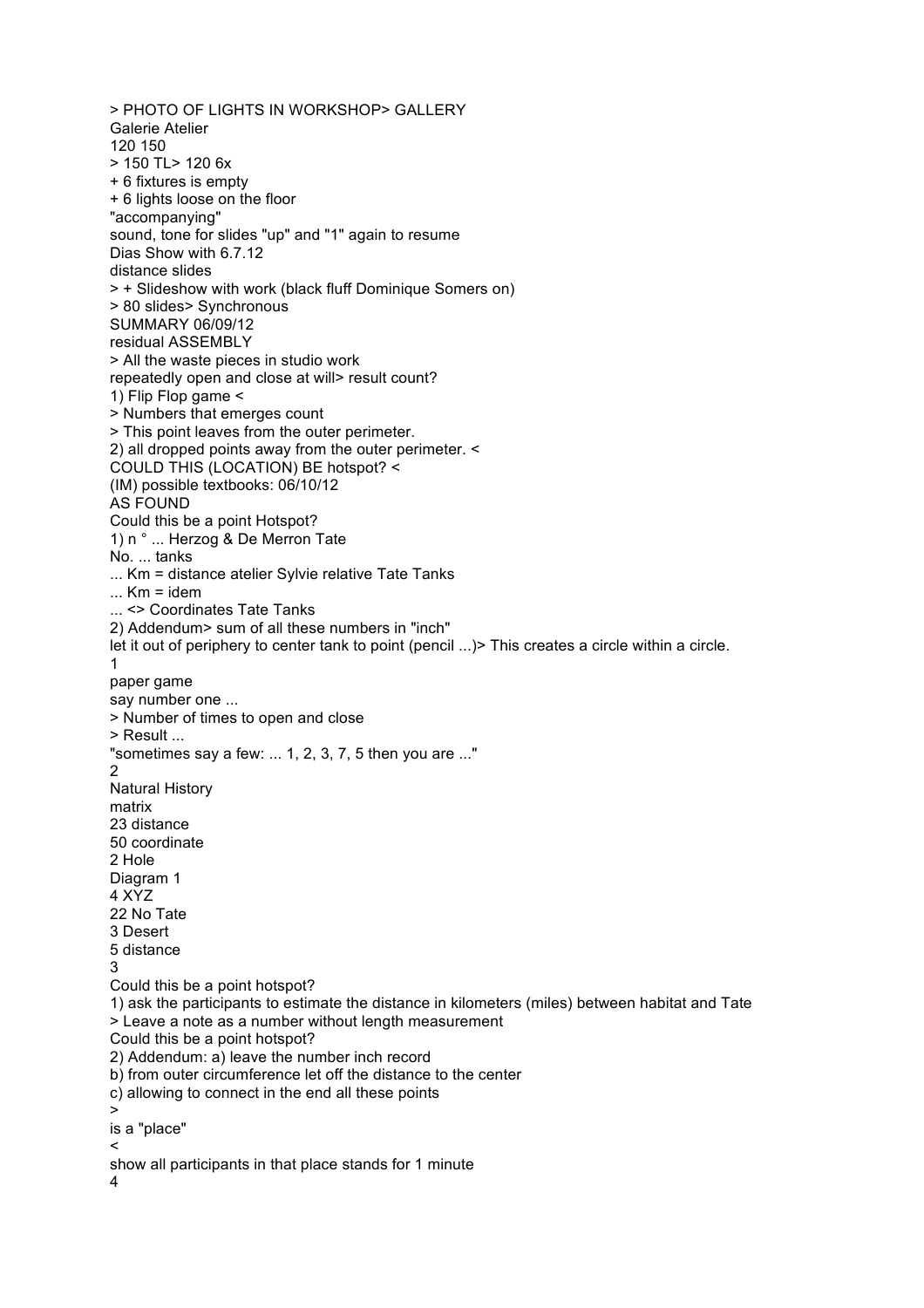\* perhaps in gallery > All the artists of the gallery> distances XYZ let specify < > + Through dots < sphere in metal - threaded <Z-axis through a ball on a string 06/17/12 friends whose work I appreciate Could this PLACE BE hotspot? > For fellow artists the XYZ axes of their studio / workspace questions > Off these distances \* in own studio > What if a studio is larger? \*\* > \* With tape-lines on walls and floor \*\* With tape in color except for \* <> negative 'to' the 'residual' length state \* Estimated hide < > Coordinates to do something known \* Shoe soles to 'stamp' connect> walking leave marks 06/27/12 \* LED lighting strip under water > With a cast lever throw \* PERFORMANCE 06/27/12 > Flying aircraft at the pit and out of the window seeds sprinkles \*> If necessary. something else \*> Filming from the ground and from the air > AROUND THE laid 06/17/12 > Shift HORN > WALK \* > Port of Antwerp > By scrolling is a signal 14/00 - 16:00 - 22:00 to 6:00 "early" "day" "late" "night" > Horn have it installed on a pole> light 06/07/12 > Submersible pump that pumps water through a vast no. Small tomb. \* See WALK > Around the cavity> potentials> graphics \* First washing windows !! \* Honeydew > Honeydew Filming! OK honeydew 06/26/2012 > All the windows of the studio out to 'rub' with honey (linden honey) > Captive insects that can stick to the window> stick also dust and seeds > >> Come less light in the studio > Competition with linden blossom tree in studio > Work performed on Saturday, 07/14/2012 along with Goele De Bruyn. > Honey: Nectar (Delhaize) (TRAVEL) Gravier 02/07/12 > > \* All pebbles that lie gather my car> From 05/11/12 \* On floor mats > Hotspot OK> maybe > BACK LIGHT > To reposition > THE SECRET OK (> Enduring THE TRUTH) (> XYZ) > ... \*! OK (IM) possible textbooks

\*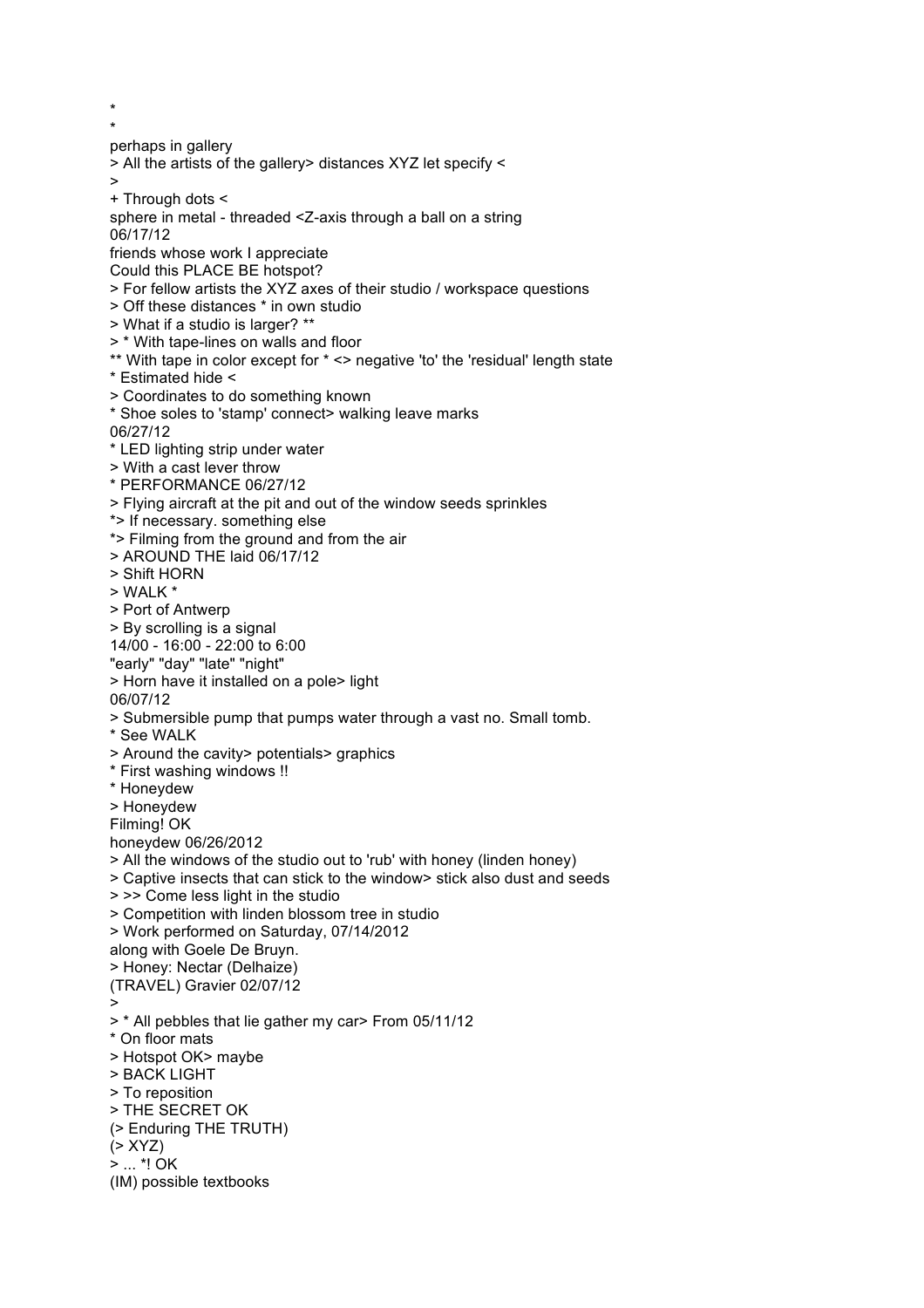Screenshots of the book (cfr. Sylvie) > After a PDF link to the book < > + Photo invitation STITE 06/07/12 07/17/12 07/19/12 Add extra work on site ARCHIVE > Zonal strange > TRANSIT (box + cable)  $>$   $\dots$ still do at 22/7! > Distance work as autonomous works placing OK > Ditto for STALAC? OK Add new work: > MATRIX <> TATE OK > Honeydew OK > Photos > Movie! PORTFOLIO 06/07/12 07/17/12 > All original photos of recent work on a USB key places to store  $\leftrightarrow$ Create a folder where all the work is like a photo OK 07/21/12 dropping > Off plane > Seed? \* Items \* GREEN PRINT \* THIS PLACE might hotspot> Ateliers colleagues \* Items \* GREEN PAINT \* THIS PLACE could Hotspot > Ateliers colleagues still perform work 07/09/12 \* WALK OK \* HONEY DEW> running 14/7 \* TRAVEL GRAVEL> Run \* Drawings> run \* Quality time> Run \* DATA Logger> Run \* Around the Well \* Sideways / Palimpfest  $*$  Bhart  $# 1$ \* Aftermath 'Wedge' Wim Wauman \* FOUNDATION \* SWITCH> TLS: studio / room protest> perhaps with a coil of copper wire 08/31/2012> During this walk arise conversations with people who ask questions about the activity. WALK 07/18/12 > Walk from home to workplace (or vice versa) > On the way, where possible, to measure earth potential > Put these potentials in graphics > Graphics combined with map <Collection of information from invisible / intangible earth continued <> SOLID BACKGROUND Recycling of sketches + magazines harvest ... seeds from garden 07/22/12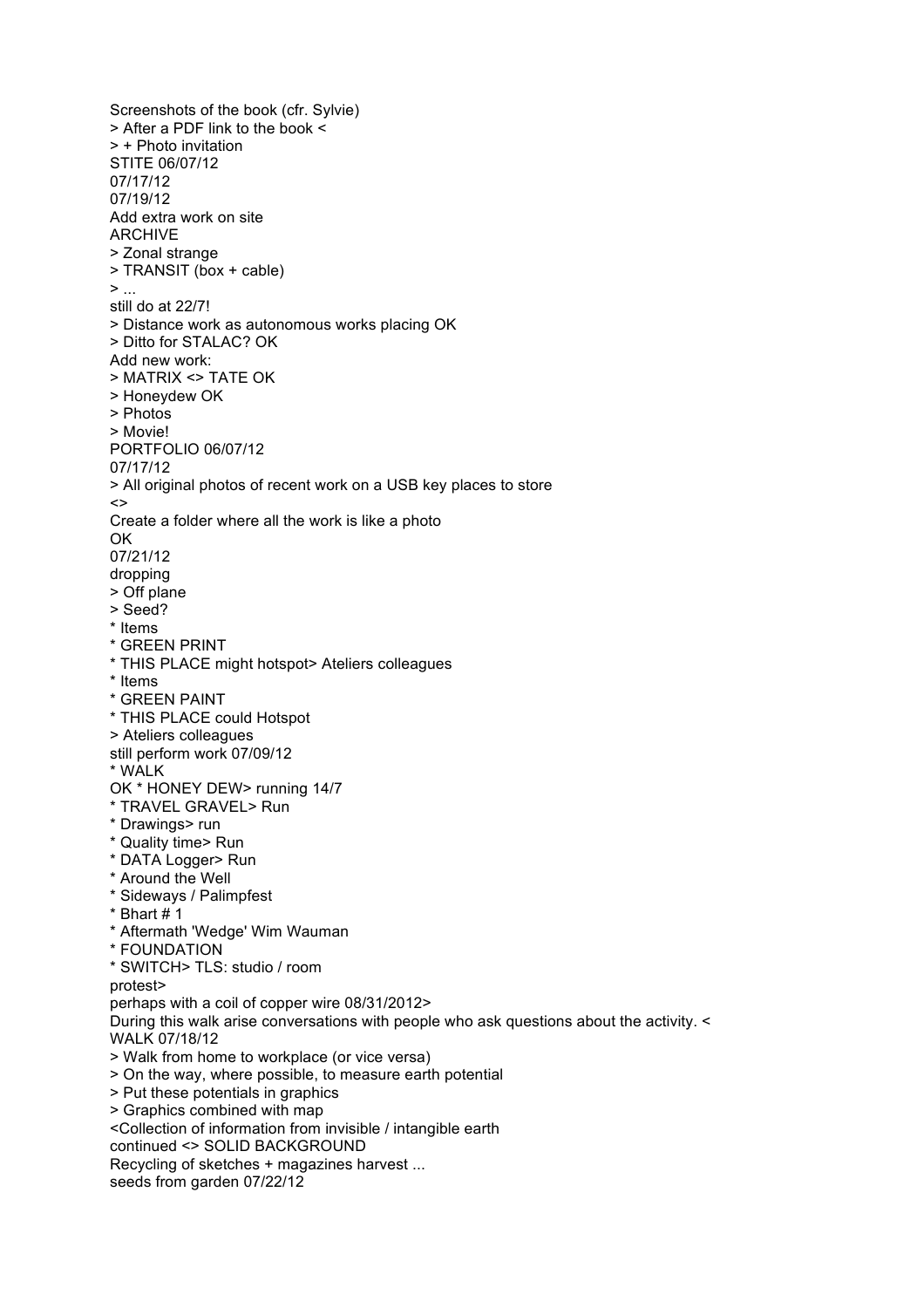07/23/12

> Mix grass seed papercrete

> Ton repeatedly clear-cutting on studio floor

> Ancient sketches + art magazines are humus

> Then, when the grass is withered away, the whole spike bring the recycling Merksem as "green waste"

- > The whole burn 08/08/12
- > Use the ashes to draw 'something'
	- > Frottage?
	- > Make paint with?

08/14/12

takes place

- A place-related <
- When a stone is important?
- Crystals, minerals, ...
- > URANIUM?

 $\sim$  \*

## FOUNDATION 07/23/12

> Found aesthetically "beautiful" stone sticking together + 'waste' pieces from studio

- > Whenever I find somewhere a stone, these pick up and take back to studio
- > With 2-component adhesive sticking to the stone upon another stone
- > When there 'ever' a large stone creates> this in "tiles" can be sawn

> (As drawing) Mark the date deposits +

- Month / year

> Create Formwork with 7.26.12

betonplex >> pouring epoxy

> Pick up formwork

> Slabs can be sawn

> Volume = dimensions 07/27/12

workshop at 1:25

Palimpsest for 7/23/2012

> Photo pollution in Kempen Canal OK

## ! SITE 08/08/12

> Book (add IMPOSSIBLE

> Work TRANSIT

<> Cable that was used is the cable of the list containing the job "before / after" is from 1993 <> This work is however still in the hallway of the old studio!

\* First spot go to <

to determine where there supposedly 'something' sticking in the ground

GPS coordinates,

Dropping / plane

AROUND THE PUT 08/08/12

- > GPS treasure hunt
- > Put let dug between two wells
- > Coordinates leave by plane dropping over ekeren

08/10/12

> Search via / AGIV the right coordinates google

...

## URANIUM 08/14/12 \*

> Lookup chemical structure of Uranium (Strontium ...)

> This structure 'mimic'?

> When this could be used <> now energy

> Can and item / object get contaminated when it would be smuggled into a 'nuclear business' <> and it could be smuggled back?

> Such dangerous material is still for sale on the black market?

> I could get without being there 'danger' to run?

 > This would be "loaded" than material (whether or not wrapped in lead) smuggled the Art can be? 1

> Consists Plutonium?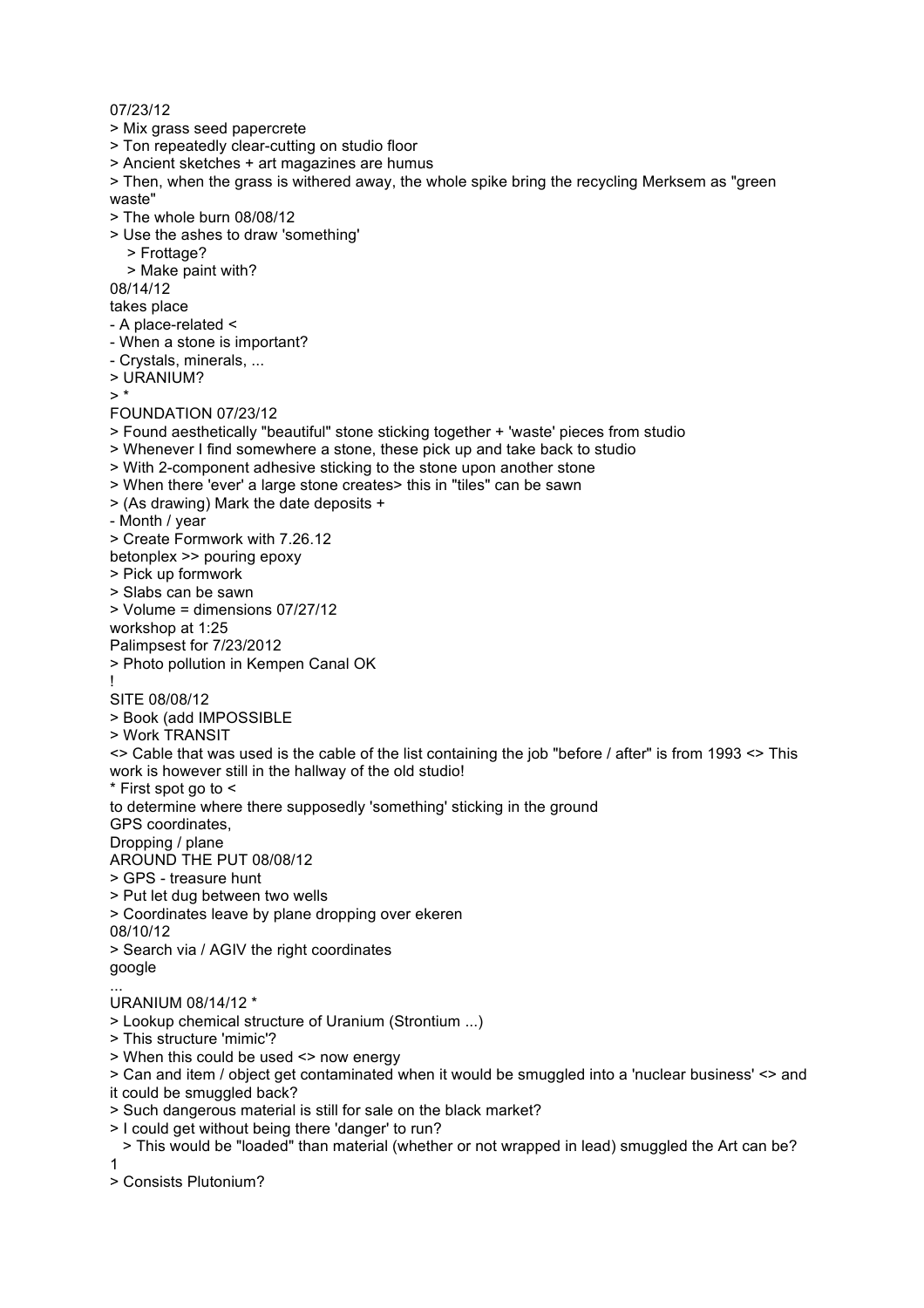> Already detect this information on the Internet? > What is the risk of contamination? > For art viewers > For myself?  $\overline{2}$ Following the filling of holes and. <> FILMING! <> first check the Internet <> <8/15/12 squirt in gallery space < SOLID HISTORY 08/14/12 > The perfect covert mass papercrete is now drying (the mixed seeds and meststofen not respond) > The mass impregnation with White Spirit > The first mass transfer to the playground of the studio complex > Ignite the whole > After the entire mass of charred probably will remain, gather it together > Afterwards the carbon pulverize and clean / Filter > Collect in a container > Afterwards can with black powder (as bister) many things are made:> Paint Making> scatter in nature> let the press until a black crayon > This "Could this place be a hotspot" writing on the facade of ... (secret) Expo gallery 08.15.12 opportunities: - INTERFACE - DUST> in heaps on the floor - STALAC> on floor - DISTANCE SLIDES> loop - WEDGE> 1 key - REPOSITION> some plugs - DATA LOGGER> send - TAPE - DELAY In situ: - SWITCH?  $h = + - 170$  cm > Many color layers > = White lacquer finish - Fast cement SIDEWALK anchoring in the ground 08/17/12 obstruction > Anticipate vandalism, irritation of passers > In a street> or SIDEWALK > INOX ROD casting instead V.E. sidewalks> leveling > By passage (daily passers-)> >> rod wear on the color layers will open > Folds by "frustrations" >> cracks in paint filming <> to scatter on floor \* Photos of gravel in car (TRAVEL) GRAVEL 08/27/12 GOLF BLUEMOTION > All stones that gather on keeping the floor mats of my car (shoe) (since January 2012) > Somewhere at an expo this pebbles scatter on floor > The gravel spread back "among the people" "gravel, Collected in my car floor (since january 2012)" "To be spread out on the floor of an exhibition space: so the gravel can be taken by the shoes of visitors, to get Collected in other cars." title <> ? bathyscaphe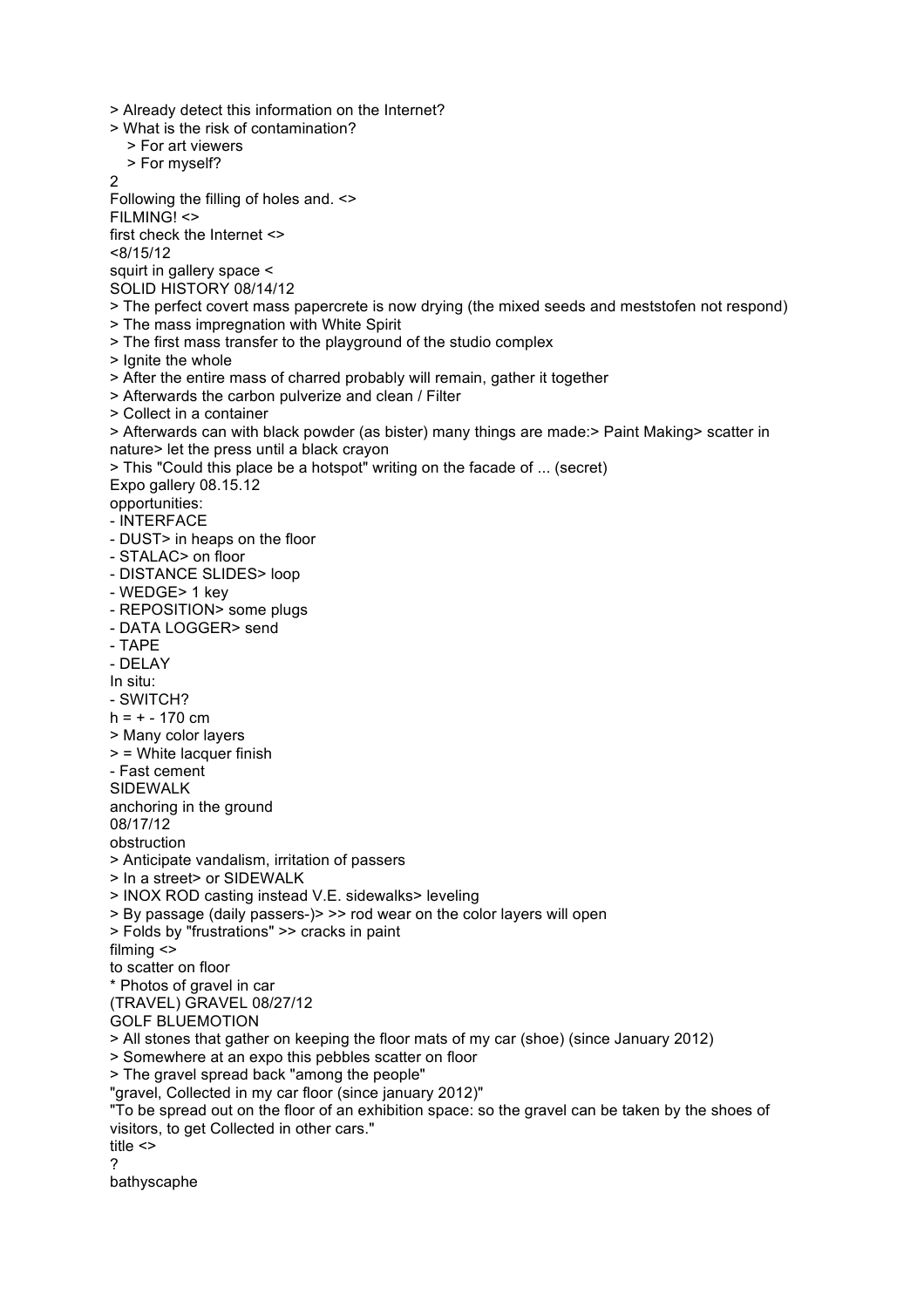Around the pit 08/27/12 > GPS / coordinates between two points if work XY The <> Focusing > Via Agiv:  $X = 152464$  $Y = 219408$ bathyscaphe 51N4E architects work desk> walling the house 51.28440N, 4.404100E Altitude =  $0.3m <$ Around the pit 08/29/12 > Claim of place between the two wells > GPS coordinates Kl. Put / 51.2837 ° N 4.4052 ° E altitude: 1.2m big pit / 51.2836 ° N 4.3977 ° E alt. -2m Between the two wells > Width = 51.2845 ° N Height =  $4.404100 ° E$  $Height = 0.3m$  $\mathfrak{p}$ The claim of a point between two lakes. SITE for Geocaching > PEAK GROUND http://www.geocaching.com Validation code: i3T7Bpm Geocache: GC3W1G8 N51 ° 24 243 ° 17.072E004 UTM: 31U E597916N 5682403 51.284541, 4.404058 03/09/12 N51 ° E005 ° 24 243 17 072 CLAIM <Pictures of this location? THE CLAIM OR A POINT IN BETWEEN TWO LAKES (Atelier Merksem N51 ° 14.428E004 ° 26 468) 3 along top side "of the chewing gum applying the layers of color > \* REGISTRATION of TIME \* DISTANCE \* \* FIXING of ACTION > Nt from studio to home versus run-up to the exhibition in Bxl GUM 08.31.12 > Gum take on departure from studio to home > Gum track in game to the next time I go to the studio > The gum always give a color layer at will, whenever I come into my studio> white lacquer finish > This process persist until the vorbereidingsweek my exhibition > The chewing gum bring to the exhibition space > The chewing gum along the outside of the window in the office sticking Photoshop > Edit> transform > First turn fence HOLD GRAVEL? CLAIM <POINT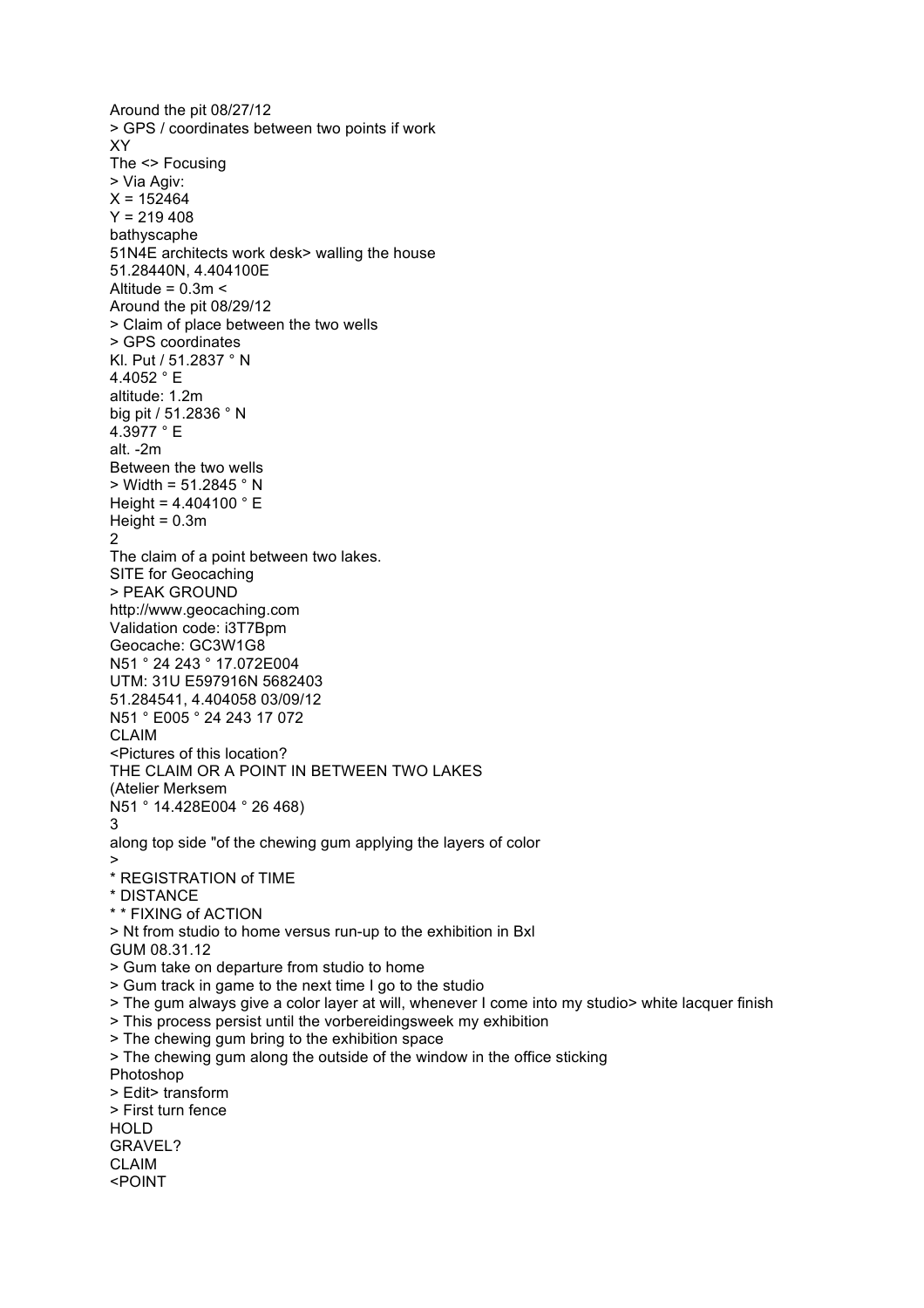AROUND THE CLAIM PUT 05/09/12 > The claim of a point in between two lakes N51 ° E004 ° 24 243 17 072 only the Claim ERASED 08/09/2012 > On a satellite image of a town / city> all roads (+ houses) with photoshop it removed> instead of an expo CLAIM The claim of a point in between two lakes: N51 ° E004 ° 24 243 17 072 09/17/12 > Postcards A6 > Presenting a display> make yourself Expo gallery v.d.M. 09/11/12 > SWITCH > REBOOT > (TRAVEL) GRAVEL  $\overline{a}$ > DRAWINGS > DATALOGGER > STALAC white plate  $\prec$ <confirmation Kris Van Dessel PARTICLES 04/07/12 > Aerosol> Walk > Let 3D Scanning> loose particles as a result ! <City 04/05/2013 > In a city / area a walk and measure the relative grondpotentialen gas / water pipe> graphics WALK Potentials 07/18/12 > Walk from studio to expo-place > Measuring grondpotentialen > graphics > 01/27/13 > At the expo site > 'Trail' > Measuring ptentialen > \* Transfer in a graph \* Photos in a graph \* Take pictures of (a) place where potential is measured FOUNDATION 07/23/12 > Found stone + workshop waste > Epoxy casting in > Put in tile saws > Jan. 2013 For Paperweight <> SUNDAY? > A certain pre-existing shape as a mold take 02/18/13 > Take a new shape> threshold for an exhibition \* Old sketches + art magazines + invitation cards own expos Papercrete make heater by passage through the work < 01/27/13 SOLID HISTORY 09/30/12 > = Dried pulp > firing > Charcoal> bister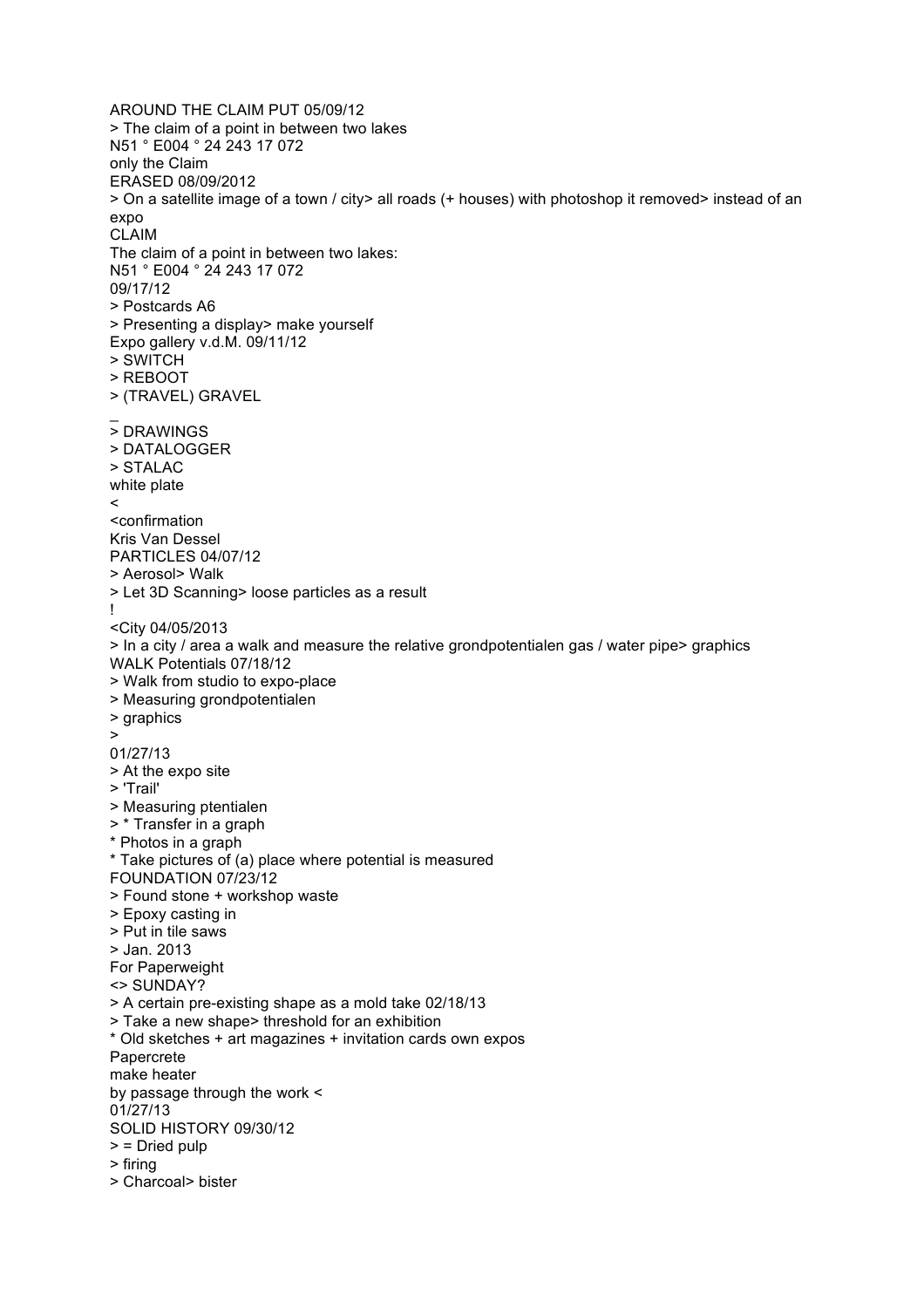see 02.08.13 \*> Ball filling with ash> 01/18/13 !> People / passers / travelers ashes spread further to other places ! 02/10/13 New travel (gravel) > Again collecting stones since January 2013 > An exhibition> let grind > Powder> (pigment) § process in stumbling concrete / obstacle (TRAVEL) GRAVEL > Collect stones in vehicle (floor mat) (since Jan. 2012) > Expo in Distance, M> B > The distribution of return > Is in progress since 01/13/2013 conducted 03/04/13 last gum lying in studio GUM 08.31.12 > chewing gum > Consumed drive from studio> home > Layers of color on 08.31.12 > Large "boulder" is over time > Half Saws 05/15/2013  $M > R$  $M > T$ SCALE 1: 100 09.30.12 > Drawing lines on A4 > Dist. gallery - workshop  $= 48.6$  km >> 48 600 lines > Drawing lines on A4 Jan 13 > Dist. atelier> J -E (The Hague) The Hague 123,9km >> 123 900 m > 123 900 lines of 1 cm h: + -165 d 8mm obstruction 08/17/12 > Rod with color layers > Finish white lacquer > On sidewalk >> passage >> Damage / wear >> Color layers visible > For Lokaal01 04/12/13 TL workshop Existing fluorescent fixtures 120cm> SWITCH 09/30/12 > Exchange of fluorescent fixtures gallery <> atelier > Displacement / substitution light atelire> Gallery carried 01/13/13 Expanded: compressed: Exploiting DISTANCE, TIME Explored \* Exploring the distance in forgotten times > 5 liters / 100km 2,415l / 48.3 km Title for exhibition 09/30/12 DISTANCE 10/12/12 DISTANCE Glides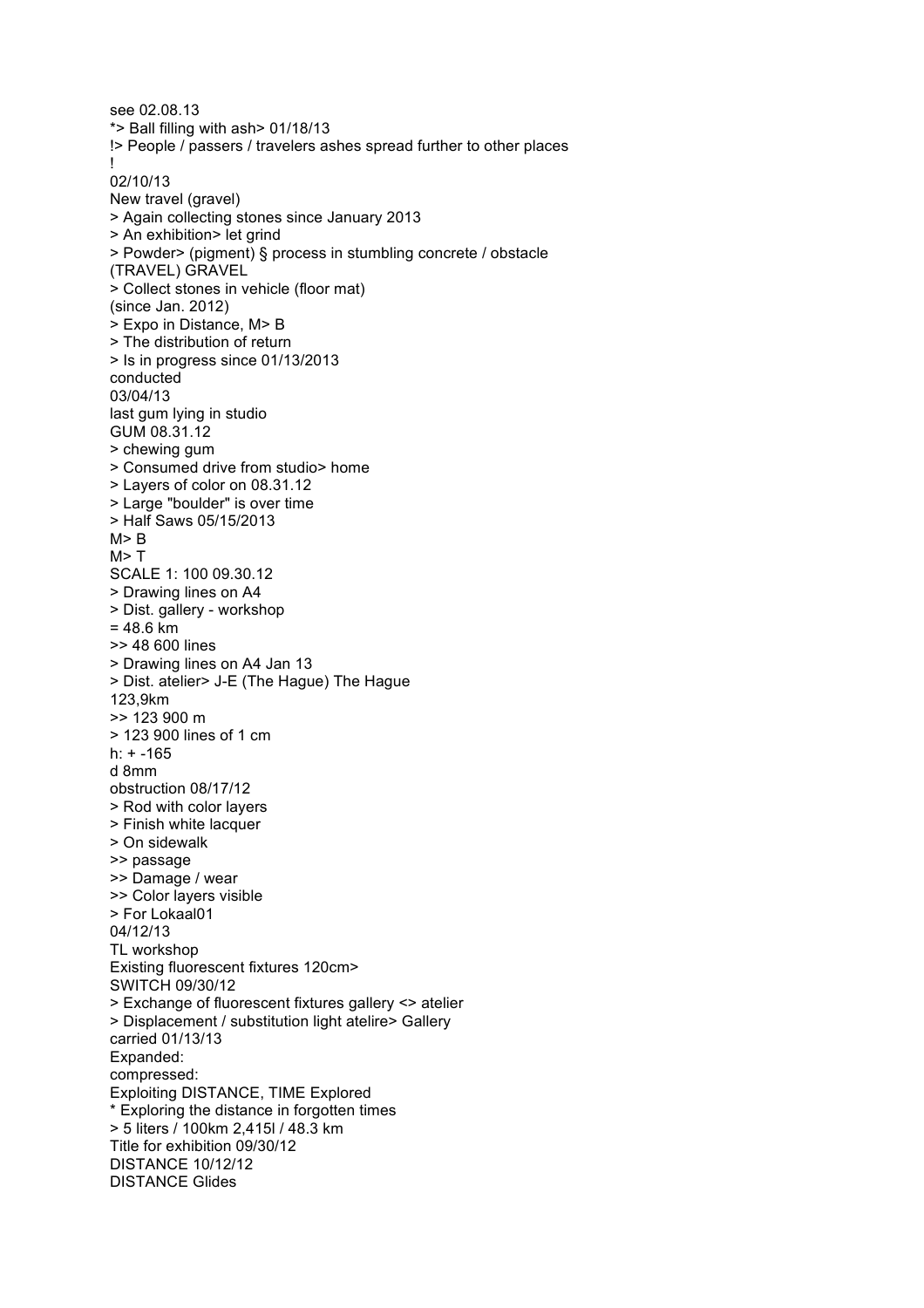(Goele) M> B 28 / 11:12 DISTANCE: M> B 10/17/12 ! 05/17/13 possibility for an edition an A0> folds to A4 > The owner let it be swept away in a briefcase for one year < > FOLDED by TIME 05/14/2013 > 05/15/2013 > From tomorrow an A4 sheet of paper into my briefcase for one year> Set on agenda Abbe Bilderdijklaan 10 Eindhoven > Drawing with pen in the gap between studio and museum > Rolled drawing > Dist from Merksem 86.8 km = 868000m 1:10 scale 1cm = 1m >> 8680 lines> lines in bic 1m started on 10.11.2012 booklets 10.23.12 1290 4830  $\overline{a}$ 17730 Total stripes 1m role 11/21/12 First presented in gallery: - Dist. 48 300 - Rolled inwards - Standing in space  $< 1.9.13$ After the expo in Bxl > Distance from Bxl> Eindhoven = 129 km >> Lines of 1m M> B> E 12/20/12 The part to Eindhoven> bic? Total distance = 177 300 FUEL 10/26/2012 > An exhibition when I asked somewhere> > Calculate the distance between studio and exhibition location > Calculate the necessary number of liters of diesel > Present it in jerrycan > 03/15/13 \* Do in a naftlamp and burn? \* Ignite outdoors? sheet of paper> > After consultation with Dimi <> 11/14/12 Distance, M> B & - Tearing or <> - Scanned from book invitation 11/14/12 > Sheet from this or last sketchbook with notes > Note eg .: M> B > Back possibly drawing > Switch: shift from two mental spaces - studio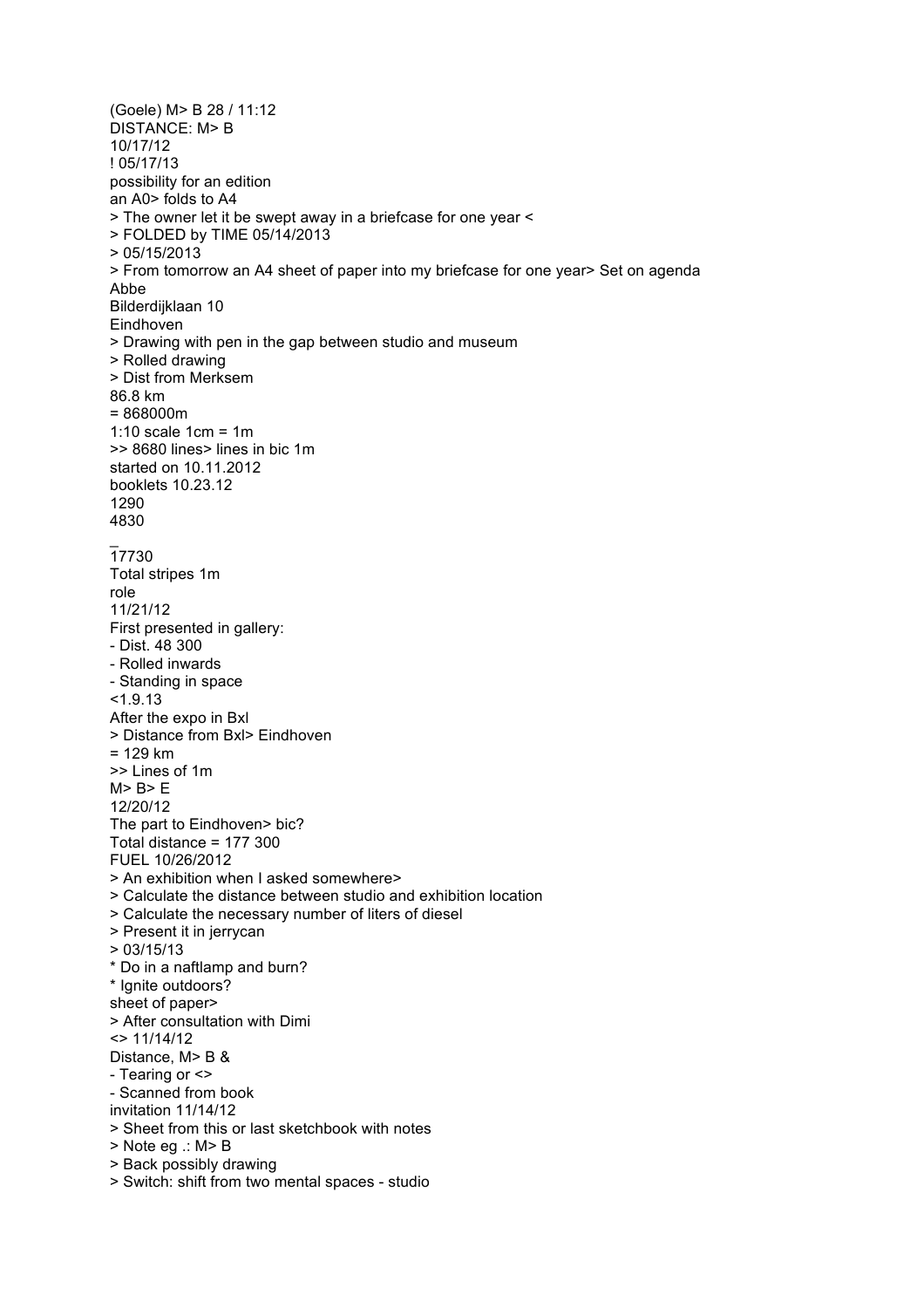```
- gallery
> Any notes about the fluorescent lamps (study)
> Scan pages from sketch
> White space around
<> A5
DISTANCE: M> B
04/06/13
Booklet with all the pictures> one photo per page
WINDOW 11/28/12
> To enter each time in studio, photograph taking out window
> Mark with pin (tape)
> Date and time> Tape
12/26/12
let print on location and / or post a message on a computer screen in the office as a screensaver
DISTANCE PRINT 12/20/12
02/10/13
> Defined distance between an exhibition space and workshop in Merksem
> This distance (to scale) 02/11/13 print with lines 1/1 on an A0 and it folds up to A4
> Eg. distance = 50km> 50,000 lines of 1m printing (horizontal / top no. below)
> Or: these lines subscribe you drive> PDF> Mail> printer expo space
flycatcher 01/01/13
> For 'Sunday'?
> Flycatcher from studio let drain in bronze (De Greve) Merelbeke
> Will not be drained completely> as archaeological findings (clasps etc.)
the pieces spread in the space
XYZ ... 01/19/13
> When I am somewhere asked to perform a job in a 'living space'
>> Measure xyz-coordinates and for x, y and z in each case to cut a different color v. Wire to the 
length
average
> Colors + type>
vob cable 2.5 mm °
x = bluey = black (or red)
z = yellow / green
> Wires cut into 1 cm cut on a heap together in the middle v. / Day. die cutting space
lighting
APP.
> sound
touch-sensitive switch
sensor
02/13/13
> Sculpture which exists only when there is someone capable
>
<Only when someone in the circle and the hoop picks and holds> contact
> Switch / flicker v. Exhibit lighting
Touch-sensitive wall paint 02/13/13
02/10/13
> ON / OFF - paint
3:14 Innovations = business
Peinture Tactile
>
Apply paint on walls of an exhibition space> Connect to lighting
\leqElectromagnet
>
ball bearings
> Is space to put in sound
\left\langle \right\ranglevs. ambient sound.
Resonans 02/21/13
```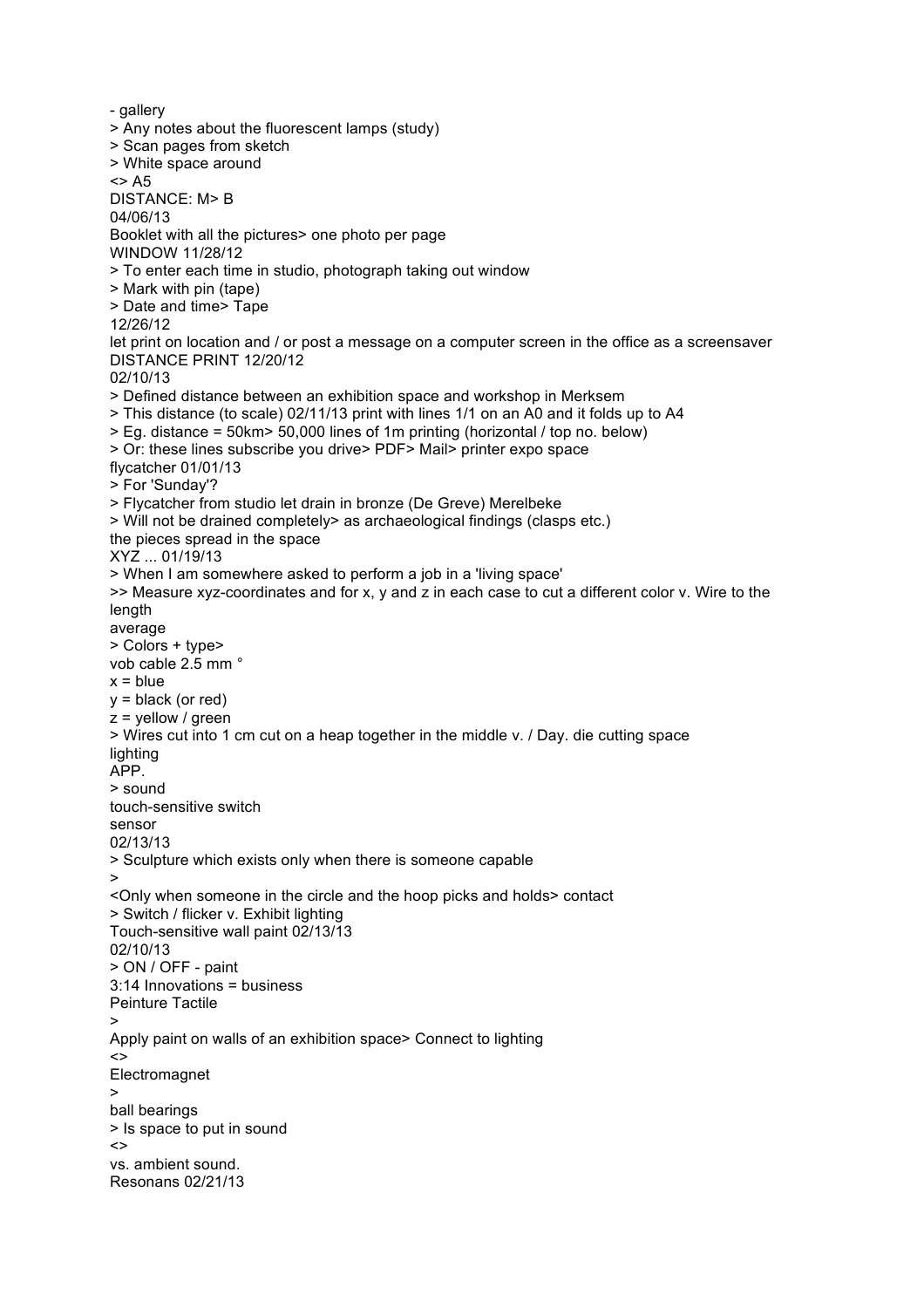> Convert volume studio to frequency Hz own frequency? > convert sound > Expo in> idem v. Exhibition space  $\leftrightarrow$ alternately or simultaneously / Source A PAINTING TIME PAINTING 04/23/13 > The collected dust in a dispatcher - Trolley covers (such as chalk lines on football field) and draw a line in the space of the garage? > Per month respectively. dust it processed into a plate of ceramic <> dust leave inbakken 05/18/13 05/22/13 > All material processed in paper > Publication of this paper? > Edition with pictures / text? > Calendar? SAMPLING (HISTORY) 03/04/12 > Proposed GARAGE > Monthly work collect dust of the construction works > later in heaps put in a room and let 'spread'  $\prec$ > The dust layers> per month at each other in block processing (cement ...)> this block somewhere to lay the square> This block will erode 05/25/13 found charcoal used for drawing> delaying. sound < REVERBERATION 03/11/13 > Prolong reverberation of studio space> scale > how to determine? > Echo> T > My studio (large classroom): T = 1 s > >> Translate to sound recording to create a falling piece of glass, wood, ... Cu-rod length  $= 300$  mm  $d = 2$  mm See further 03/08/13 **Cu** 15 cm 15 cm soil  $\leq$ PROBE 05/27/13 03/11/13 START: March 11, 2013 > \* A sheet of paper somewhere sites for one year at a chemical factory > sampling > 51 ° 21'10.9 "N 04 ° 17'33.3" E \* A piece of copper> stabbing a piece in the ground > Observe> foro's > Tracking in notebook 06/12/13 > On all locations > Haven> Ardennes > Home> Rofena? > Atelier> Diepenveen > Goele  $>$  ...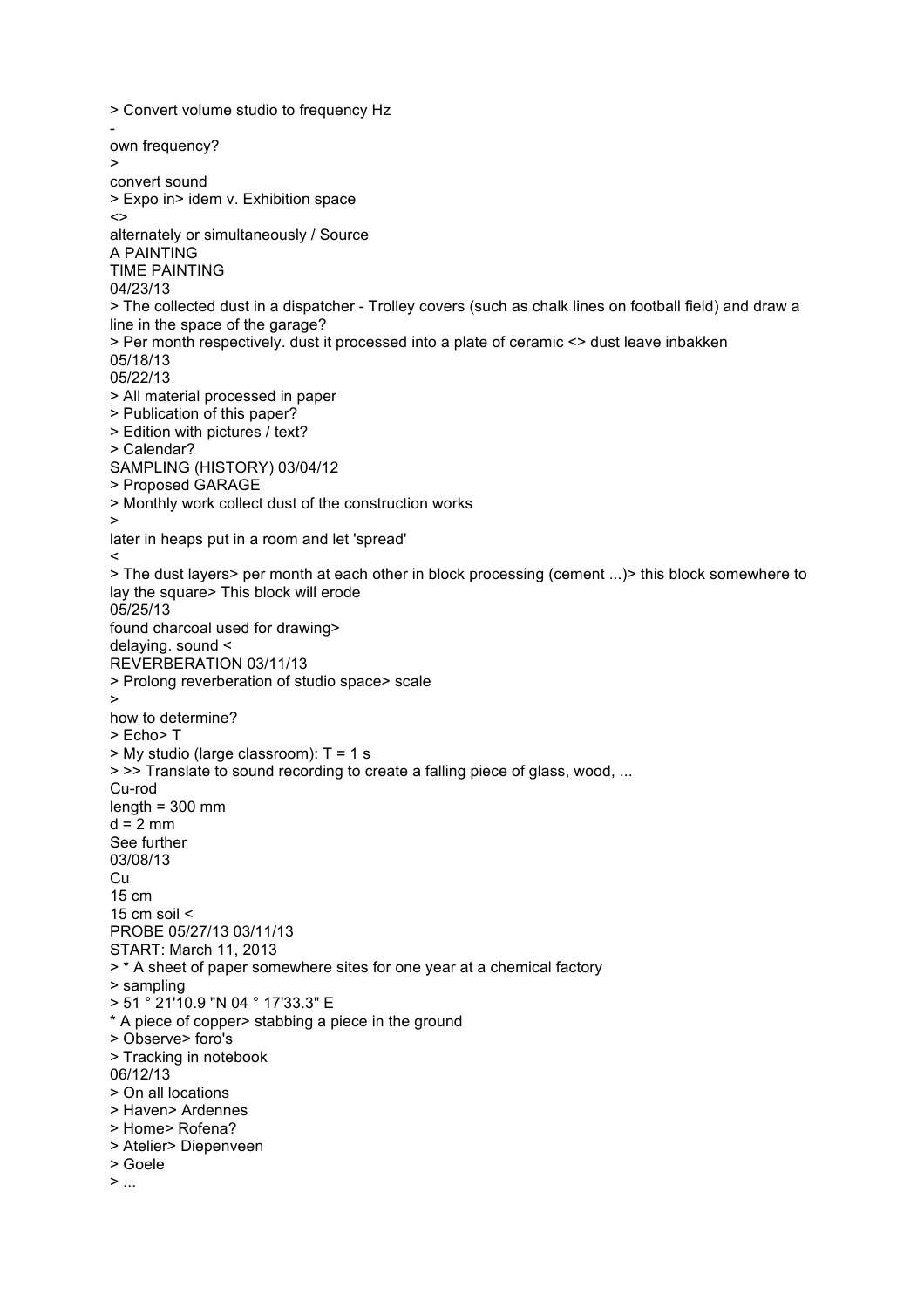> LOCAL 01 03/15/13 > Rod> obstruction > OK is carried out 04.20.13 - 06.23.13 walk waste residue walk ring in the margin > Parallel distance 1.5m 03/24/13 2 pexi rings under interspersed drawing UNKNOWN DISTANCE 03/22/13 > Edge that has arisen as a residue of M> B> E 1:10 > Cropping or strip > Start and end of the strip fasten together to make a ring > How to attach to each other? > With Parker screw and washer against the wall (hook) at a height of 150 cm  $\leftrightarrow$ optionally a bracket (wood, metal, ...) search 03/23/13 IMATEX 2 plexi rings  $d = 22$  cm  $h = 5$  cm 03/25/13 d periphery  $210 \text{ mm}$  d = 2 mm  $215$  mm h =  $50$  mm> current display the cover of a slide carousel < <> 'Distance sliders > Presented on the box (packaging) of KODAK> is tgl. plinth 03/26/13 > See DISPLAYS > Residue of 'M> B> E 1:10' > Occur in the margins of the stakeout in Bic 1m > This residue is now a strip of 5 cm > This residue> beginning and end together in a display d 22 cm > Search for a suitable display> approximately 22 d > \* Distance has emerged in parallel to M> B> E \* Distance course in> becoming a little varying, depending on the d vd display > 55 ° 45'21 "N 37 ° 37'03.6" E55 ° 45'20 "N 37 ° 37'3" E 2505.4 km> 2.5054 million lines > Use photos <>  $\leftrightarrow$ performance? 04/15/2013 > Let wrap this distance on a coil (copper?) distance is plotted on A0 and is also folded to A4 04/19/13 0km\_MOSKVA MOSCOW 0 km monument MOSCOW 03/04/13 04/05/13 DISTANCE M> M Scale 1: 1 ST PETERSBURG > Moscow is behind the Red Square, a monument to 0 km> from then calculates one in Russia, the distance to other cities at home and abroad (reference point) > Distance of the studio in Merkesem to 0 km point in Moscow, scale 1: 1 (at a glance) > By means coordinates on Google Earth (Maps)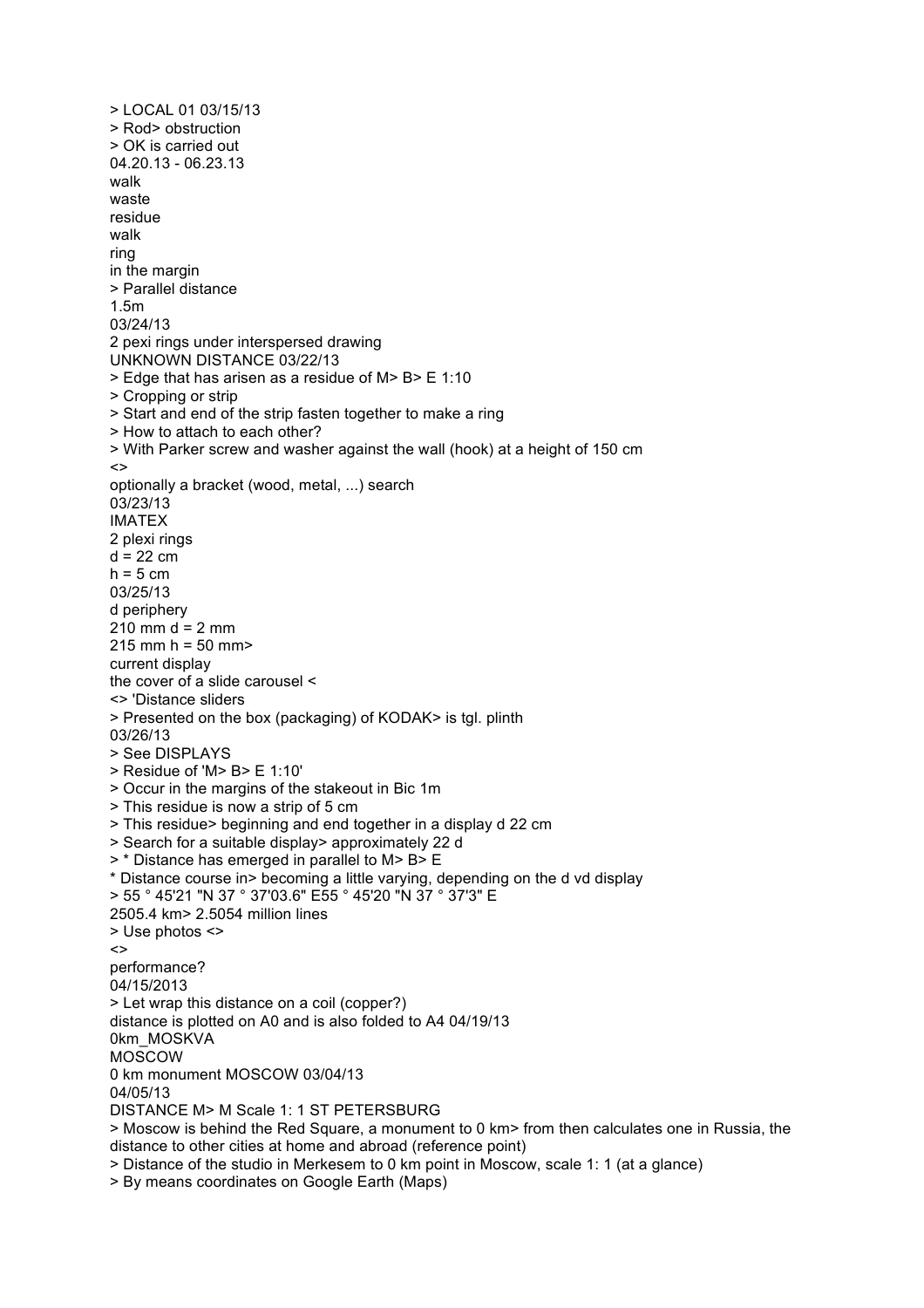> Print this distance> 1 m lines (on a roll> A1) PL. Manezhnaya finding a suitable display < > Other> 22 cm LED DISPLAY (FOR DISTANCE WASTE) 04/19/2013 05/14/2013 > Display front edge arise as residue "M> B> E\_1: 10" Distance > The start and end of the strip attempt to fold up against each other > Will seek suitable DISPLAY> Can not really shifting distances >> see further (05/20/13)> meter CYLINDER 04/23/13 > By analogy with the cylinders in the Hermitage in St Petersburg > Create a cylinder which cmters stand? > Notching in bronze? > In a casting space, and with a strip of concrete cylinder there over rollers though! 07/11/13 06/27/13 - Shopping in supermarket - Fork lift in the harbor - ... 05/18/13 > The number of color layers (date + color) Maintain a list> PDF! > Put the bar on the corner of a street (concrete) > Rod hang somewhere in the sea against a dam wall > Barnacles, corrosion, ... LAYERED AND Scraped 04/23/2013 PROSPECT > Bronze rod with colored layers > To "something moving in public space 'and let hang wear 04/28/13 > Pin to a - car> bus? - Gate / door 05/14/13 > Bronze rod to drop down from a tower ... > Rod attached to a ship navigating a particular course > From another continent to Antwerp (eg.) > A drawbridge hanging in Antwerp (ask permission) > For one year? > Attached to a crane on a construction site 05/17/13 > Bronze bar to a pulley hanging in the workshop / or other enclosure and connecting door> open / close >> rod swings through space against walls, ceiling, ... > ESTIMATE 04/30/2013 > When I asked to take part in an exhibition in an empty property> value of the property let by estimating various IMMO offices <Flatland Office action BKV. BUDAPEST 47 ° 29'53 "N 19 ° 02'24" E BUCHAREST TOKYO ... > Brussels? Belgium? 05/11/13 > PORTO> COIMBRA 0m \_... 04/05/13 > 0m visit all monuments > Create a series of downloadable PDFs cfr. 0km\_MOSKVA > All cities (countries) that I visited and where I've effectively been on the monument from 2013 0 km MOSKVA 05/07/13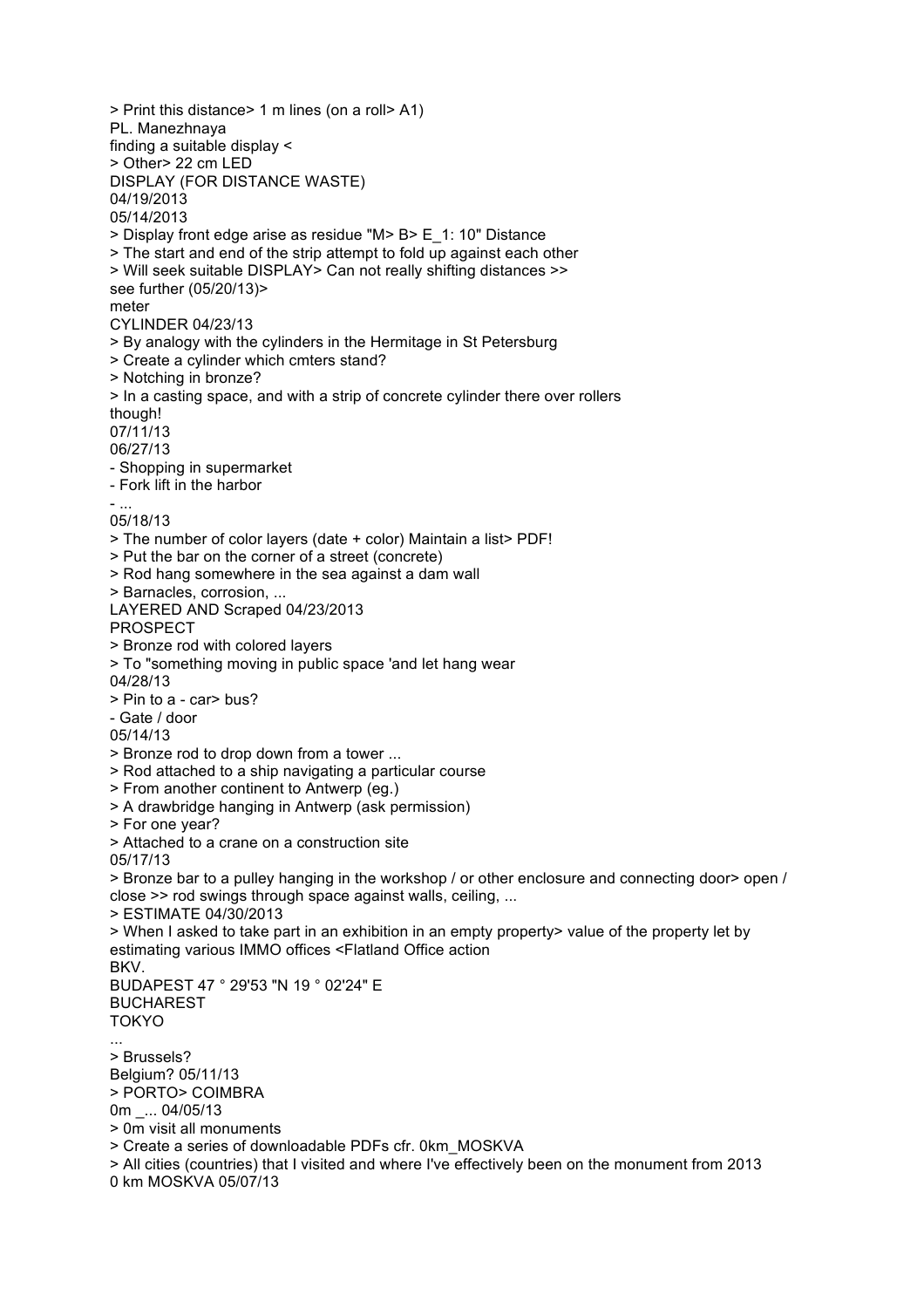> By folding the work also gets something move perch> as a road map work in progress 05/14/13 1 \* GUM 2 \* WINDOW> site \* 3 SAMPLING (HISTORY)> site 4 \* PROBE> site 5 \* DISPLAY> site 6 \* FOLDED TIME 7 \* FLATLAND OFFICE work ready for implementation 1 \* WALK \_... 2 \* XYZ \_... 3 \* ESTIMATE \_... 4 \* FUEL \_... 5 \* 0m ... 6 \* Surrogate (continued) 7 \* Movie v. WINDOWS still work in development 1 \* PARTICLES 2 \* FOUNDATION> stone 3 \* SOLID HISTORY> stove 4 \* flycatcher 5 \* touch-sensitive wall paint 6 \* Resonans 7 \* REVERBERATION \* 8 Cylinder 9 \* bronze rod \* 11 possible title: PROSPEKT Continued Surrogate 05/18/13 > The brick that was chopped off my last workshop, and was replaced by a surrogate, can be built into a wall of an existing building or space 05/19/13 the brick which can be cemented in its turn again in a different wall at another location is extracted from the wall Over> A virtual agency for real estate link < OK Sub project < > On the floor search of insects and pinning to ceiling < 02/06/13 > A virtual office for real estate > Blogspot CREATION < > Survey 2001 > Photos > All kinds of projects > events > infiltration > Rudolf Street > NICC freespace > WASTE? > DRIFT <05/27/2013 > What is the limit? - waste - work > OCTOBER  $\sim$ Frame / frame > Record> send walked in two weeks hourglass 05/28/13 > Somewhere doing an exhibit in a Defined. space > Locally sand search > Create a kind hourglass sand late run from start to finish expo> to end the sand has all fallen down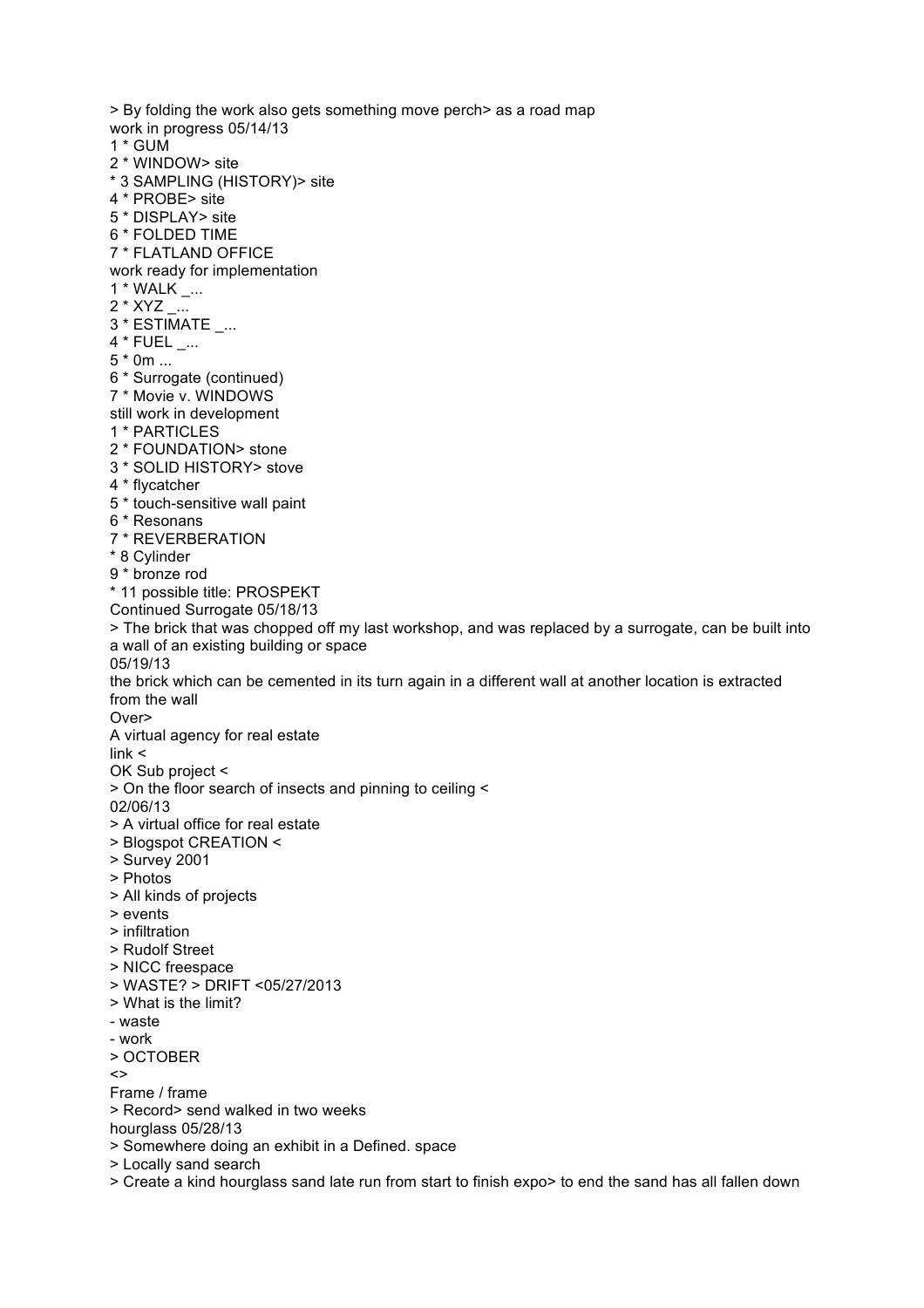calculate PROSPEKT 06/08/13 > Title for a project 03.08.13 LATITUDE LONGITUDE 47.500346, 10.73712 24.784522, 110.501665 self places 1 (Yangshuo) China 1 Eindhoven 1 Mechelen Garage 1 Venice Italy. ...> Cycling tours 1 Heide 1 Schilde park To whom do yet? places? PROBE 02/08/2013 > Probe> 15 24/7 interpreter > 16 michel H. 27/7 > 17 Lama temple 27 sevenths > 18 Forbidden city 30/7 > 19 Casuallocations 30/7 > 20 Yangshuo three eighths near the river Li 24.789957 <> 21 L.A. Timothy N. 5/8 110.497704 > 22 6/8 Yangshuo Dongling 25> LIUGONG 8/8 23 > Yangshuo nine eighths 24 > Yangshuo 10 eighths who has yet Probes? > Dimi 16 PATIENCE !! > Papercrete v. Old sketches and art magazines who died during removal of old no. New workshop > holes filled > burn papercrete > charcoal project with JE 02/09/13 SOLID HISTORY > Ka comes in studio > SOLID HISTORY > incinerate > Photos <Ka > Film <Ka  $\ddot{\phantom{1}}$ Charcoal > Self>? > Give>? INTEREST Thank you for a quick answer! We wish you a happy holiday. I currently own housing in southern China, but I can already transmit herewith the text. I ask but the designer of the book, or that August 25 is still feasible. Vr. regards ... 05/08/13 > Out of it 'WORK' website at road \* > As the SUB project or on HOLD. > HOLD: Solid History > SUB: v DISTANCE - SLIDES.: > DIST. PERFORM. > DATA LOGGER

 $\prec$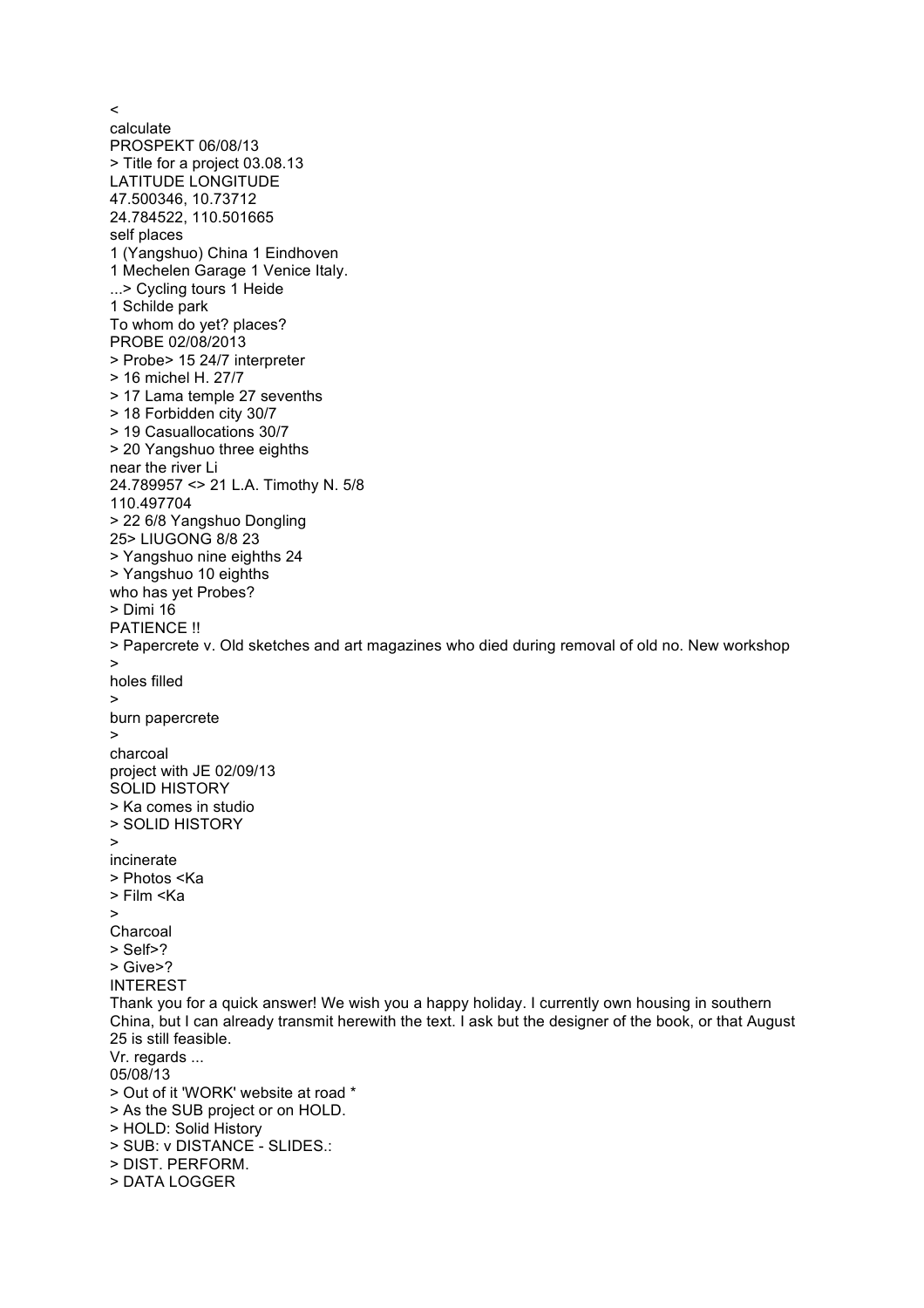> Add: > DISTANCE (1: 100) M> T ' > Work with magnetism? > EL voltages generated by "activity"> combine to underground magnet EL magnet suspended in space (ceiling) with ball bearings> at some point> unloading opening (EL off voltage) <By sensor? - Motion sound ... > Film < video from four points of view: one ceiling second floor 3 room Four people walking on the balls and sliding 08/09/13 BEARINGS ONCE ... A BUNGE OR > Bearings on floor > Reflection light > 'Falling forward' > Bicycle tour with new bearings from studio> on destination roll ment rupture > Dropped from some height <> Outside: drop in sand <> Gravity 08/16/13 > To the ceiling in place of a light bulb, a magnet hanging, with that circular ball bearing connected to light switch (or touch-paint) > 10/11/13 > ON-OFF paint from setting exchange sidewalk tiles with the tiles of the space v. Lokaal01 and vice versa > Register sequel to Surrogate - In gallery - Somewhere outside 09/24/2013 > Die cutting a stone from current workshop (first remove pieces of plaster) > In the wall install the stone from the last workshop > Stone from current studio installation elsewhere  $\sim$ link: DUST 11/28/13 Blocks cast in 'soft' concrete: - sill - handrails - step - Base (for outdoor use) > Found glass / iron ... melt into globe > On the walls at a h v. 150cm <> found with charcoal drawing a line Sapling (HISTORY) 09/12/13 > (Dust) samples per month during renovation > At the end v. Renovations > Per month to create a new brick > Brick walled let in outside > Show during expo > After expo (white) paint over > Each fabric a month let a piece of paper and make a cut to get on A4 sheets Continued Surrogate BRICK CAPTURE 09/25/13 > Brick wall build from studio at home or outside wall of exhibition space 3.9m weld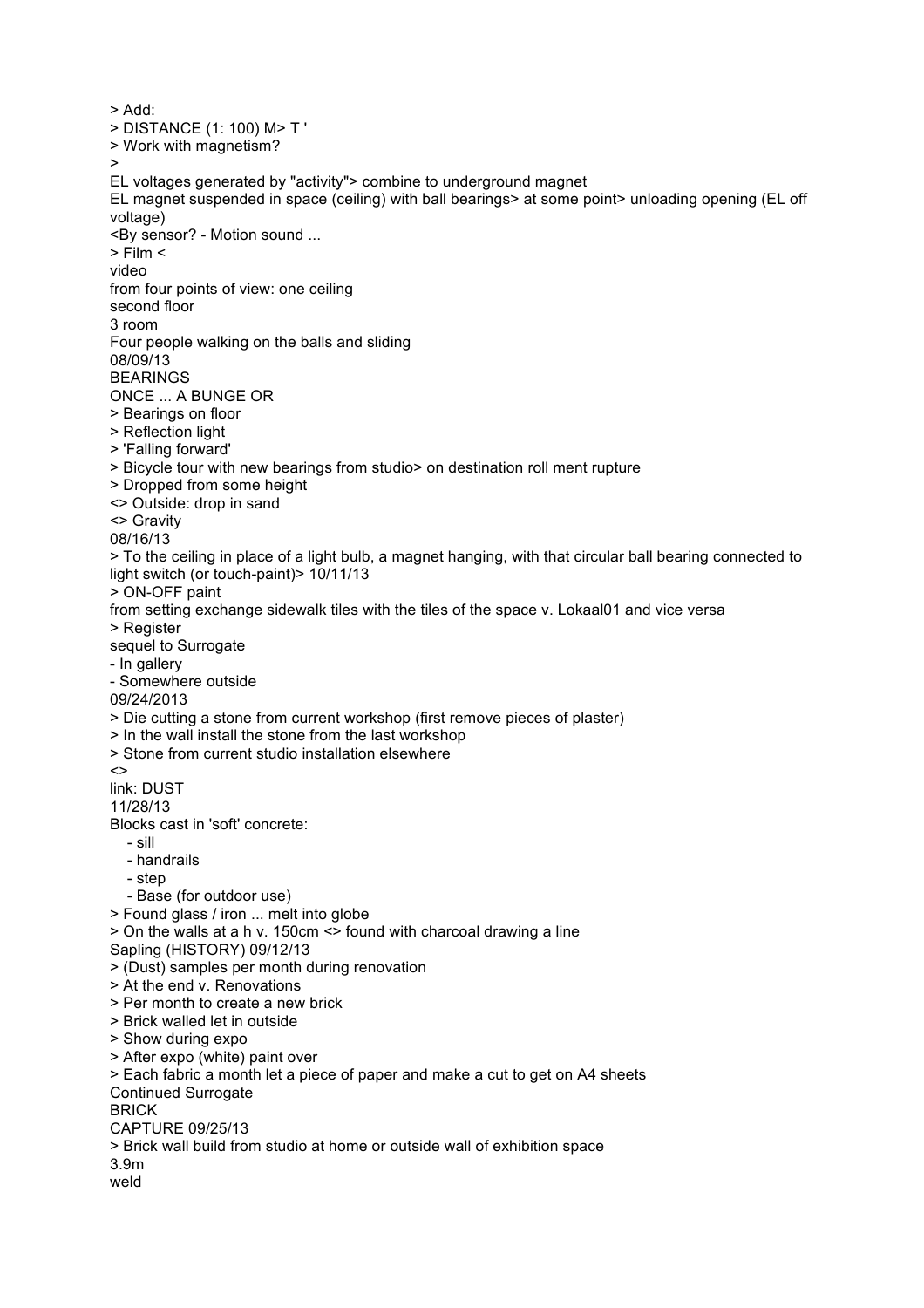04/10/13 LAS VERTICAL 09/26/2013 > Tubes in the studio (which are no longer in use) saw off and stripping paint etc. <> Sanding > polieren  $\leftrightarrow$ Of the two tubes 1 tube to make the height of the studio <> Welding together fill with paint - 08/10/13 > Between plafod and floor in a different space plaatsen26 / 9/13 > Middle tile removal> dig into the studio % Dep. v.d. scale v. space 03/10/13 markings on the wall < > vaporize / quantity per day ... Superabsorbent material < NO LOSS BY Distraction 02/10/13 DEHUMIDIFIERS IN SPACE > Pltsn dehumidifier in space. > Every day to empty the water > Do the water in a container / or in a fountain > In a glass container and casting to evaporate > Calcification > Bin = scale ... v. Space (or found aquarium) > Water examined in a lab 02/10/13 > Rainwater collecting on window workshop > To entry through intestines / hoses > Collect in reservoir 08/10/13 Performance> clear-cutting of box with pebbles in a car (TRAVEL) GRAVEL (TRAVEL) 06/10/13 > Since January: 2013 tracked stones in car > After a year> these stones in the car of someone else places > - Gallery owner - curator - collector - artist - Museum director - ... POINT OF TOLERANCE 07/10/13 > Floor studio drain > Present in the gallery or other space > If tapis square > Decantation with silicone rubber DISPLACED (displaced) a shelf of only 10 cm wide 10/11/13 > Shelf with all the collected rocks > Coming / reason v.d. Stone is not to find out more BLUEMOTION < > BLUEMOTION 10/14/13 > On a drawing board A4 > The average uplift liters of diesel \*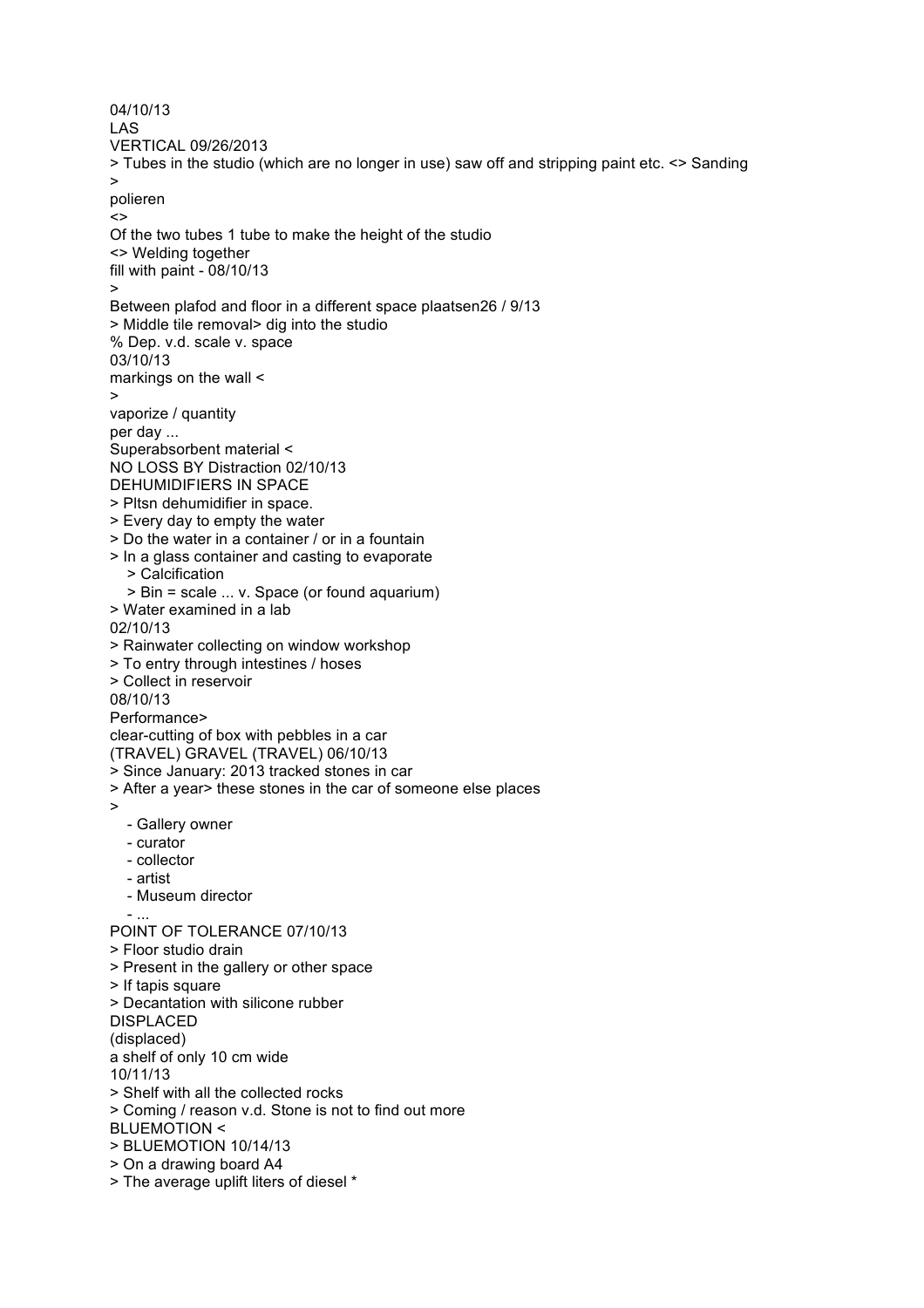> Per liter: 1 pierce > Prick on cardboard> track surface 10/22/2013 > From January 2013 > Solo exhibit DISTANCE M> B VdM / WxL TO ............. next solo exhibition ! = In workshop> (7) ROUND UP 10/17/13 1> Brick> die cutting & immure & occupy 2> Sample Mechelen> Filtering / soteren 3> Dust> opkeren 4> bronze rod> color layers 5 Tubes> cutting / welding / ploieren 6> Probe Probe & drawing 6 ' 7> Window> Photos (Booklet) 8> Golf Drawing> Lines 9> BlueMotion Drawing> holes 10> Capture> water 11> (Travel) Gravel (Travel) 12> Quality Time> Kitchen 13> Folded by Time> satchel associations > transparency > Fluidity > ice > Pure water > Source > "Grey water" (nt potable water Potable> drinkable) > The water from the dehumidifier is not potable! > A dehumidifier keeps vochtigh. degree v. / e. space level <> Museums 05/11/13 or: daily pouring in white glass containers (calculated n mass windows in studio.) < 11/14/13 \* Dehumidifier leave only work when gallery is closed (timer) \* Without reservoir> pplas on floor The dehumidifier itself seen as work, not that which comes out distract 10/22/13 10/31/13 > Dehumidifier places in space as in museums > Collect water > Brekenen the volume of the glass in the window of the exhibition space square root 3 > And calculate a cube > Cube's make in glass (aquarium) > Daily water from the dehumidifier pour into the glass cube (may overflow) >> The water evaporates back into the space > Cube in zoort same glass as the windows themselves glass thickness? 9 5 1 10 6 7 11 8 4 19 15 12 20 16 17 21 18 VANISHING POINTS 10/24/13 > All windows vanin the studio re-cut to size by a glaseries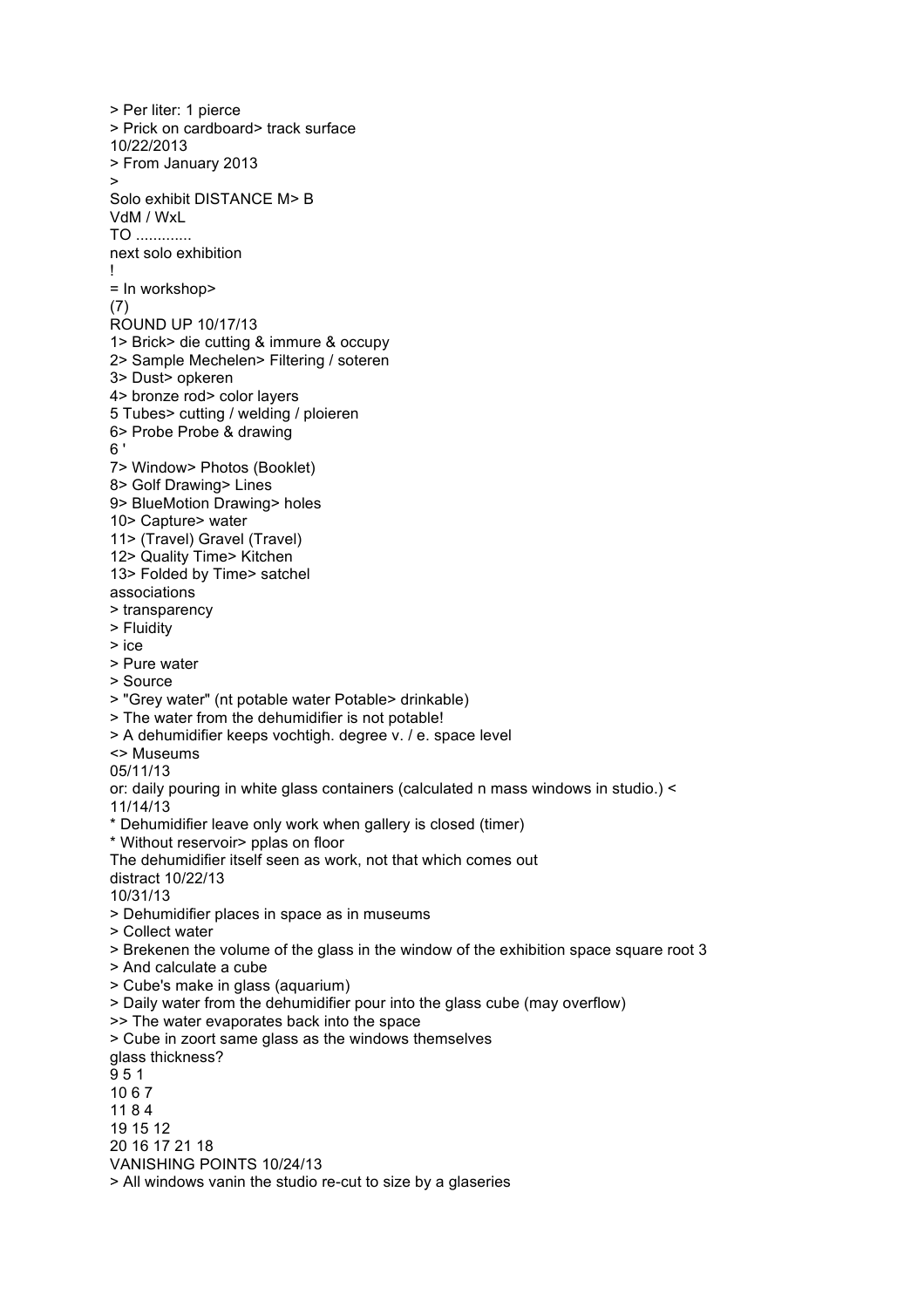or calculate how much m3 glass in total > Removes the stack surface <> Shatter into a heap glass powder> disappears back 10/30/13 PILE 68.25 kg glass > collected white glass > pulverize convert volume to weight? 68.25 kg 30.11 cm! POINTS STANDING 10/25/13 > Volume of the glass windows in the studio = 0.17514 m3 > 1 > Cast in a cube > Put the cube on the floor in exhibition space and 2 > Cube of volume in exhibition space 10/30/13 > Let cube looked onion existing glass block specific weight of glass =  $2.5$  kg  $/$  dm3 Concrete =  $2.4$  to  $2.5$ 2500 kg / m3 MASS OF TRANSPARENCY 10/31/13 1 68.25 kg > Weight of all the windows in studio in cube casting of 30.11 cm with concrete 2 > Ditto for exhibition space Eau, Electricité et chauffage pour le studio 06/11/13 > New assignment from Jan Ewout > A4 with ballpoint points 11/25/13 > Amount for drawing = 4036.08 12 X 336.34 > Conversion in BFr. X = 40.3399 > 162,815.06 points in blue ballpoint + - 30 cm Hg. rod sidewalk outside wall inside \* H / obstruction 06/11/13 > Bronze bar with layers of color > Drill hole in wall and bar stabbing through \* H = HORIZONTAL almost all my work disappears or sublimates < ONE YEAR 09/11/13 > 1 year> 2014 without expo participation > Could create a certificate to prove format 11/14/13 > Something bigger to put the work / places > Something binding on all individual works > Under the title > VANISHING POINTS Digital pollution v.h. web Xmpl> TB ... Xmpl 000 billion ...

-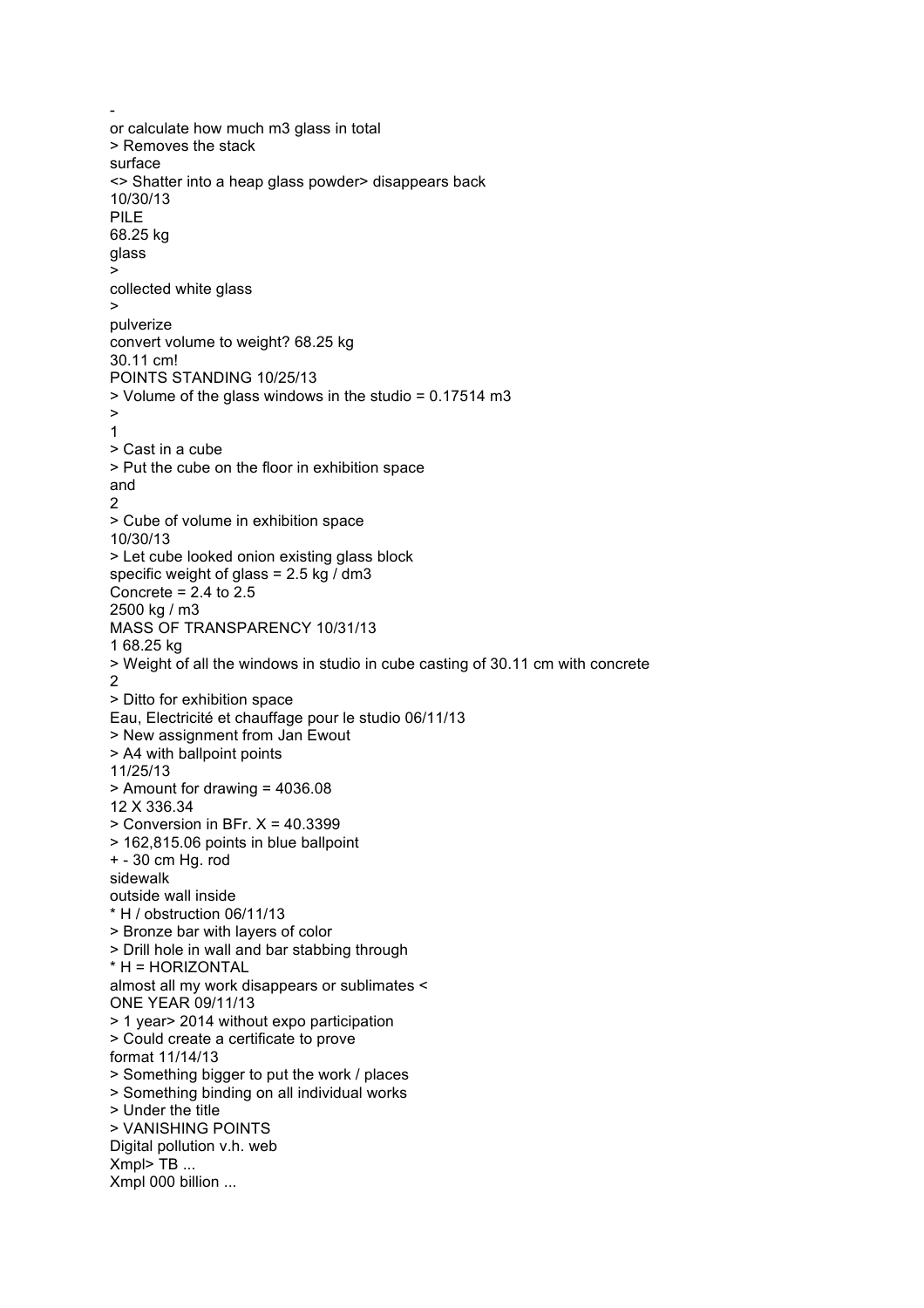Numbering: xmpl ....... < puddle tap USB sticks? or ext. Hard Drive. ONGOING 11/18/13 COLLECTION FOR 1TB 11/22/13 11/23/13 > PLASTIC OCEAN > PLASTIC DRIFT > Mass? > Plastic> 90% of all pollution 46 000 bits / square mile > 500 - 1000 years to degrade 11/23/13 > A collection of photos of all possible plastic objects that can be found on the internet > Put it in a number of USB sticks > TB calculate how much is needed as the equivalent of the number of pieces of plastic in the ocean 11/18/13 > Deforestation on a global scale > Google Earth 11/22/13 ION > A hole in the window slit door ... crack ... > Sheet of paper for places > In the paper cutting same dimensions > Hang these sheets of paper for one year > By ionization, there will remain a black marking on the paper > Fix sheet EXPO 11/28/13 > VANISHING POINTS > Vanishing Points glass mountain (powder) - Studio 68.25 kg - Exhibition space ... > Capture> brick > Mass of Transparency - Concrete block 30 x 30 x 30 - Exhibition area > Ion > Vochtabsorber W Distract > The secret> window shut > (Travel) Gravel Travel > Auto / director expo space Kris Van Dessel ON / OFF 02/13/13 02/10/13 > Touch-sensitive wall paint (3.14 Innovations) > Peinture Tactile > Paint connect lighting or electromagnet > ball bearings 03/26/14 > Paint Making the samples> Apply to wall misc > Char> line at + 1.50 cm > Glass melt to globe > Iron melt to stick 02/15/14 ! > Each month casting a 'valley'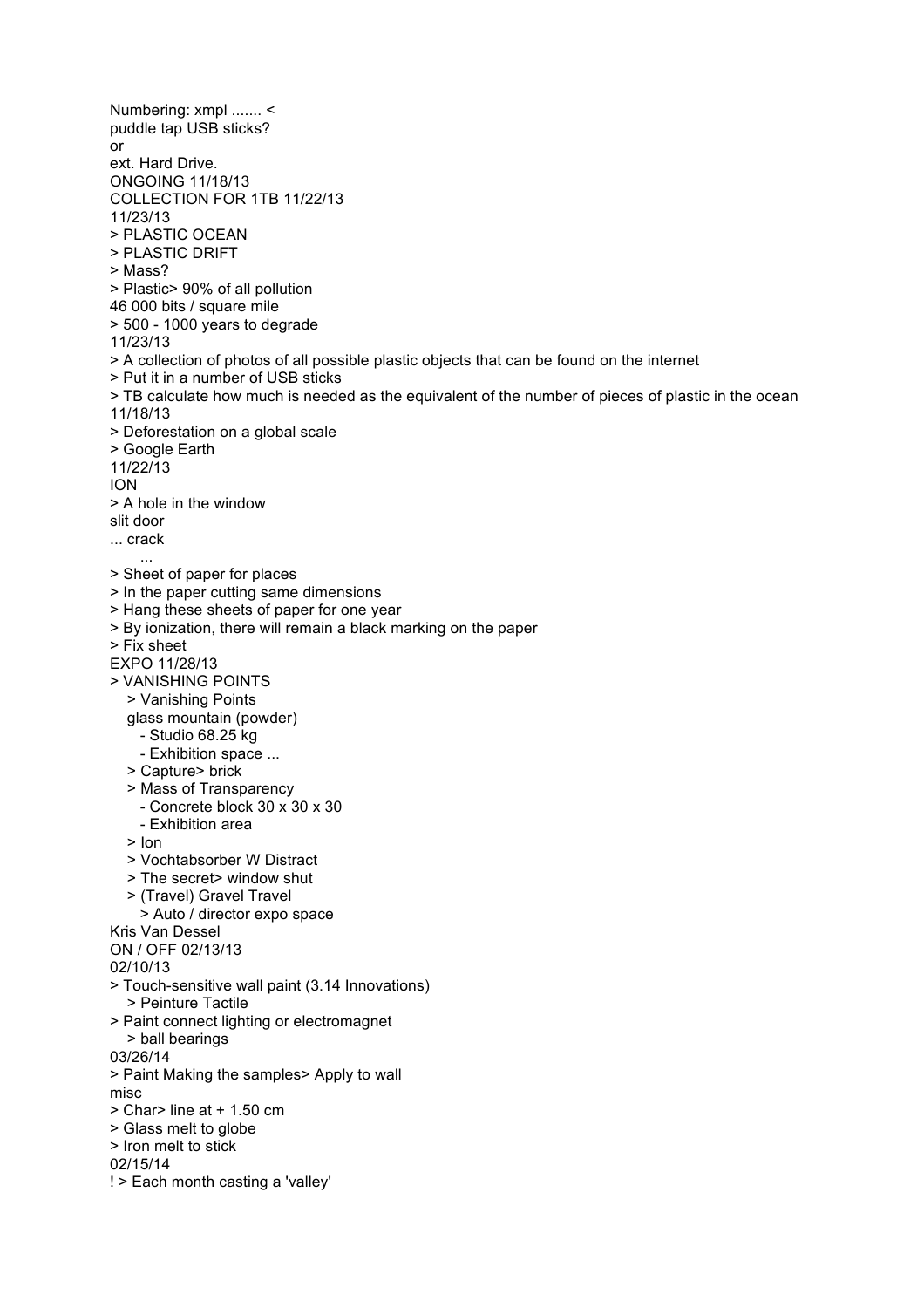$> 30 \times 30 \times + -5$  cm > Of the sample pics make a publication SAMPLING (HISTORY) 03/04/13 Dec '13 > The Garage Mechelen > Monthly sample at wharf > Filter sample opportunities - Piles of dust on floor - Sills, tiles, railings ... cast in concrete with dust> 'soft' concrete - Let's create paper - Dust in lime dispatcher (football stripes) - 1 large block casting with all layers of fabric > Calculate> stained glass - Make bricks> walled in building > Corrosion / release v. Color layers from damage Bronze rod 04/23/13 > Color layers on bronze bar > Finish white lacquer > Rod for one year - hang in sea - A drawbridge - ... vanishing Points CAPTURE 09/11/13 > Stone build off last workshop in wall current workshop > Being felled stone v. Current studio in the wall v. Install exhibition space > Vacant stone - build somewhere else - Sales> by collector VANISHING POINTS Distraction 02/10/13 > In an exhibition space vochtabsorbeerder places (> assay volume) > Make it work only during closed hours > >> Remove reservoir water on floor > The dehumidifier = sculpture 01/21/14 > GARAGE absorber in place (same principle as above)> random samples around in heaps filming < (TRAVEL) GRAVEL TRAVEL 06/10/13 08/10/13 > Gathering since January 2013 (previous expo with (Travel) Gravel) stones from car > After a year these stones at the car of gallerist / museum director / artist places > performance?  $\epsilon$ in a rented garage, parking ...  $\overline{\phantom{a}}$ conducted 05/23/14 > Since January 2014> new collection - Mass glass in studio = 68.25 kg > Position in May 2014 = 56 kg. > More 12.25 kg VANISHING POINTS 10/24/13 > Mass glass windows workshop windows in exhibition space > Present in two mountains, like pulverized glass > By motion v. Public disappears glass powder (vanishing points) > the pulverized glass represents the equivalent of the mass of glass in the windows of my studio > The glass disappears back (vanishing points) by cutting down into the corners of a room so that drafts and other typical influences spread the glass ... vanishing Points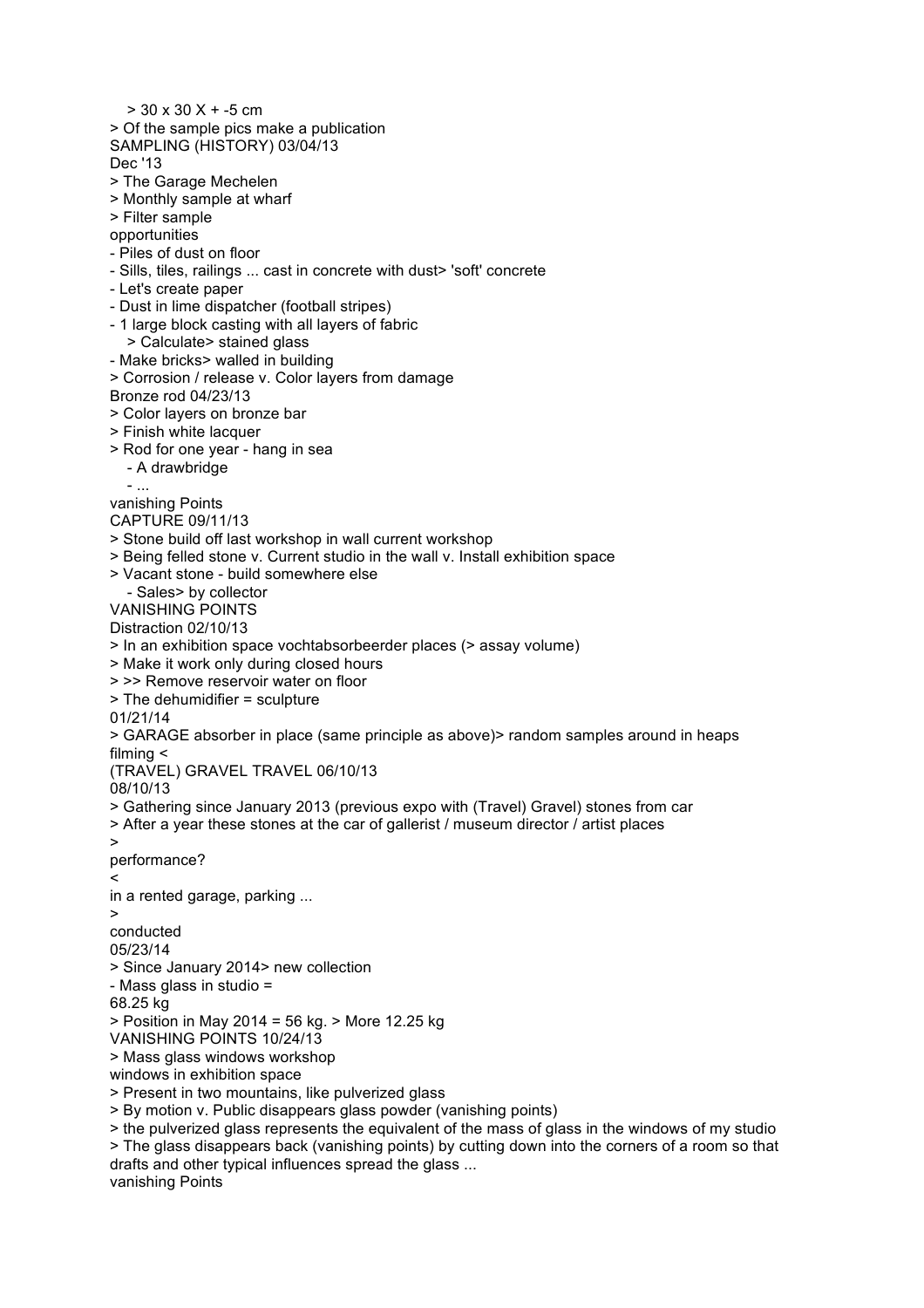\* 2.5 kg / dm3 MASS OF TRANSPARENCY 10/31/13 > Density v. Glass concrete M \* = > Mass v. 68.25 kg (glass in studio) > Opp. Converting to cube> 30.11 cm / side - 46000th pieces / square mile - = 90% of the plastic pollution TERRA 11/18/13 11/22/13 > Number of Terra bites charge for plastic in ocean 11/23/13 > Remove all pictures v. Internet that deal with plastic > Put on external hard drives > 12/19/13 vanishing Points ION 11/22/13 > Sheet of paper with hole for a window hole > Hang> dust markings (ionization) 05/12/14 > In Gallery> a white plate in front of the window, which is a hole > At that location also the sheet of paper from studio. > Or a sheet of paper> with tape empty Photo <Viewing direction WINDOW Book? 05/12/13 > 135 photos >> + - 220 Ps > A5 > Color Copy 2000> Antwerpen / Mechelsestwg. 128 > In plexi box (IMATEX) > + - 30 copies (or upon request) > To order online! 0km\_MOSKVA 05/12/13 > Be framed OK CARPET 06/12/13 > An exhibition space let drain in the floor silicone > Put this floor (casting) in another room on the floor or This casting somewhere outside hang Sticker 10/12/13 > Stickers make leave > Distance between my studio and drawing center > 5900 km / 3666.1 miles > XY = 35 Wooster Street, New York 40.722355 - 74.002823 XY = Ridder From Paris 18 / Merksem 51.240742, 4.440557 > 1 km = 0.621371192 miles ARIADNE (center to center) drawn wire = DRAWN INTO A WIRE The Intuitionist 12/12/13 The Drawing Center / New York > On the platform On the train platform > time > distance > travel > Options: > Folded A0 with dist. 1/1 scale in miles?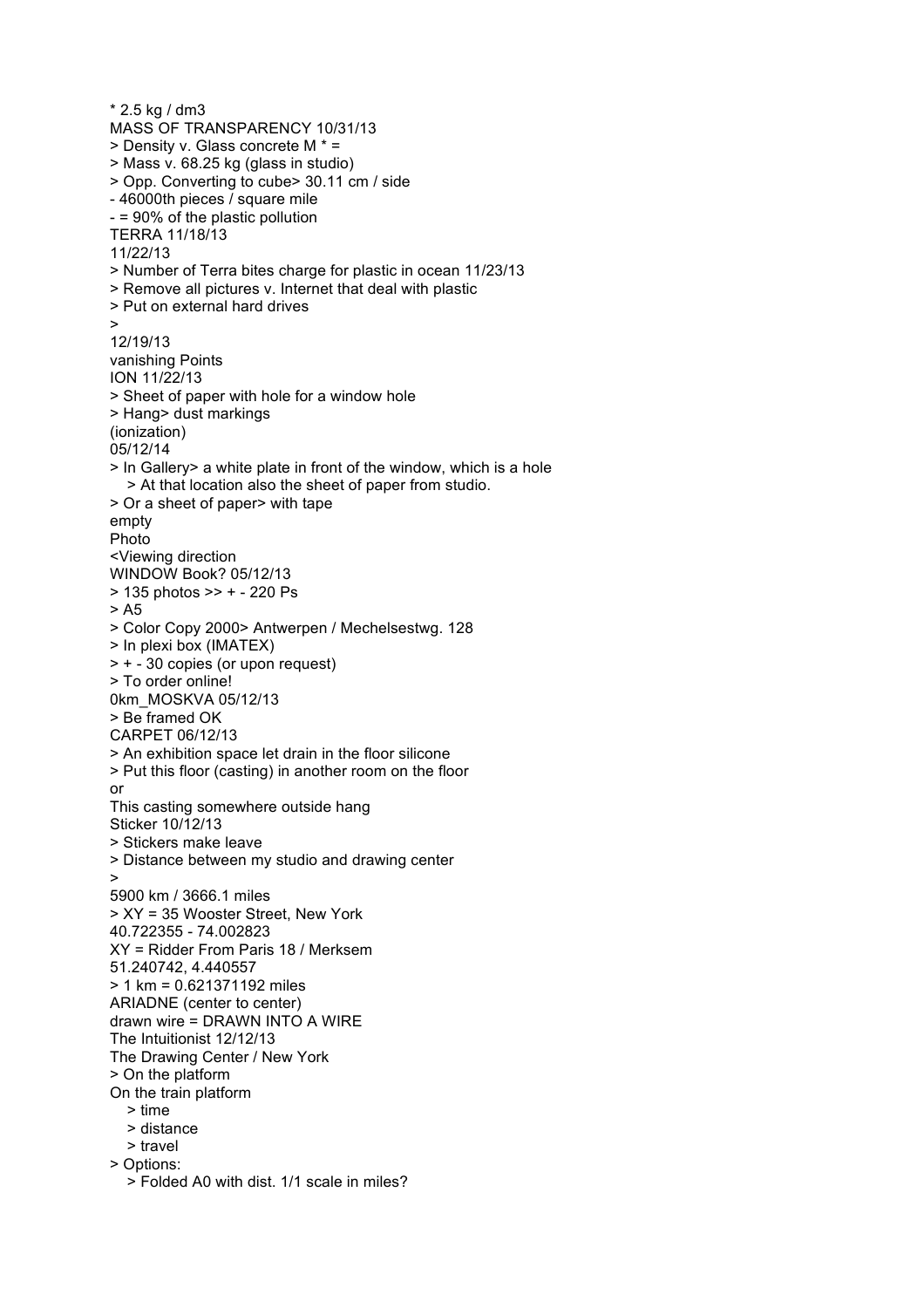> Aluminum wire / copper wire (coil) into pieces > Lengths cut into pieces > In mounds on floor let < > Coil aluminum wire> length: length> 0.005 mm > Nylon? Blotters 300 gr. A4? 12/16/13 An old newspaper / catalog ...? BIC> Pelikan> The distance a crow fly shouldering 12/14/13 > The line you could draw between my studio and the Drawing Center in NY with a ballpoint pen, with 1 mm thick > A ballpoint 2 km / 0.5 ml = 0.0005 l > 5900 km (3666.1 miles) > 2950 pins > 2950 X 0.0005 l <= 1.475 l ink required > Standard FedEx package > DIMENSIONS > a recipient's make in plexi> there put in the ink > Applications> Drawing Center expo: The Intuitionists Drawing Center / NYC AS A CROW FLIES 12/16/13 > Draw a line, in a nutshell, between my studio in Antwerp and the Drawing Center in New York, with a BIC ballpoint would this distance (5900 km / 3666.1 inch) should be done with 1.475 liter of ink. > 1.475 l ink to be absorbed by an A4 sheet of tissue paper? A4 / 300 gr. / m2 > 1.475 l ink as liquid Fedex pack? > Plot of 5.9 million lines of 1 m at A0> folded to A4 (such as map)? > In the blue CAD  $\prec$ 1 m = 39.37 inches 1 mi = 1.609344 km info: - 100 million tonnes of waste - Density plastic + - 1.177 kg / dm3 - Surface treat. = 700 000 km2 - 15 mil. km2 - It takes five years before a piece of waste plastic from N. America or Japan in Plastic Island arrives 05/23/14 size v. h. island in memory < calculate how many kg. graphite powder, this is < PLASTIC ISLAND TERRA 12/19/13 GARBADGE PATCH PLASTIC SOUP PLASTIC ARCHIPELAGO 37.000000, -145.000000 20/12/13 > Brick Making debris coming from in the studio > Create brick-shape in plywood \* color: all colors I still have mixed 12/24/13 bags stabbing each > cement grouting to leave it? PROBE 12/24/13 > Digital world map with all points races / CURRENT / GAS 12/24/13 > Command JE> blue ballpoint points A4 > 1 year studio rental> converted v. €> BF. > Cost v.d. drawing is one year rent (2013)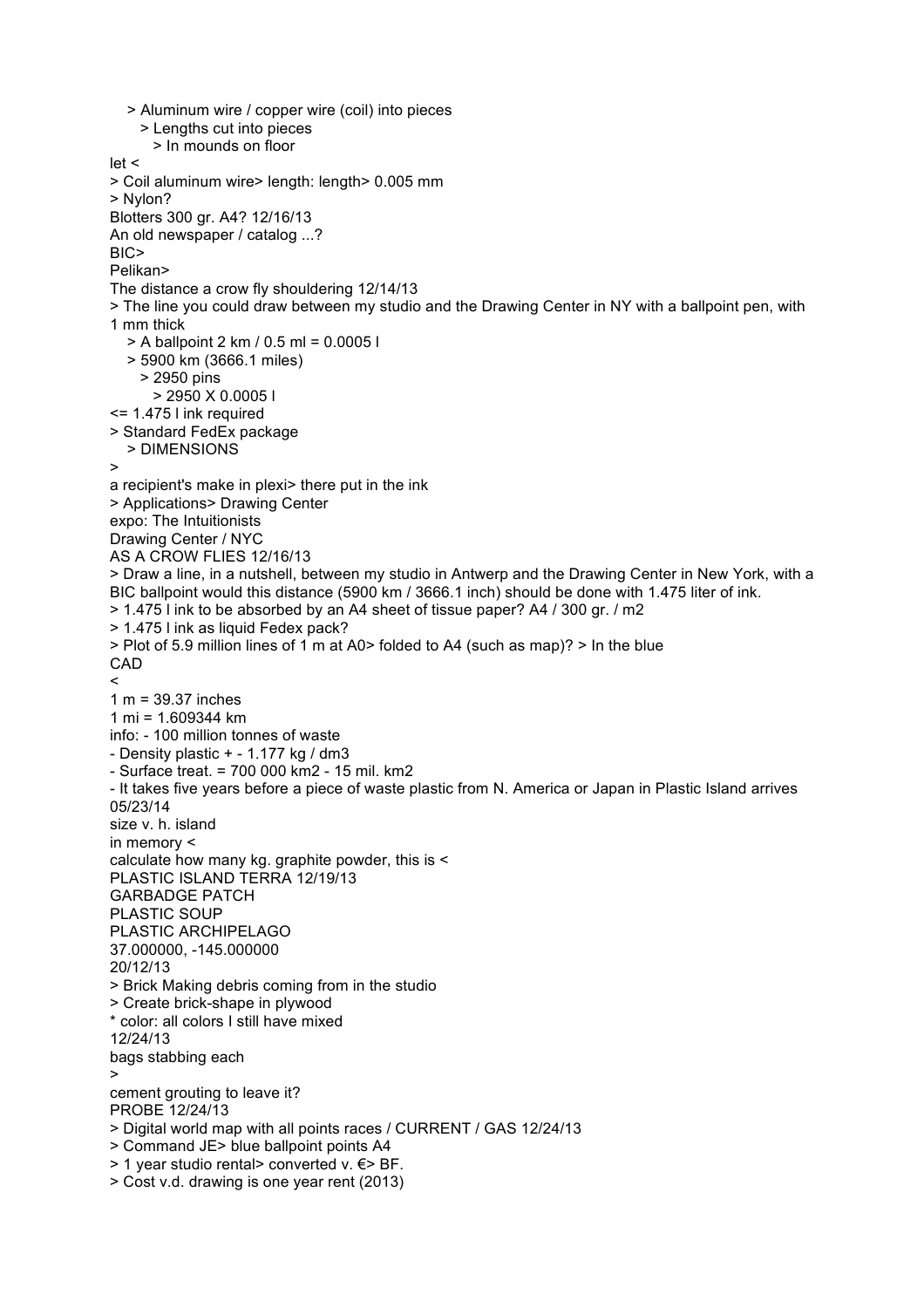$>$  336.34 x 12 =  $\in$  4,036.08 = 4036.08 x 40.3399 BEF cost < = 162,815.064 dots finished on 04.26.14 steps meter < 1/1 2/1 ... 31/12 2014 ENTERING DISTANCES 01/02/14 01/06/14 01/14/14 01/29/14 > K always come in my studio, the number of steps / distance covered, time measurement > Collect data on year basis > Graphics> excel 01/29/14 > Graphics outdoors working with posts in soil, connected with wire? 02/14/14 > Of each month, a lines of 0.25 cm > A4 or A3 or ... A0 (folded) 2/26/14 PRINTS edition 10 2 APs 01/10/14 > Recreate the studio > Use as a room with a completely different function COLLECT (expo) 01/13/14 Expo gather around by artists collections collections as art Project Goele De Bruyn <> SUNDAY 01/19/14 > Sound of small plane > Distance drawing > dice **WORKSHOP** plinth > Or as paneling 04/20/14 OTHER ROOM (smaller) plinth OTHER AREA (more) plinth PLINTH 01/21/14 PLINTH > Achieve a plinth on a roll, based on the outline of my studio > To install this plinth in another room as a plinth > Can also use as paneling or moluur 60 900 64.5 650 27 49 27 circumference: 40.62 m opp .: 97.7 m2 error: 2.3 m2 443 27 47 27 393.5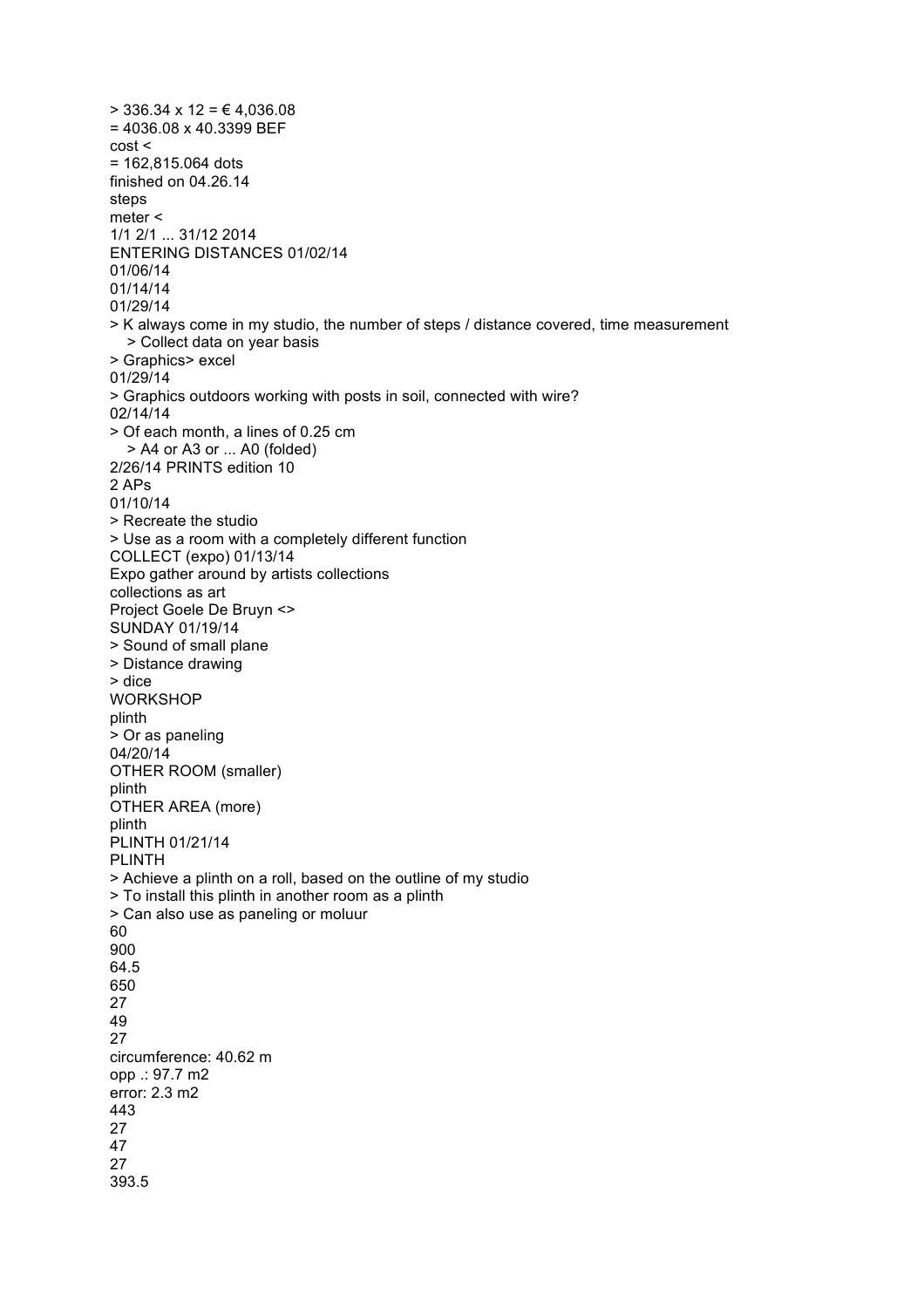27 35 120 384 8:20 61  $>$  Plinth: brass, thickness = 0.1 mm, h = 15 cm **Dejond** 01/28/14 > BUTTERFLY PRINT > Large sheet of paper in studio > Folds close and open again > 1)> surplus coffee crease casting> close sheet folds back > 1 month 2)> remote studio to ... > Convert ink in liters > A ballpoint pen + - 2 km <> (This ink fold casting) 21 16.5 12 \* DUST 02/02/14 > Create shelves for all boxes > A year shelf > Seal boxes with transparent silicone > Adhere to the spaces between slats as Layout> also front and rear \* > Board 04/18/14 > Plank of 310 cm x 17 cm = 1 year 1 2 3 4 5 02/04/14 (or SAP) > Absorbent granules scattered on the floor in a room > Calculate distance between resp. location> convert ink to liters > ink is poured over the grains 27/4 all empty bottles etc. crushing and die cutting on the mountain  $+$  a bottle of perfume pour over mountain Pulverised EMPINESS 02/06/14 02/07/14 04/27/14 > Glass powder > From sticking to adhesive side of tape ! Mountain pulverized glass v. Personal consumption one year 05/05/14 > Blank white pieces window > Colored glass Adhesion: 05/22/14 05/23/14 > Melt all glass or > All glass shards sticking together to windows> ref. studio windows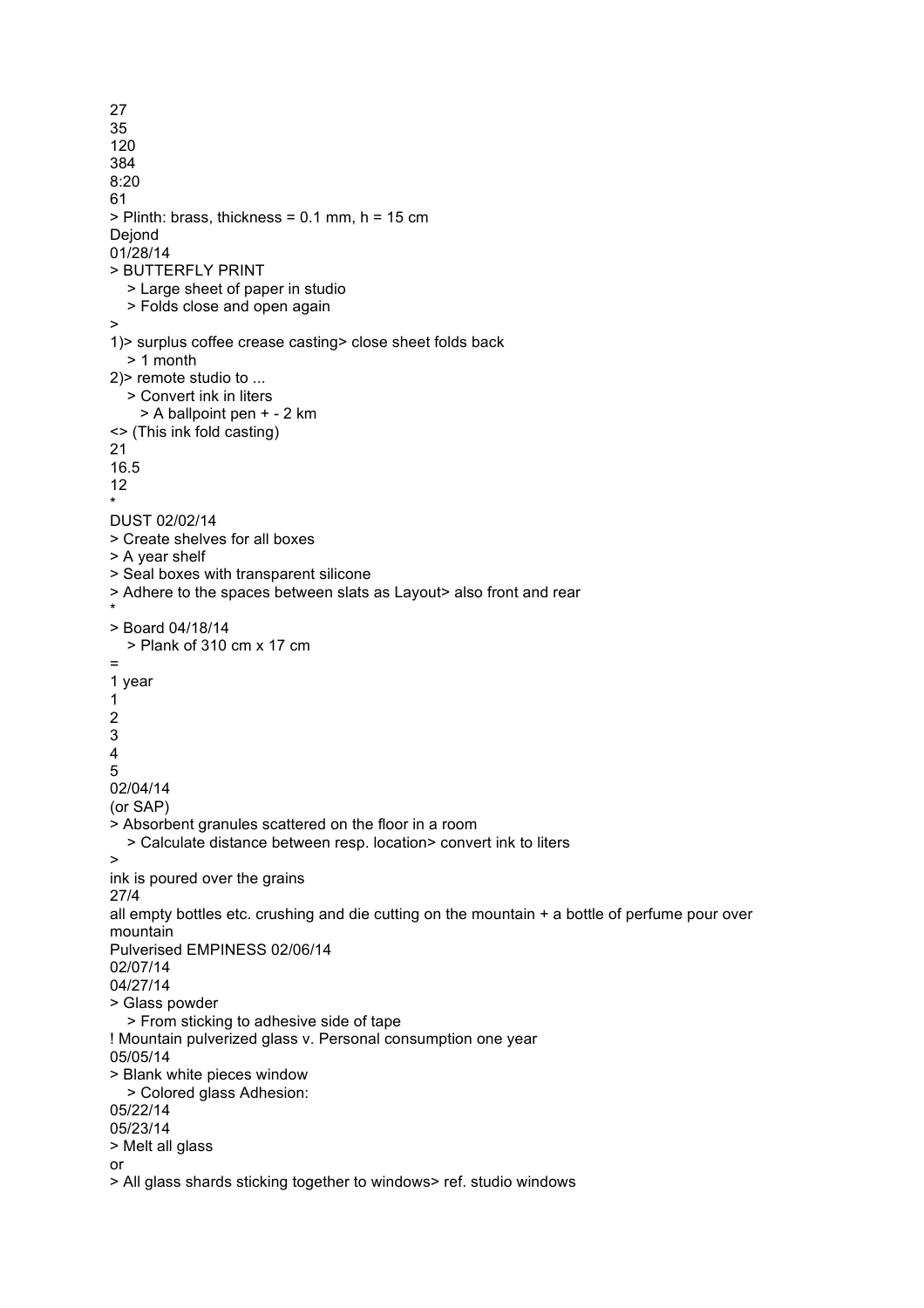06/16/14 > All glass pulverize all glass since January 2014> ... > Per year? filming from the ground and from aircraft 05/05/14 02/11/14 > Acro flight to take place as a temporary sculpture in an outdoor exhibition > SAHARA (05/11/14) 02/13/14 Showcase 1) > Work for display space > Ate drive around a little machine automatically grass on solar energy > Instead. Knives / wire> borstelte > On floor art grass-like train tables 02/14/14 > Prints distances > Make large format printing > Let folds 02/14/14 > In a room where cabinet would be > remove all lights > in places closet > work in closet > see older work box from 2010-11 Showcase 2) 02/15/14 > Eg. The Egg > The metal fence in front of the entrance and the windows of the building I would clean barns and into primer > The fence I would then paint in gold > The used paint pots (primer and gold) incl. Brushes I then put in the display case - Per km2 pens - 10600.7167 km2 = 5300.358 pens > 1 ballpoint = 0.0005 L >> 5300.358 x 0.0005  $= 2.65 L$  $> 2,65$  L = 2650 cm 3  $\geq$  Cube  $\geq$  cube root = 13.83 cm 3 Plexiglas cube that this amount of liters can be molded (top glued) < IMATEX: 03 / 658.39.44 THE GREAT PACIFIC 02/18/14 02/19/14 02/20/14 > Great Pacific Garbage Patch> NORTH PACIFIC OCEAN > The distance between my studio in Antwerp (Merksem) and the Great Pacific Garbage Patch (North Pacific) = 6,586.98 mi (miles) = 10600.7167 km  $\tilde{ }$ > If necessary. number present plastic granules > Liter ink> = 0.5 mL per ballpoint ink = 2km >> 5300.358 0.0005 x L = 2.65 liters of ink  $\prec$ container> cube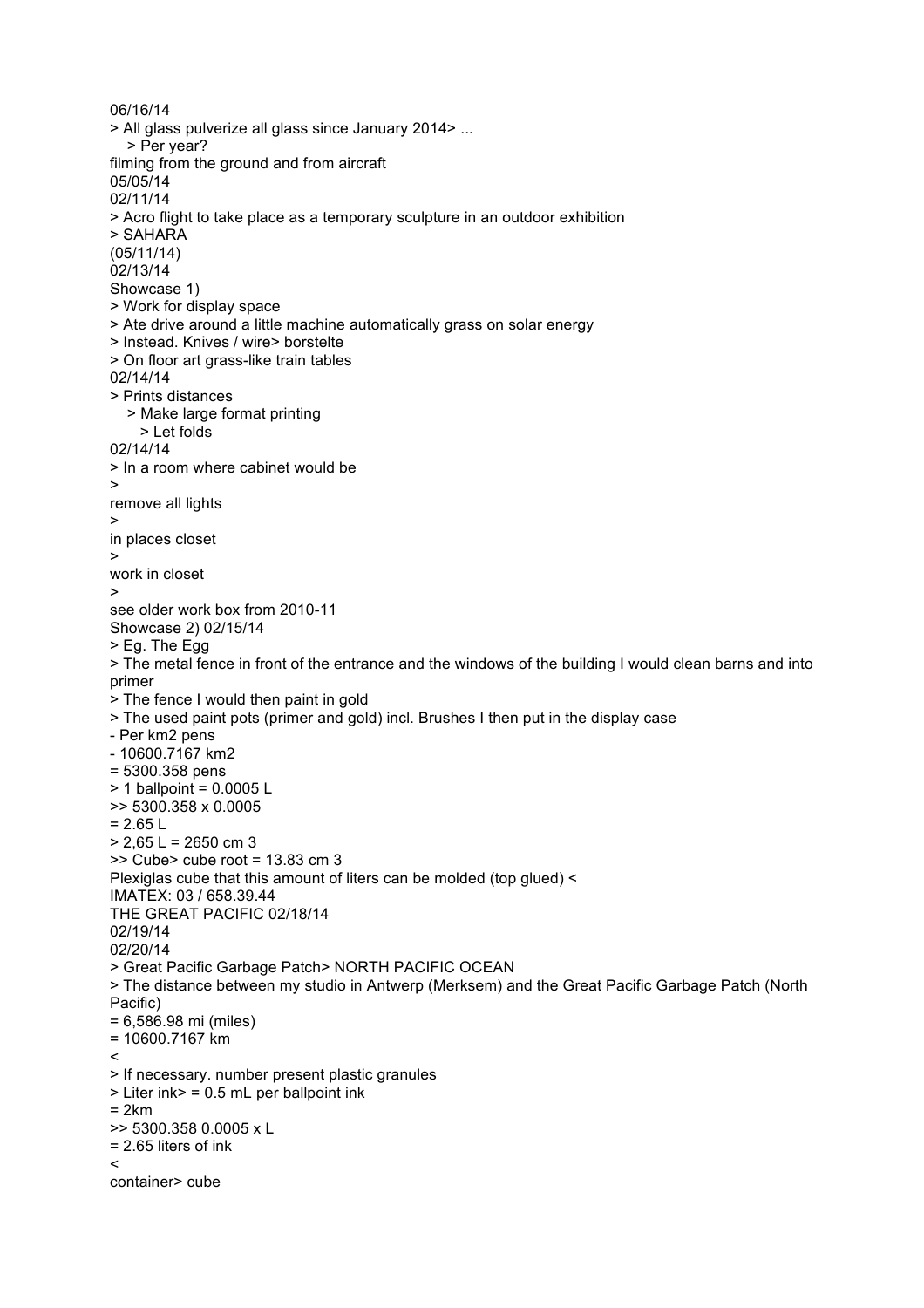```
> No bubble! 04/06/14
> Let sawing a piece of silk? 03/28/14
v.h. hole> = margin of error layers of lacquer
wooden sphere> limewood
> Present on floor <> wear
>> Volume decreases.
> Record after expo diameter
>
difference> Scaling
> Let lacquers >> mirror of space!
Convertion 1> 100 02.27.14
Edition
100 and 5 APs
> Studio to convert volume sphere on scale
> Opp. = 390,8436m3 volume
> Opp. a sphere >> A = 4πr2
ray v. Globe >> r = 1/2 square root A / π
\Rightarrow sphere volume V = 4 thirds πr3
* Radius v. Sphere with volume V = r = cube root of 3V / 4\pi> Surface treat. 390,8436m3 convert to spherical shape.
> * R = 4.536 > d = 9.073 m
   > 1: 100 scale> d = 9.073 cm> 9.1
>
globe in lime wood
03/11/14
to fill the studio!
5 APs
<1000000 required
Order: 5 pcs at Alinhout
02/28/14
EDITION 100
One million bulbs
1 million required
see 4/5
represent with <
thin - copper
- Cu-bar
03/05/14
> Diagonals studio
>
1) = 13.83 m
2) = 13,13 \text{ m}> Diagonalen another building?
Flatland Office 03/05/14
> \capK
> OK
> \capK
may be in a public place or in a white cube> eg. under a bridge ...!
ceiling
plumb
floor
Silvered HEIGHT> 03/05/14
03/16/14
> Atelier Height = 3.91 m
391 cm
> Thin silver wire of this length depend in a different room to the ceiling
   > Either:
     > Hit floor
     > Floor is not
> At the bottom a silver shape (sphere, cube, cylinder, ...) 05.10.14
!
```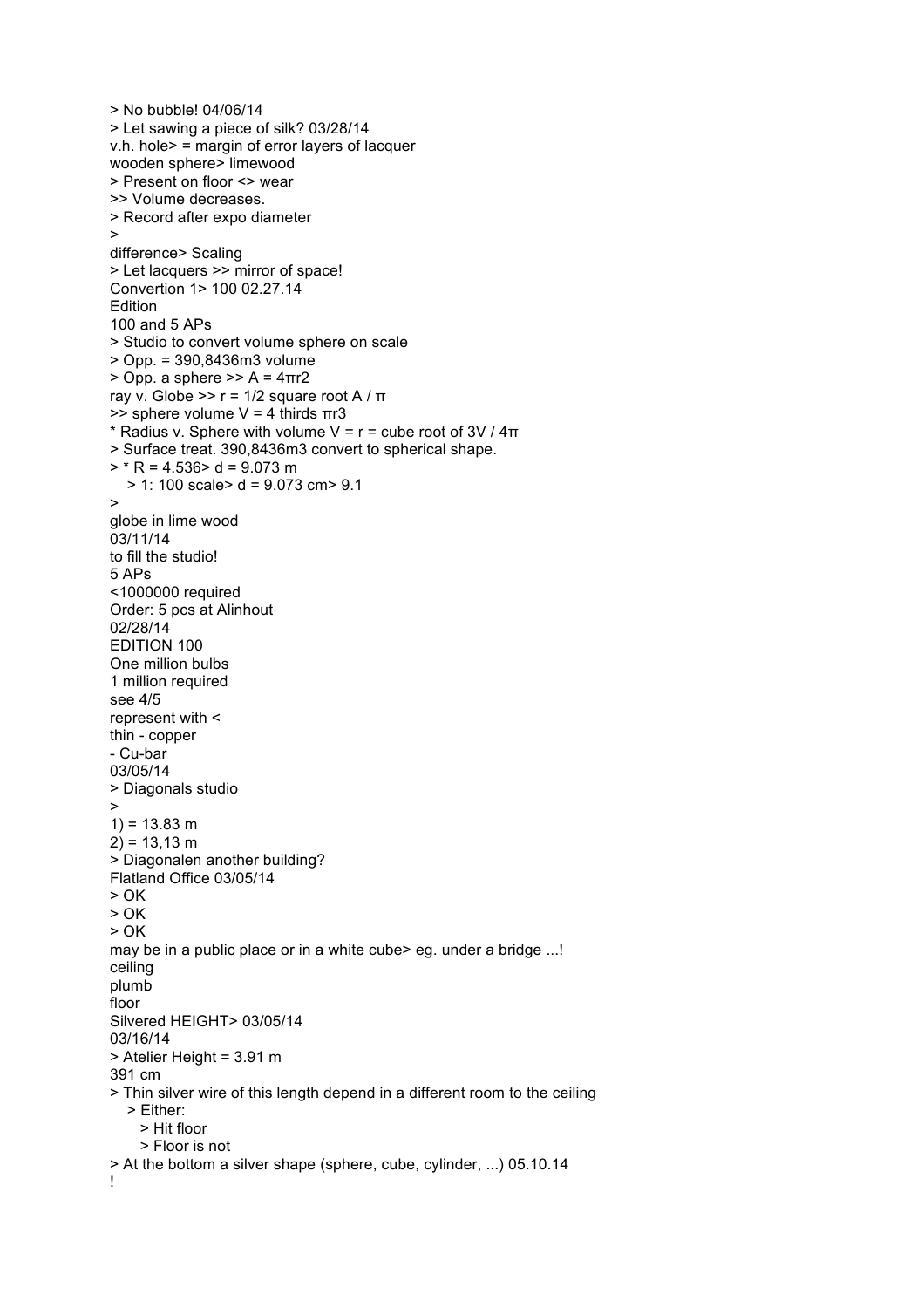> To lower a plumb > Ordered on 05.12.14 d 0.3 mm / 3.91 m 03/17/14 03/07/14 Ostend water (atelier) (Height atelier determine) > Eq.> Height compared atelier important places (globally) > Or another space > Eq. with KOLA 05/05/14 smashed window intact window top view window shards 03/08/14 > Throw somewhere in a room windows > In a different place in the room, the glass shards on the intact windows (windows) stick > (Or a large window) ref. Ostend water! <>  $+ <$ altitude location studio > topography = distance KOLA 03/14/14 SG-3> 1994 > The deepest hole ever drilled into the earth is 12 km deep > 12 262 m > KOLA > Financed by Russia> 1970 - 1994 > Kola Peninsula > 69.416389, 30.733056? > By prayer earth = 12 742 km 12.742 million m <5/11/14 Oostende vs water level <> studio space and exhibition space? MOSKVA ASYLUM 03/17/14 > For 'in the middle' / Second Room POPPOSITIONS > Counterpart 0km\_MOSKVA > Draft version sent to Second Room > Hang with pins (0km\_MOSKVA depends on Art Bxl. 'Posh' Framed) > Hint to Russia / Ukraine > Atelier like (geographic) reference point <> in the middle OK last FLATLAND OFFICE 03/19/14 Showcase 3 03/19/14 > Show the work plinth > Highlight just plinth 05/05/14 05/05/14 1/100> glass aquarium > Strawberry plants 30 x 30 x 30 04/11/14 cement with Sahara Sand < > Add a wall create sandpaper? 05/09/14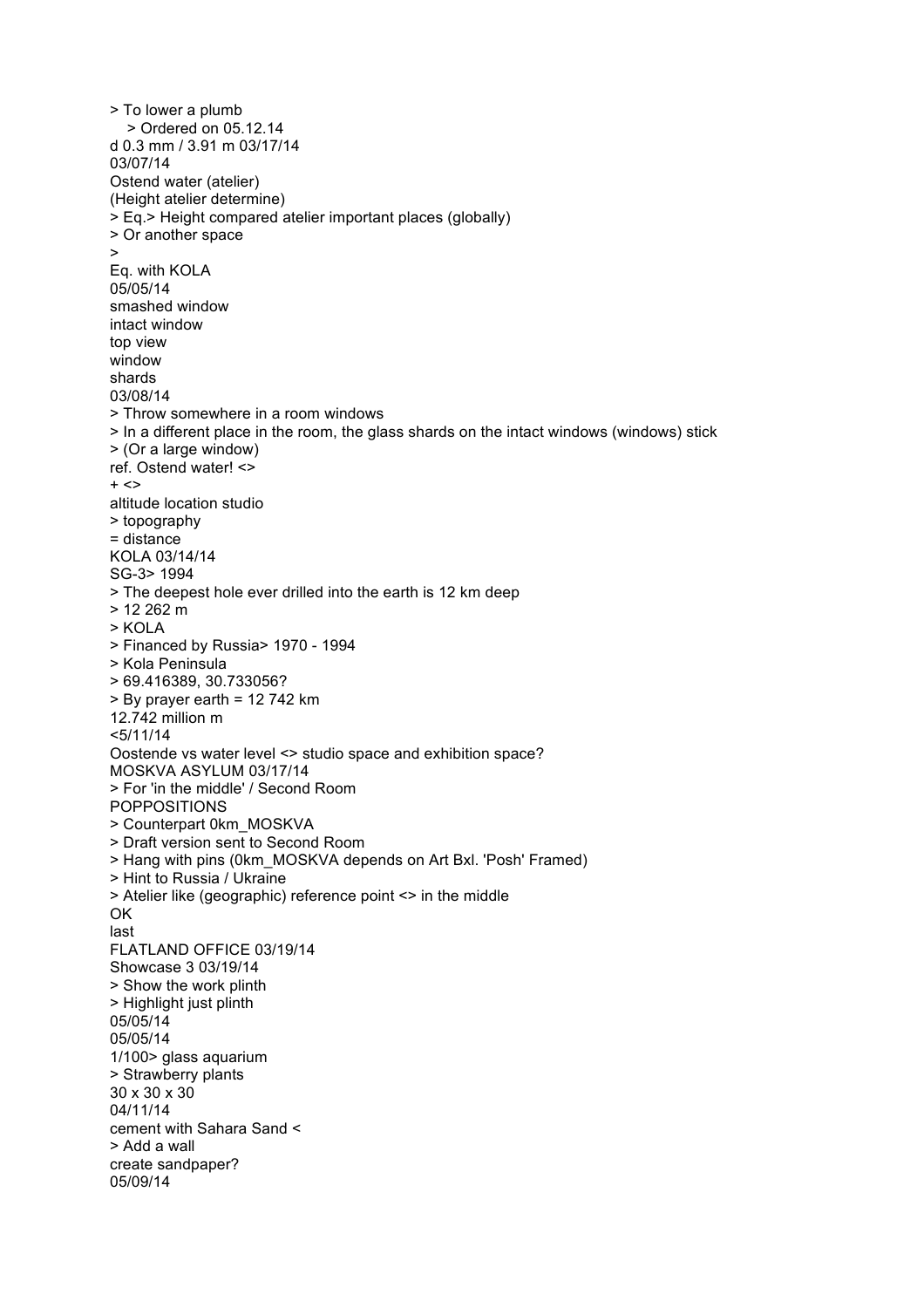Sahara sand in aquarium> for 1 month bucket put out (collecting seeds) in nearby workshop SAHARA> to JET STREAM 03/04/14 > Desert sand 05/10/14 Strew sand over an object> outdoor expo > Sand carried by the jet stream from Morocco through southern Spain to join us in the West v. Europa. > Sand from a silo phosphate > In this sand grow a (strawberries) plant > Put the fruit on alcohol > liquer > The sand send back to Morocco by Fedex (or give?) > = "Country" return "Soil" 04/11/14 > When the wind blows from the north > Strew sand <> film > By means a ACRO FLIGHT 05/11/14 THE Coincidence 04/06/14 > shop receipts SEE YOU SOON 01/04/14 > Producing glass \* 70% sand (silicon oxide) \* Soda \* lime  $> 1500 °C$ > 72% of SiO 2 14% Na2O2 (+ K20) potash 9% CaO 3-4% MgO 1% Al2O3 Danakil Depression 04/06/14 > Sand of this place > ethiopia > 100 m below sea level <World's hottest and lowest spot avg. 48 ° C  $\geq$  50  $\degree$  C > Melt sand into glass > This glass crushing back? > Sandpaper? 05/10/14 > Glass aquarium 30 x 30 x 30 > Always put open window in studio when I'm there from May - June to August -. Sept. The KIRCHHOFF SYNDROME 04/18/14 > Sum of flows in an intersection is zero > Sum of voltages in a closed loop is zero > radiation law In thermodynamics, the field of radiation of heated bodies: > At thermal equilibrium is the emission strength of an object equivalent to the absorption factor of the object See THE RELEASE Silvered height (2) CAPTURE 0 km MOSKVA for window 565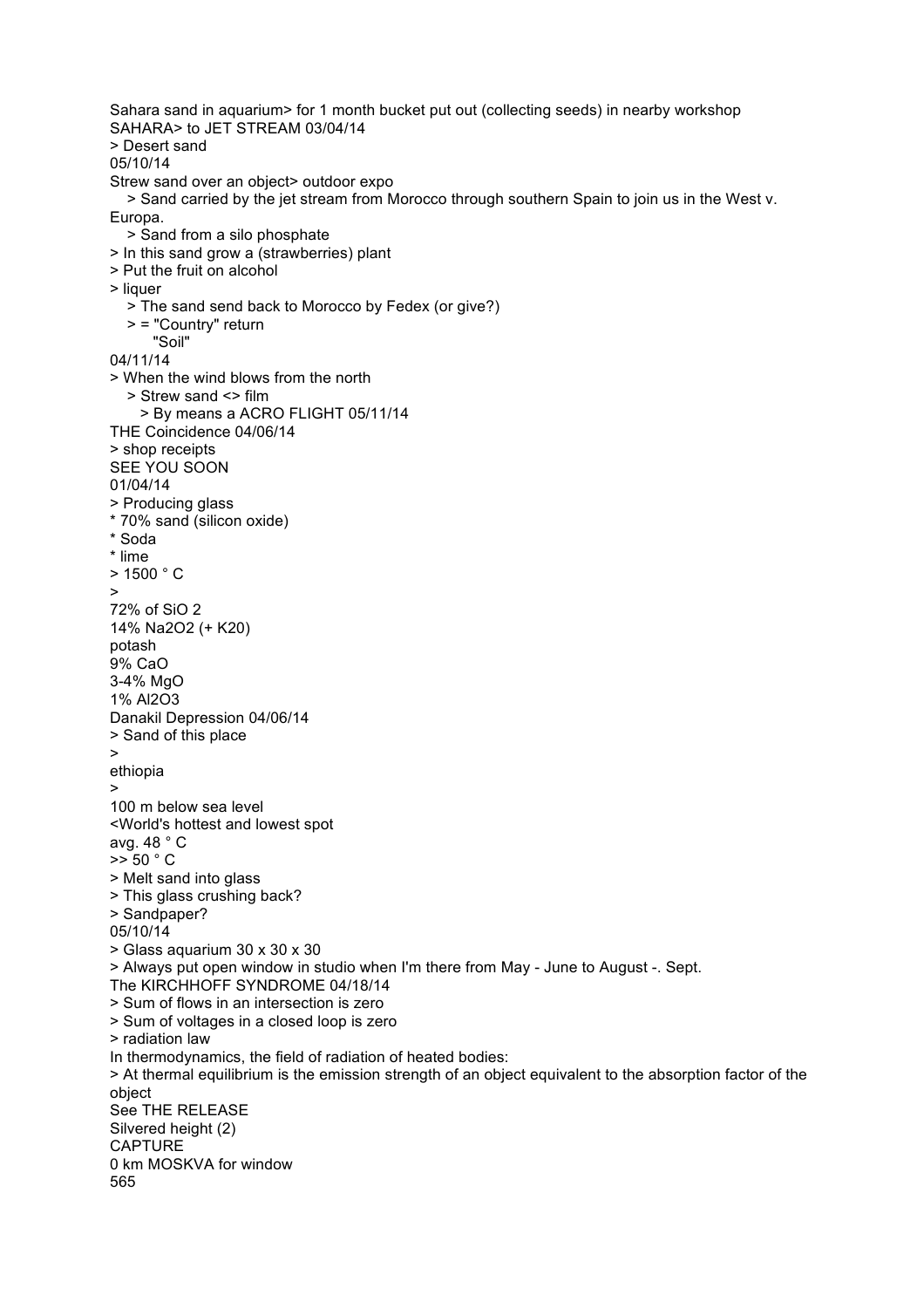300  $h = 320$  cm Greay THE PACIFIC Silvered HEIGHT (1) MASS OF TRANSPARENCY  $H = 410$  cm 450 glass VANISHING POINTS 790 Convertion 1> 100 +150 Cm high light against wall the RELEASE VDM 04.20.14 VANISHING POINTS 01/05/14 the Great Pacific Mass of transparency convertion vanishing points **Capture** 01/05/14 nbv. for in a showcase space < THE RELEASE (the meaningless) 04/21/14 See OMEGA (Ohm) 01/05/14> > Light who has been taking place in my studio> Remove from studio> work only exists when it is removed from my studio > Ever ordered> 50 x 50 x 14> was OK in finish > Since 2011 workshop in Deurne, then in Merksem. > Takes ...% m3 of space studio up > Liberalization v place in studio. > Consolidate all surplus / residue v. Electrical cables. > Use it to power the light senseless. Dust in an aquarium. <> > strawberry plant WALL POWDER 4/21/14 > Paint wall scour with steel wool > Of this powder (to absorb)> make paint \* rust \* magnetic > Paint blotleggen > Archeology of the wall Gallery volume = 200m3 > 1/10 scale >> 0,20 m3  $7.9 \times 4.5 \times 4.1 = 145.155$  200m3  $> 0.79 \times 0.45 \times 0.41 = 0.145$  $5.65 \times 3 \times 3.2 = 54.24$  $> 0.565 \times 0.3 \times 0.32 = 0.054$ 0.199  $> 0.20$  m3 CONSTRUCTION 04/29/14 > Kunsthal Rotterdam> 1000m2 > Proposal: 1) Volume gallery VDM = 200 m2 > 2000m2 / 5 (a province of Flanders) > Mountain sand on floor by province > Sublimate / spreading on floor 2) 5 samples> concrete tiles 30 x 30 x 6 > Stack = cube (30 x 30 x 30) > At ART ROTTERDAM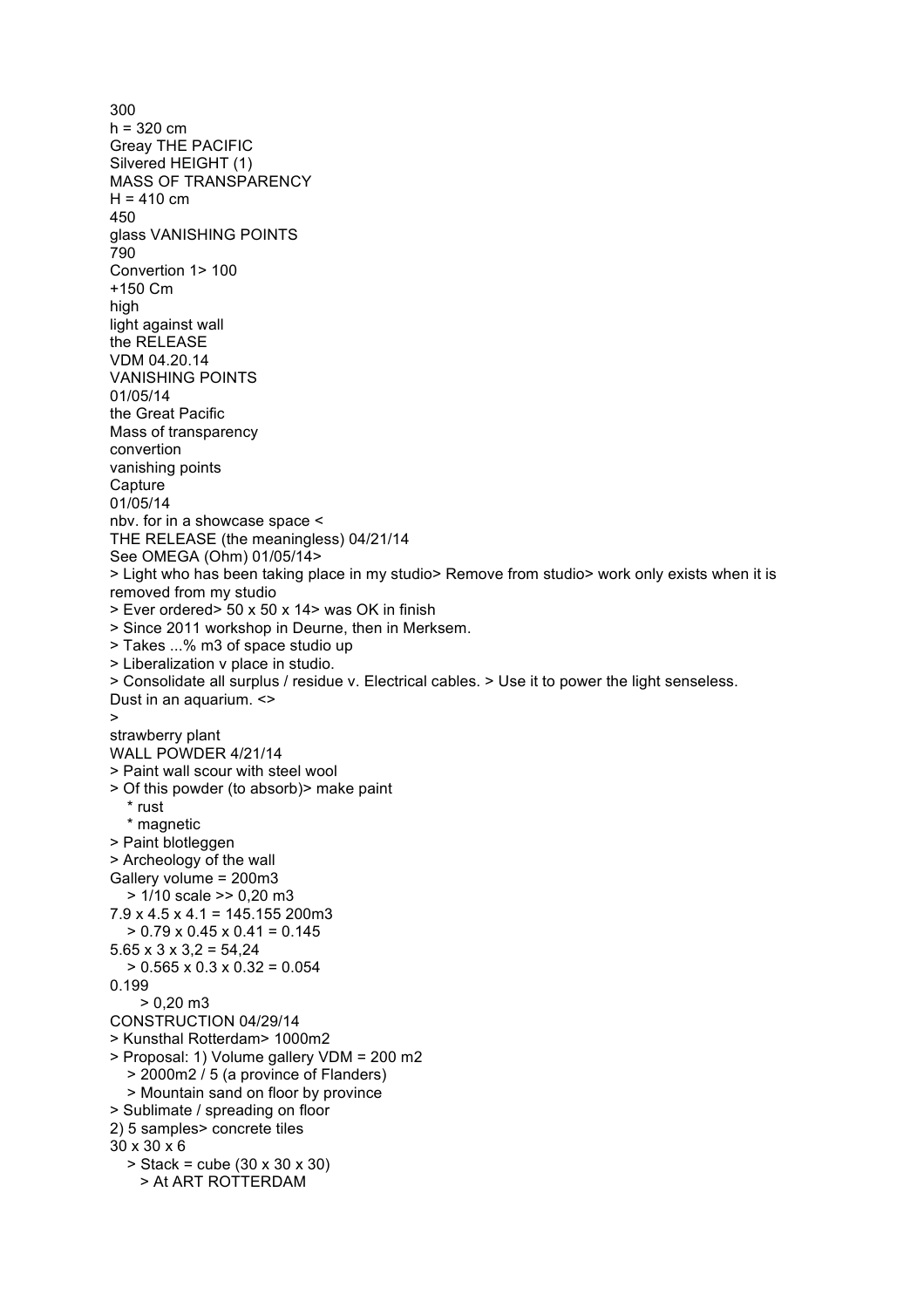```
05/05/14
> Light box 50 x 50 x 14, who has been standing in the way and takes place in studio + all surpluses v. 
EL cable even years lie in the path <> pointless
luster terminal
5 Ohm
<
alcohol marker
> Always changes when there recovers a piece of cable.
WIRE / RESISTANCE OMEGA 01/05/14>
Ohm
> In the studio all the wires (EL) connect
05/31/14
on light indicating the number of Ohm
>
The Release
\overline{\phantom{a}}(See above)
The release of the senseless
05/05/14
>
= Power for light
> Measuring the resistance (R = ohms) of the total length of wire
Measuring> Wire Length
> Average cable section?
_OMEGA 05/11/14
up against ceiling
\precall uneven walls become visible
\simv./d architecture. space
! If possible, to make a publication of all the samples (cross-sections)
SAMPLED HISTORY 05/01/14
> The Garage
   > All samples (Sampling (History)) distributed per month perimeter v. Space
   > Mix each sample with water and smear on a wall section / month
   > After drying with brush back v. Brushing wall
   > Sample dust falls on floor t.h.v. baseboard / wall
     <> Samples mingle
     <> Spread beyond far beyond the building
     <> Of everything on the ground (samples) is moved against the walls
Solder Space X
LED
BATT.
cabinet
+
RO = (Uv - Uf)/IfR = Ohm series resistor
Uv = voed.sp.
Uf = forward voltage of the LED
If = forward current of the LED
5V
-
CIRCUMFERENCE 05/04/14
> SOLDERING TIN> melting
>
peripheral space
>
1 space
>> EL-circuit> to make an LED
>
of space?
```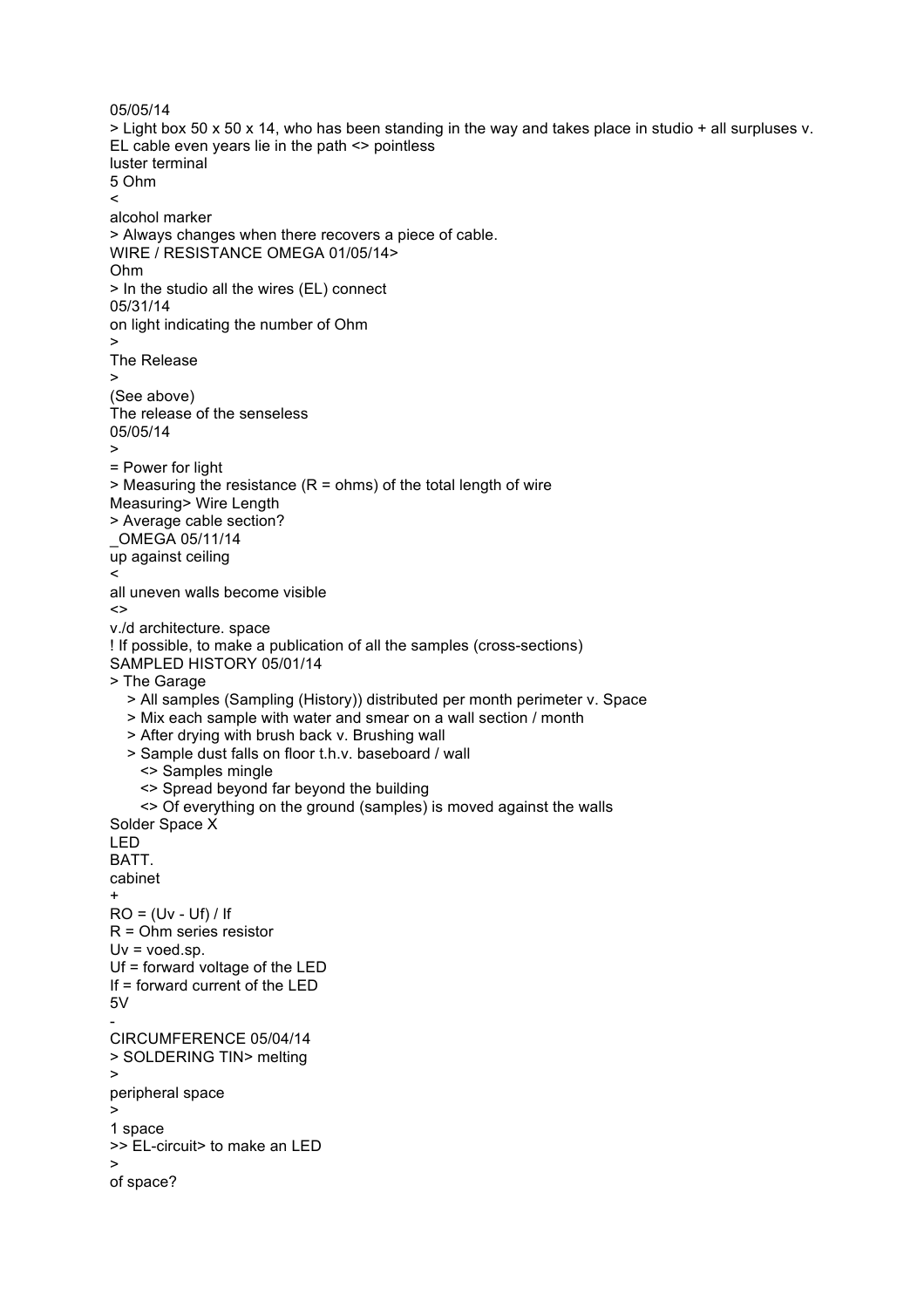```
* The possible outline of the workshop / or space
<> Action Radius
> The perimeter v. The studio in another large room with LED. !
390,84m3
scale 1/10
>> 390,84m3 / 10 = 0.39084 m 3 scale (\partial) d = 0.9072m = 90.72 cm
Convertion 1> 100 04.05.14
> Volume of workshop, into a reflective / reflective globe
> Scale = (convertion)
> Handle> on floor roll
                > Pick up
> Volume of workshop = 390.84 m3
= 39084000cm3
> Convert globe> r = 4,536 m
\partial = 9.073 m
(X3)
> >> Scale x to the power 3 times smaller than the original
> Scale 1/100 = 9.07 cm
INTERMEZZO 05/05/14
05/26/14
> All coffee residues from filter bags
> All coffee residues from 1 January
  > In aquarium 30 x 30 x 30 (glass)
> Refill every other matter, in other condition, temperature, ...
<> Photograph
VDM 05.12.14
1 VANISHING POINTS
2 MASS OF TRANSPARENCY
3 THE GREAT PACIFIC
4 IN?
5 silvered HEIGHT?
6 Circumference> tin 2
2<br>1<br>1
3
\mathbf{1}> Floor surface. Drain silicone and floor laying> 1
wall work samples \frac{2}{5}> Solder? action radius
SAMPLED HISTORY 05/14/14 1 Sampled History> Samples (dust)
? 2 Action Radius> Solder + LED
headlight
make PUBLICATION> Dummy
surplus created concrete <
> Do in form >
multiple?
\leftrightarrowGARAGE 15/05/14
sampled History
1) Large space> Samples against wall
2) for space> mass v.d. windows> concrete cube
\leftrightarrowwith grit remaining v. samples
<Make spot >
```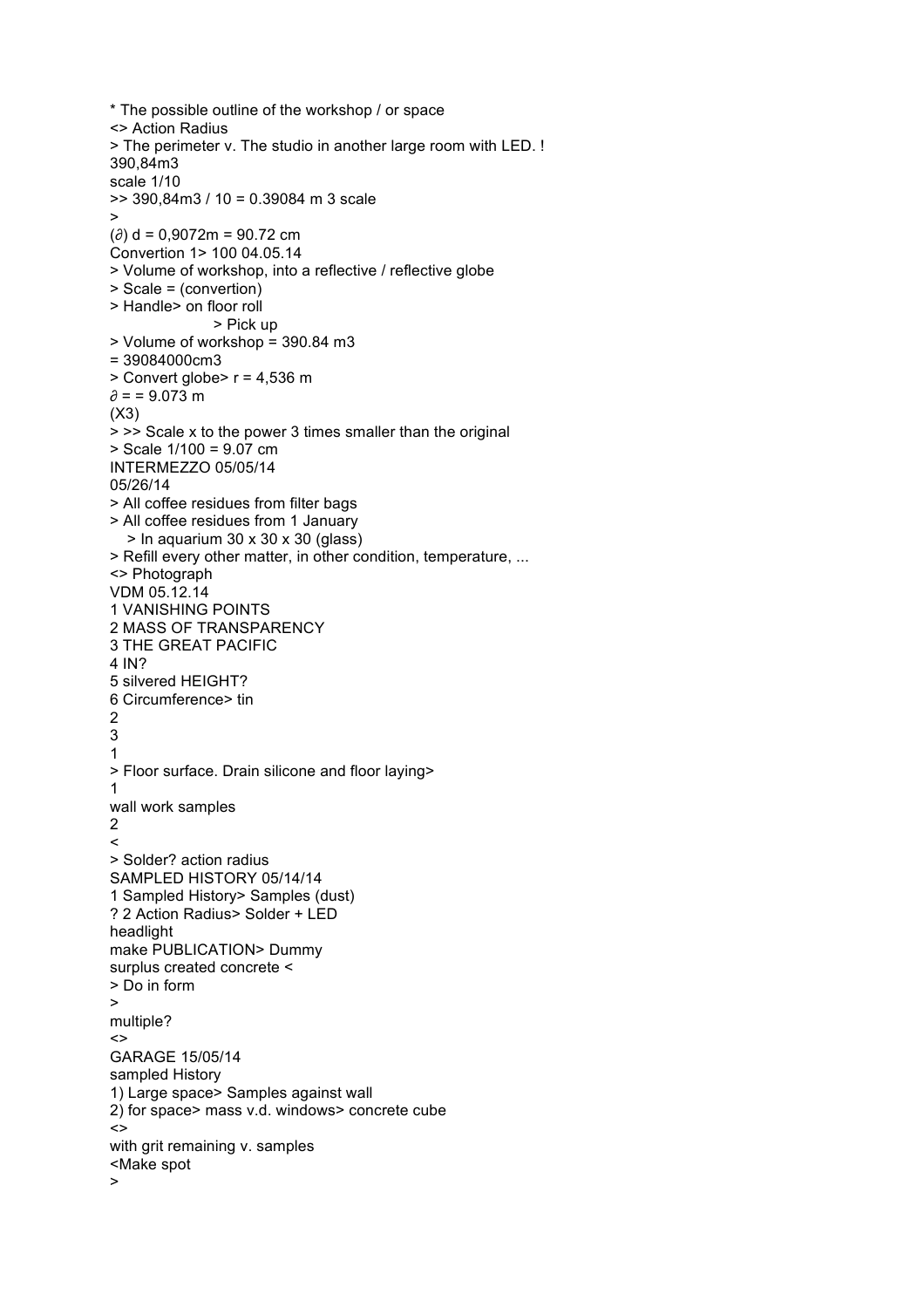- paver - formwork - reinforcement PIT / IBS? (Sponsorship?) 3) to space (small)> formwork in place a constellation to show other residues (= display)  $\left\langle \right\rangle$ - charcoal - glass - metal - ... > Test tubes> fill with Sahara Sand > multiple > Average amount on a car, outdoor furniture etc. is <> itself to scatter wagon, garden furniture, ...  $\leftrightarrow$ in test tube display SAHARA SHORT CUT 17/05/14 05/19/14 05/26/14 > JET STREAM from h. south > SAHARA SAND > Glass aquarium 30 x 30 x 30  $\ddot{\phantom{1}}$ insert sand + rain > such as sand trucks  $\leftrightarrow$ compressor with sand (mixed with water) spray tank? on 06/04/14 ordered Dimat: (Per 100) (excl. VAT) \* Test tubes ∂ 18 mm / L 180 mm - 130090 € 15.35 \* Rubber stop 18 mm / 14 mm / h 20 mm - 12.5 € 39254.00 40 pieces > Create rack / design GARAGE 05/30/14 1) large room: dust against wall 2) small space: the cables CC that are not used during expo put together to > - Light> with anything? - Something v CC. - Sound? ? 3) Cabinet: publication? Entering Distances (prints) convertion 1> 100 Mass or Transparency silvered Height The Attempt Sahara Shortcut vanishing Points The Great Pacific VdM 30/05/14 04/06/14 06/16/14 1) room at the front: \* Sahara Shortcut 1 \* Vanishing Point 2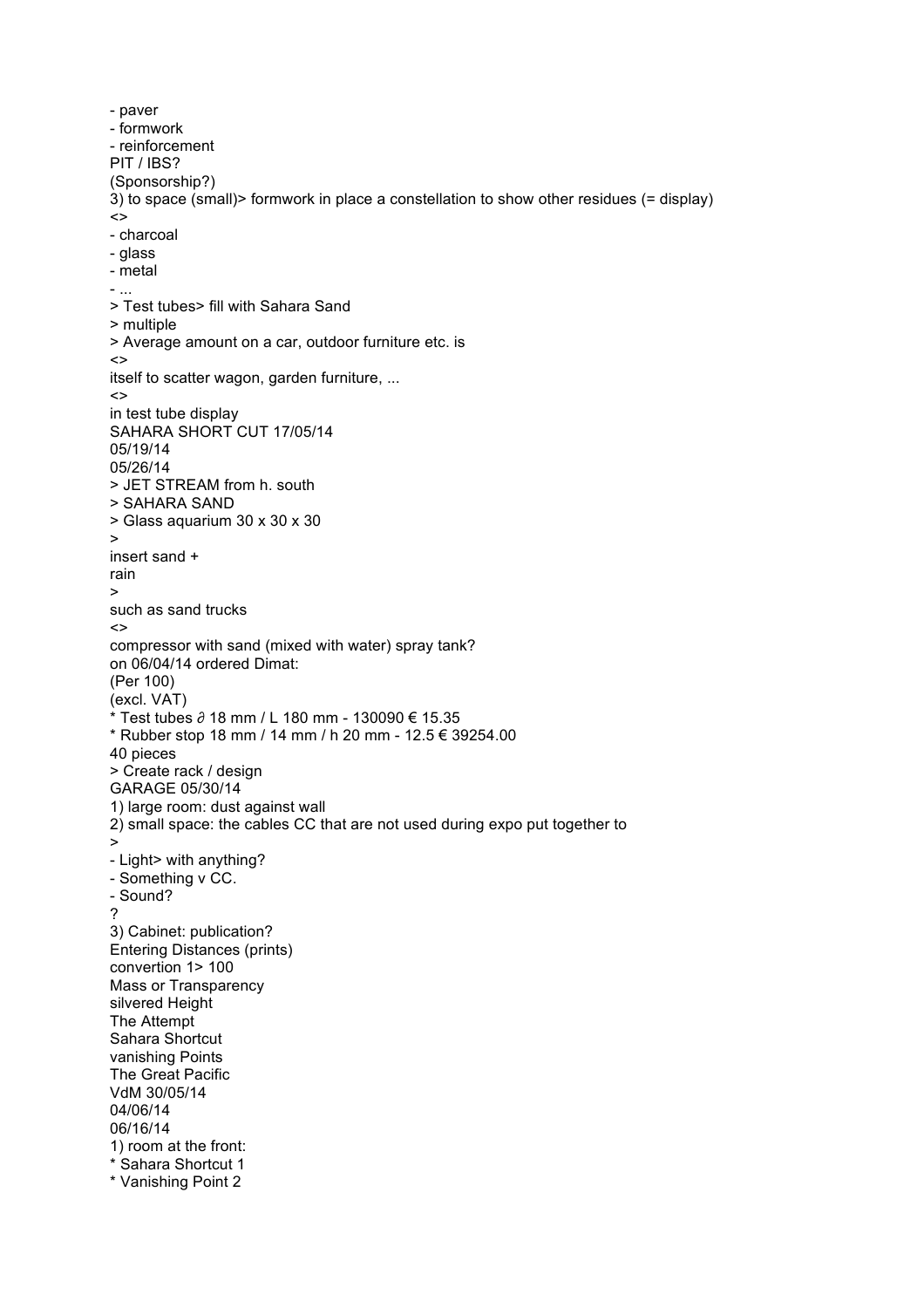\* Mass or Transparency 3 \* The Great Pacific 4 (\* Silvered Height) 7 The Attempt 8 2) office space: \* Prints: entering distances 6 \* Convertion 1> 100 5 headlight samples cables (Light sources) 5 Ohm SAMPLED HISTORY <With alcohol marker GARAGE 05/31/14 > Large room: Samples on wall > Smaller spaces - Omega > All remnants cables v.h. workshop (+) all light sources (light, TL's ...) > All remnants of cables (the) workshop (s) of myself > Control of light box showing the resistance value of the cable > COLOUR (poss. Of all samples together the average color?) STONES 31/05/14 > Stone collection > In formwork > Make cuts in slices of / slices (Such as scales saucice) ceiling floor Silvered HEIGHT 06/02/14 04/06/14 > Height of the studio 3.91 m > rod > Rod from the ceiling bring down Order: on 06/04/14 at Dimat (Brasschaat)  $*$  Statistaven threaded M10 SS / L 1000 mm / d = 12 mm ART. 051132 € 80.4 (excl. VAT)> 4 pieces Dimat: 03 / 653.49.97 WALK 06/04/14 > As a project to make a path and measure potentials > graphics ! OMEGA 04.06.14 > Put all the remains of cables together > Ever used in all workshops of me <> The resistance measurement v.d. cable! > Title of work > Stabbing into outlet plug on one side / other side a luster terminal. > Or: insertion, shorted >> fuse jump WINDOW 04/06/14 > Book with 135 pictures > garage THE DRAWING CENTER 06/05/14 > Cube, filled with ink. > Amount of ink = 1,475l 5900 km > A ballpoint = 2 km >> 2950 ballpoints > A ballpoint pen = 0.5 ml >> 2950 x 0,0005l > 1475 cm3 > Cube> cube root of 1475 = 11.383 cm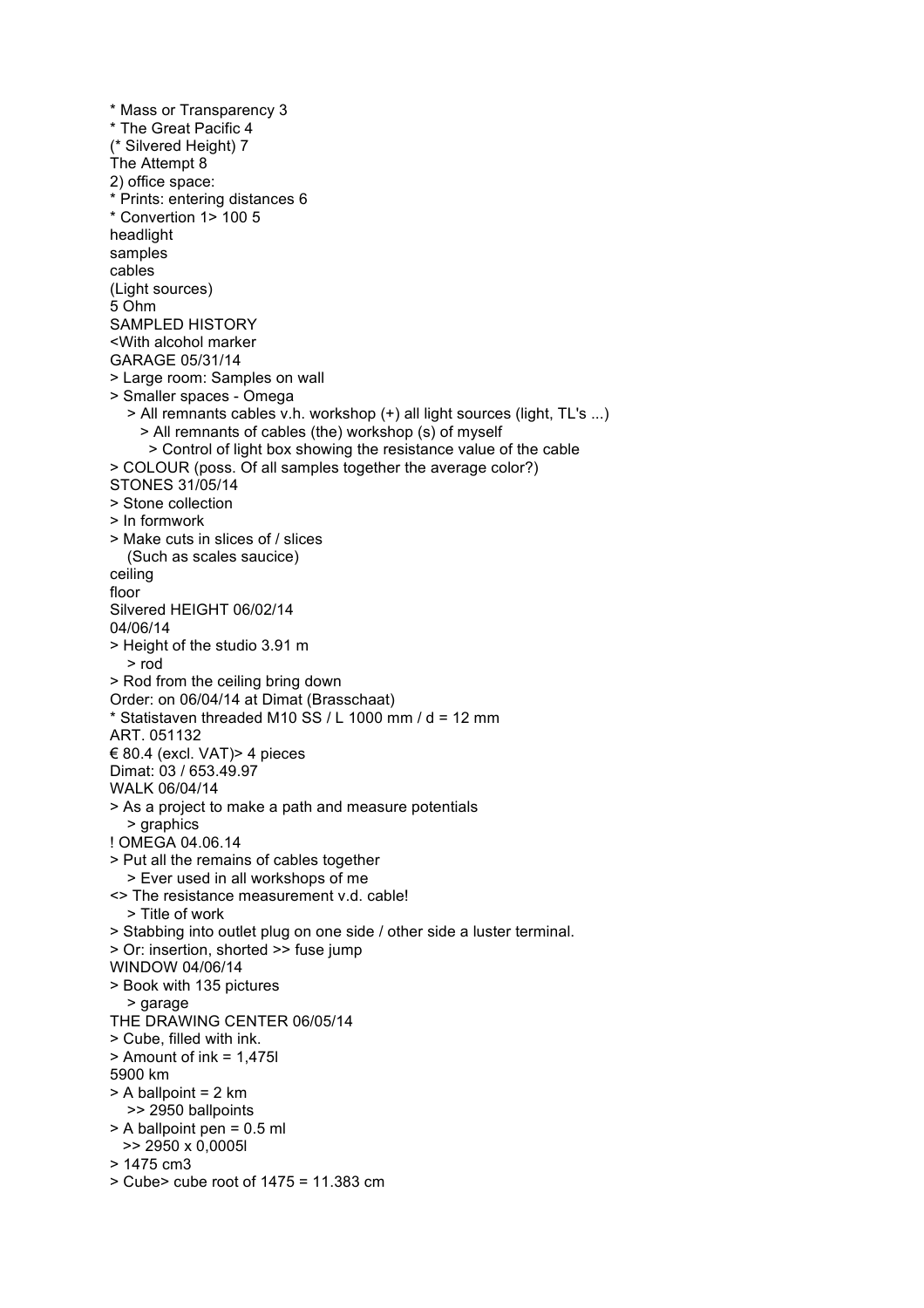11.383 cm thickness 1 cm \_ SAMPLING (HISTORY) 06/05/14 SAMPLED HISTORY > Per month a dust sample v./d. Garage > Divide space into strips (vertical) per month > Per strip, chronologically, make a sample on wall (Mixing) with water > Dry > Brush with the wall brush > Dust spreading back into the environment. density  $Inox = 8kg/m3$ or a rod of 19 cm <  $d = 12$  mm **\_** whether calculate the volume of a rod > Convert this volume powder > Stainless steel-filings >> Present under silvered height > As 'pile'  $\gg$  Weight calculating a stainless steel rod d = 12 mm x 190 mm = q ...  $0.17$  kg = 170 grams of stainless steel = Volume 14.922 cm3  $V = Pi \times D2 \times h / 4$ THE ATTEMPT 08/06/14 06/10/14 > The residual height of the height in my studio and informed v.d. gallery > To execute in material of choice, with a diameter of 12 mm> cfr. Silvered Height) > These stick to each other > Something besides / or under Silvered Height locations expo  $> 410-391 = 19$  cm photographed before and after < Leave filming < Dimensions window! < PIT firma IBS < SAMPLED HISTORY 09/06/14 > Big space: PLAN B > Per month, sampled fabric die cutting through a funnel on a conical pile <> precisely distributed over space > Dust mixes from opening > Small space: > Total mass of stained glass in façade (window)> Converting to a cube of reinforced concrete > To leave the spot shuttering and pouring reinforcement + > Publication: text. SAMPLED HISTORY 09/06/14 > Large space Samples on walls > Fresco (layer under the top layer> uncovering> discovery > Mapping space (Scars on walls) > Dust return to environment > color > architecture > Small space > Cube> stained glass > Travel Gravel > Small space > Wire> - Omega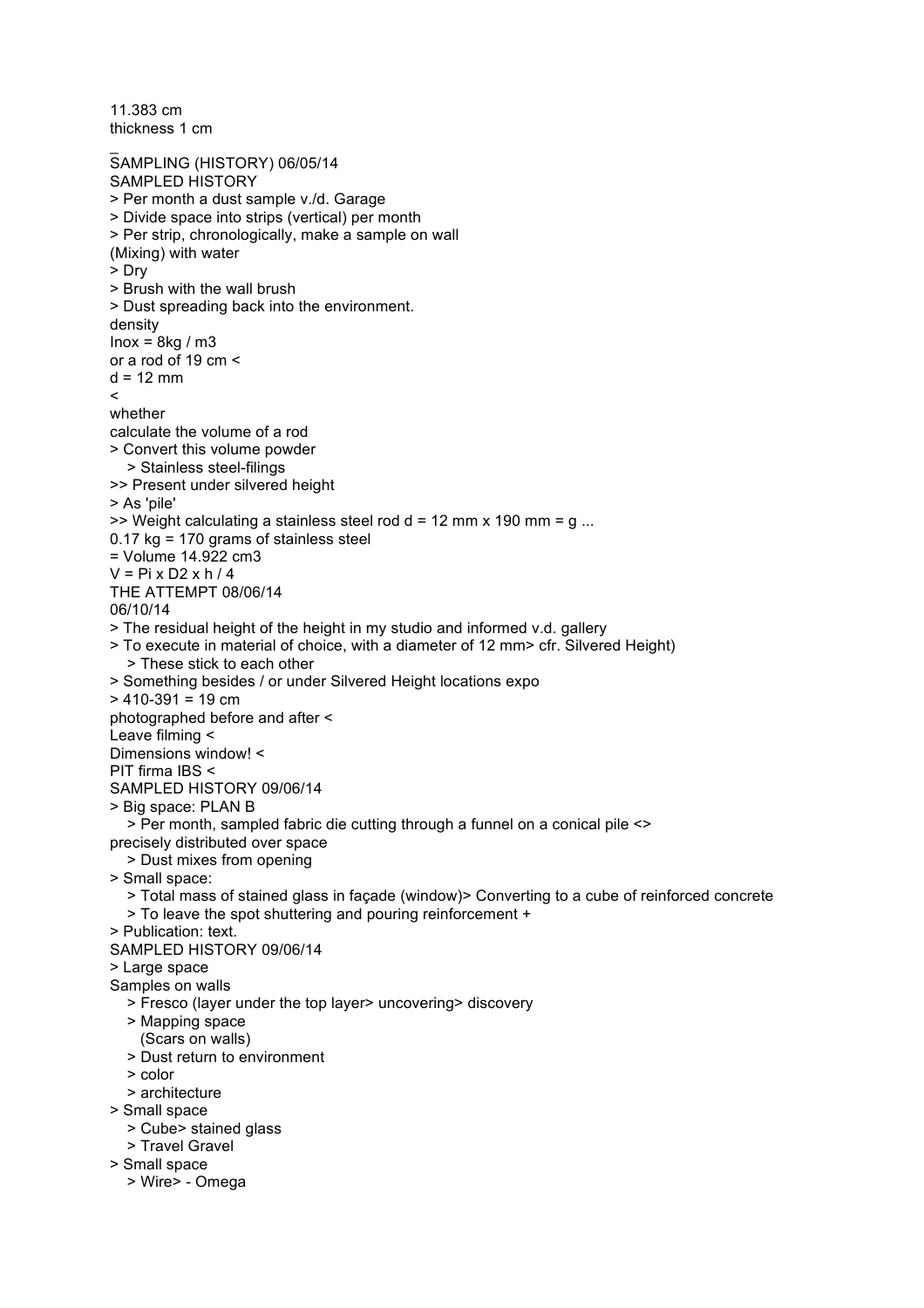(Ohm) 06/18/14 Graphic scale> full length < with scale of 1:50 ALTITUDE 16/06/14 > The height difference between the height v. Studio T.O. gallery <> Relative Ostend Water level > Dansaertstraat 196 Bxl 50.2412, 4.3417 H = 21.7 m > Knight of Paris 18, Ans. 51.2412, 4.4425 H = 7.4 m > Height = 14.3 m> +/- 15 m > Rolmeters / folding steps together? 06/18/14 > Graphic scale? > Role brass? dim. studio 10,2 x 9,83 x 3,91 m 1020 x 983 x 391 cm 392.04 m3 39204006 cm3 volume cube in > Cube root of 392.04 = 7.318 m Kris Van Dessel CAPTURE 26/06/14 > Stone from studio installation in wall for exhibit space > Vacant stone installation elsewhere 04/12/14 > Installation in wall of The Garage THE Distraction 26/06/14 > In an exhibition space a dehumidifier sites> dependent v. Volume > Closed during work hours > Water floor drain > Circles? > = Dehumidifier sculpture & Water on floor \_ > Let water run into space? > From river ... <> mix - environment - space > Analysis v. Make make water> laboratory > Grey Water > SAP / Distraction> 04/12/14 TRAVEL GRAVEL / GARAGE / 14-15 06/26/14 > Throughout the year (since January 14) all stones that cling to shoe soles and fall to floor mat v. Car> Collecting > Early 2015> pebbles on floor v. Garage Mechelen die cutting > Pebbles spread back into space and environment and world The pulverized glass represents the equivalent of the mass of glass in the windows of my studio. VANISHING POINTS 26/06/14 > Equivalent to the mass of the studio glass windows (68.25 kg) > pulverize > as mountain in exhibition space > glass can spread in space and environment > the glass disappears into the public space / world > vanishing points MASS OF TRANSPARENCY 26/06/14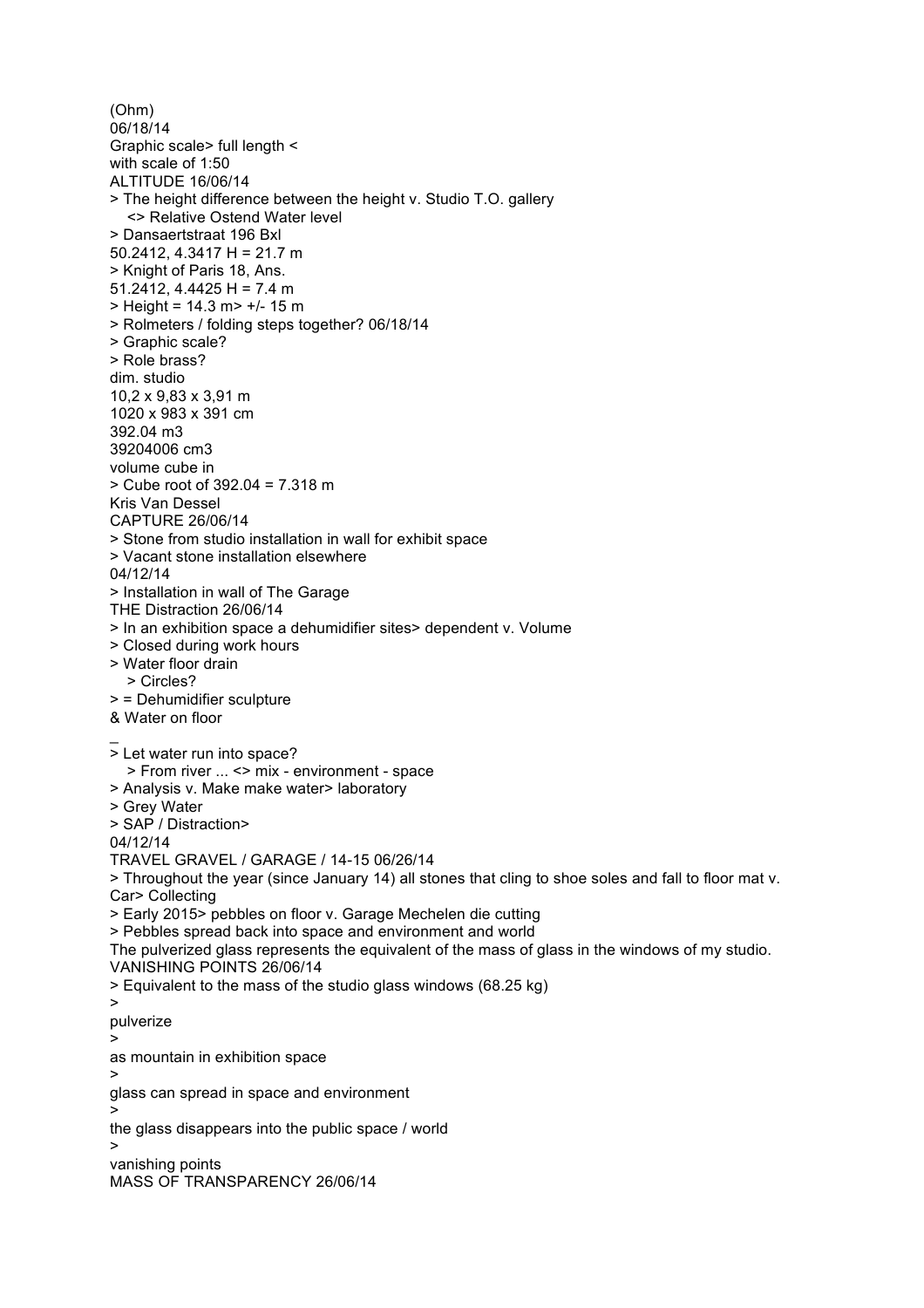```
> Density of. glass = density v. Concrete
>
mass v. glass shop windows
>
No transformed. mass concrete
> Cube> 30.11 cm
30/10/14> OCT: 7695 + 146 = 7841
Berg: NUPTSE / Nepal
Himalaya
10/01/14
> The total mileage enter into Google> Photos
> Eg. Cable type> purchase length
Purchase device n °> Device
- Thread?
- Saaf?
\epsilonwork out
\precthe average difference in monthly distances <!
DISTANCES ENTERING OR GOING NOWHERE 06/26/14
> The number of meters traveled (distance) record during activities in workshop
> Monthly print on A4 v. All meters to scale 1/1> Lines v. 25 cm
> Be printed at MILO? 07/25/14
   > Aluminum ... ??
> All A4's> 1 year 8.11.14 A0
print together on one sheet of paper (with a monthly statement of the month)
09/23/14
> At the end of the year evaluating all distances> compare distances between cities, diameter of an 
island, visualize ...
l = 40.62 cm
h = 15 cm
d = 0.1 mm
brass rod
brass wire
> Solder purchased through Conrad
   > STANNOL
S-Sn99Cu1
HS 10
Fg 2.5%
d = 1.5 mm
500 g
Tin Soldering Wire
! OPP. gallery 08/25/14
l = 1 m d = 8 mm
> Copper tube> tinning
04/08/14
> Melt grind into powder
>
- in box?
- Somewhere in space?
\overline{a}07/08/14
> New thread let> thinner or fatter?
or> rod casting?
> Circumstances 08/07/14
>
in another room, the molten amount of the circumference in my studio, converted to powder, scattering 
along the edges of the walls, on the floor
Circumference Sn99, Cu1 06/26/14
07/22/14
07/08/14
```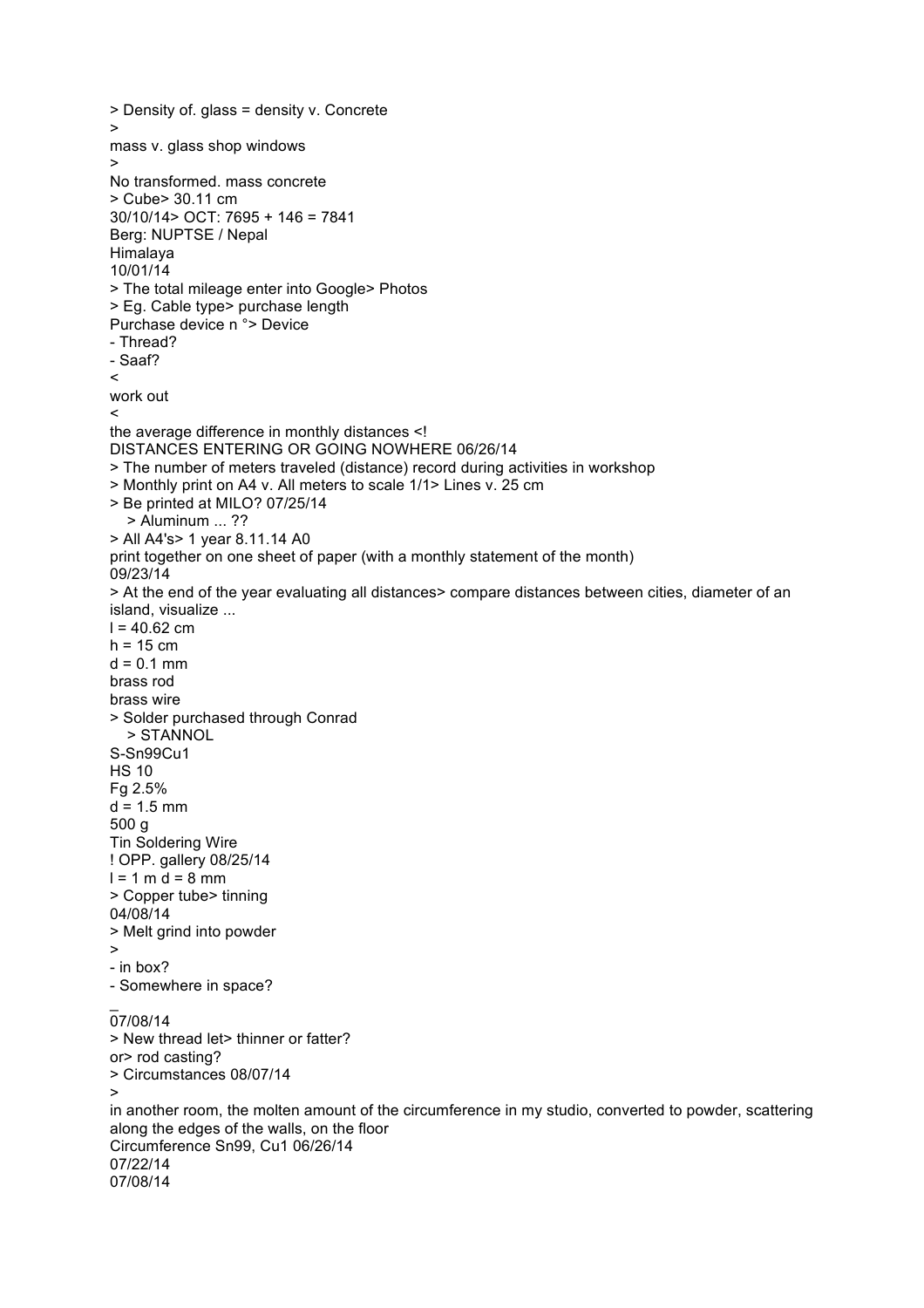**Circumstances** > Solder> perimeter workshop, incl. All obstacles > melted Circumstances (Sn99Cu1d1,5mm500g) > Perimeter opfrommelen and put in another room - sphere > Is crushed ? > At the end (to) melt > The (relative) circumference of my studio 7/25/14 07/29/14 > The circumference of my studio: 40.62 m or Tin Soldering wire (S Sn99Cu1) d 1.5 mm, melted > Sn99Cu1 > Melting on floor > Scraping and crumpling > On other feed lay Ordered on 06/04/14 at Dimat Brasschaat Tripod rods threaded M10 Stainless steel l = 1000 mm d 12 mm ART. 051132 € 80.4 (excl. VAT) 03/653 49 97 Silvered HEIGHT 26/06/14 see further > Stainless steel rods> height studio > In another space > From the floor? > Low ceiling? 08/13/14 > Silver wire hung from ceiling> bunched up end > Loose end Resistance! 7.7 Ohm 06/26/14 07/25/14 > All remaining wires (cables) that I have ever used in my workshops or / and expos> Linking > stabbing in socket > First, calculate resistance Ohm  $\overline{a}$  $\overline{>}$  Measured on 07/25/14> 7.7 Ohm \_  $\overline{>}$  Cables I've ever used or bought for my activities as an artist > Linear progression of the resistance small version 7.22.14 THE DRAWING CENTER 2  $\overline{\phantom{a}}$ Imatex> plexi thickness = 1 cm Merksem + Ans. 2.2 km Ans. > Wilrijk 10.9 km Wilrijk> Machelen 35.1 km Machelen> Roissy Charles De Gaulle Airport 354 km Roissy> Memphis, TN 7313 km Memphis, TN> Newark, NJ 1747 km Newark> New York 18 km  $\overline{a}$ 9480 km Blue THE ATLANTIC > Contents cube is 2.65 l ink needed between my studio and the Drawing Center. innersize cube = 13.83 THE ATLANTIC 1 26/06/14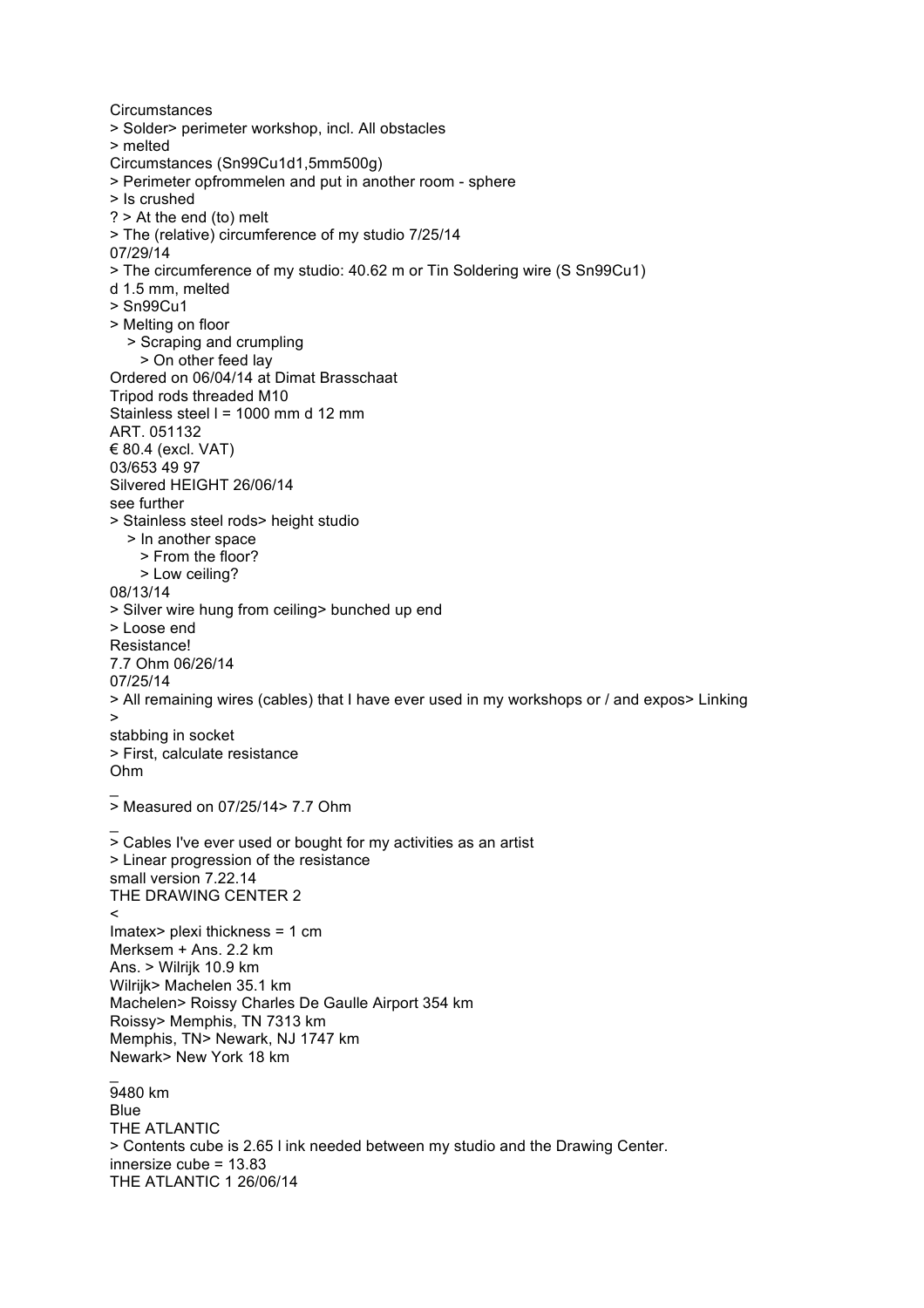> Cube filled with ink 1,475l. > Dist. between my atlier and The Drawing Center in NYC = 5900 km > Ink which is necessary in order to draw in the first line, this distance with a ballpoint pen  $> A$  ballpoint = 2 km // 0.5 ml > 2950 pens x 0.0005 l >> Cube root of 1475> 1475 cm3 > 11.383 cm per side  $\overline{a}$ 07/07/14 The dist. between DR.C. and studio tracking through FEDEX? 9480/2 = 4740> 2,37l> +/- 2.65 Effective traveled dist. 09/11/14 07/22/14 <Draw a line with a ballpoint pen The line shall make the journey which has made the work ATCF via FedEx Annaïk 07/24/14 > Plan Bist park! > When it is stopped riding down grass. or walls in another room? 12m2 / 1l >> 1m2 = 1l / 12 = 17m2 x 0.0833 = 1,41L additional 8/18/14 on plywood Layers / Surfaces / Compression 27/10/14 level garage, however. Walls = 5m  $5 \times 35 = 175$ difference = 17m2 1.4 & L extra additional WALL 16.08.14 > The number of liters of paint (use as my studio walls) which is required to give all the walls a coat of paint in my studio> > 40.62 circumference x 3.91 H = 158 m2 158m2 Levis Wall Latex 08/18/14 12m2 per liter >> 13 L 10 L + 5 L - windows and doors! 27/10/14 > Surface treat. v. windows are covered with fabric! Shelving for exhibit VDM 08.16.14 > 1 shelf for The Atlantic (15 x 15 cm)> 25 x 25 cm > 1 shelf for Sahara Shortcut (27.5 x 6.3 cm)> 32 x 12 cm ALTITUDE + (height) 19/08/14 > In a room (with floor is not level) > Put a metal ball on floor > No rolls. Lowest point. <> Height measurement of the point where the ball is stationary WINDOW\_MASTER.PSD 08/22/14 > INVITATION WINDOW 1-135 Merge To > 1 photo 12.08.14 Window 1 as background. 2 and layer 1> 'enter' 30% > 'Cover' 100% > NORMAL > 300 DPI 3 and layer 2> 30% 4 3 5 4 6 5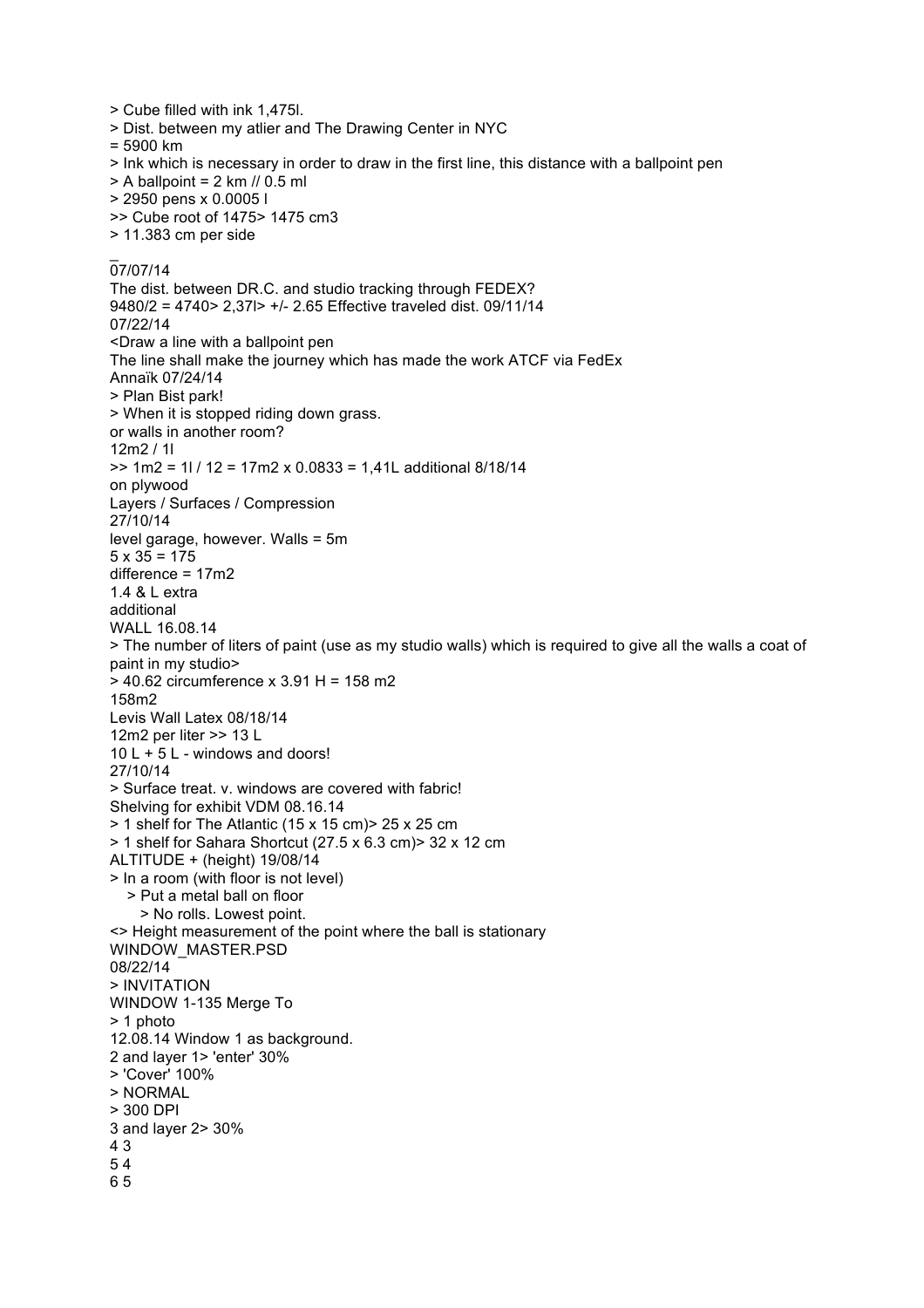low >  $8 > 7$  $9 > 8$  $10 > 9$ 11> 10 12> 11 13> 12  $14 > 13$ 15> 14 16> 15 17> 16 18> 17 19> 18 Check 15! 19 enlarge Now  $31 <$ 3260 insert on location 08/23/14 > PSD saved with 90 layers > Saven as JPG WINDOW\_MASTER.jpg 91-1 / 106-6 / 121-21 92-2 / 107-7 / 122-22 93-3 / 94-4 / 108-8 / 123-23 95-5 / 109-9 / 124-24 96-6 / 110-10 / 125-25 111-11 / 126-26 97-7 / 112-12 / 127-27 98-8 / 113-13 / 128-28 99-9 / 114-14 / 129-29 100-10 / 115-15 / 130-30 \_ 116-16 / 131-31 101-1 102-2 / 117-17 / 132-32 103-3 / 118-18 / 133-33 104-4 / 119-19 / 134-34 105-5 / 120-20 / 135-35 \_  $\overline{1} - 36$  $X - 37 / L - 38$  $A5 <$ WINDOWS (2012 - 2014) 08/26/14 > 2012 - 2013 - 2014 > All photos of the project WINDOW put on each other, starting with the first (28/11/12), in Photoshop > Each photo at 30% transparent > Last picture photo of 11/27/13.  $\overline{a}$ > This 'collective' Use photo as photo invitation v. Vanishing Points (VDM) > In November 2014 filming > melting on floor gallery? < Circumference 08/27/14 <> Also see PLINTH 1 °> a solder wire with the length of the circumference of the workshop \*, melting on the floor (poss. In another room) 2 °> \* circumference gallery is the same as that of the studio > Sn 99 Cu 1> 40.62 m

7 6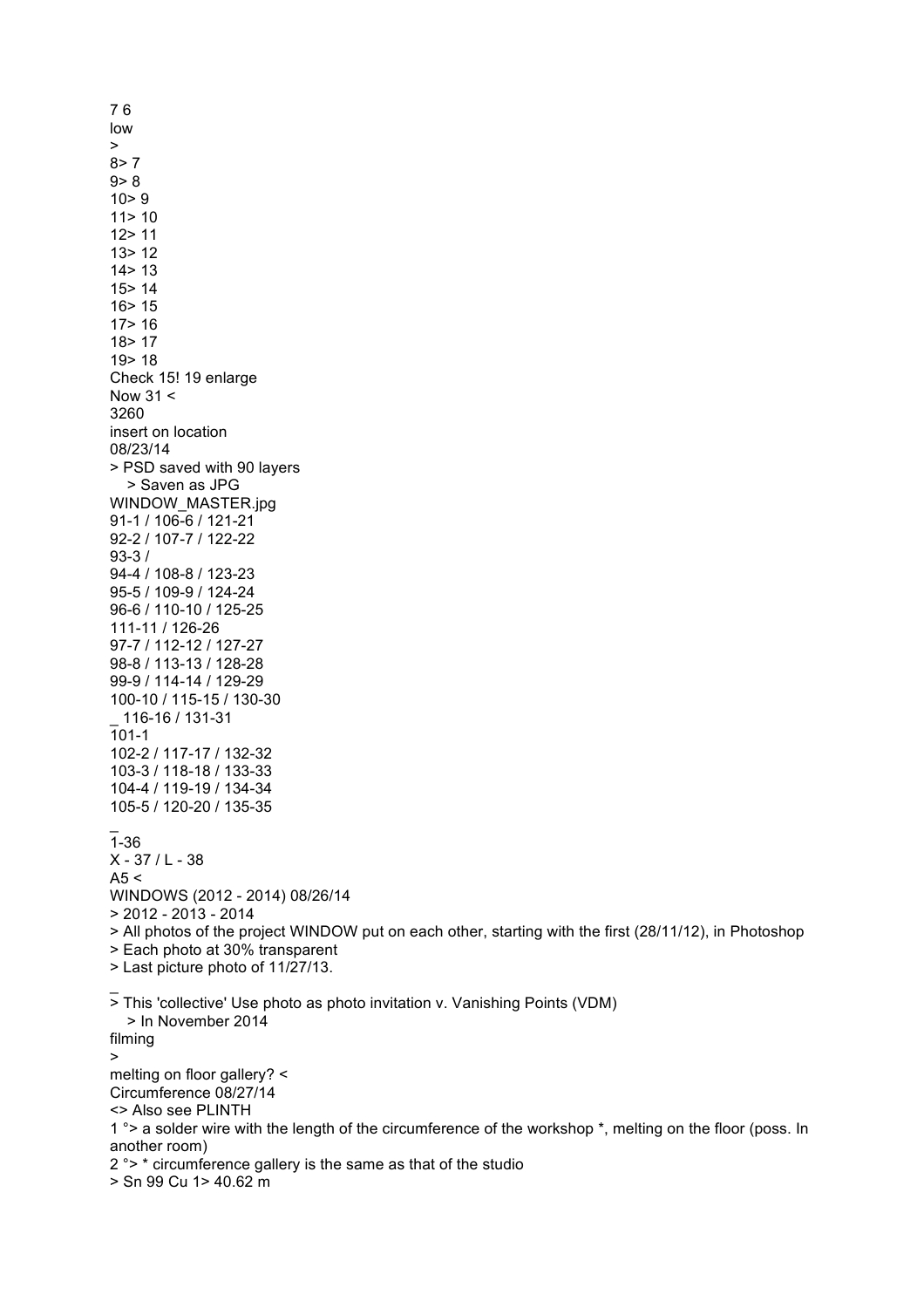d 1.5 mm 500 g \_ 08/28/14 > Remelting from a height on floor > Everything together 'fiddle' > Put on gallery floor SENSOR 30/08/14 > Bold 9 cm (volume workshop on 1/100) > White gloss > Outdoor hang on wall > Run: 1 + 1 A. P.  $\overline{a}$ > Suspended from 8/30/14 Circumstances 09/09/14 > The circumference of my studio, as a tin-wire-which is the same as the circumference of the gallery, compressed into one meter. melted > 40.62 m> 40 m> Sn 99 Cu 1 > 500g. > D 1.5 mm 09/19/14 > Compressed by melting 100 x 1 x 1 ? Haarlem spring> CONSTRUCTION FLEMISH SOIL 09/09/14 > Collect from every Flemish province sand > Possibly lay mounds of sand in space> spread in area > If necessary. floor tiles make and put into space \* object hardness. steel < Brinell Brinell scale > Steel HB 120 11/09/14 mg > 'Somewhere' places a magnesium anode for 1 year> to dig free after 1 year front room  $\overline{\phantom{a}}$   $\overline{\phantom{a}}$  . rear area  $\overline{a}$   $\overline{a}$   $\overline{a}$ facade (outside) d 3.5 cm magnet: 2cm garage installing a magnet on wall < together 'pigtails' Conjunction OF POSSIBILITIES> DIASPORA 30.09.14 3.91 9.83 10.2 > Height x width x length v. Atelier > Interlaced > Brass band v. 15 cm width NOV. 2014 > confettie February 2014: 4290 m Laguna Siula, Peru ENTERING DISTANCES (OR) GOING NOWHERE 10/09/14 MIX 10/10/14 > Order SuperMagnete > Address workshop > Close let Box > Iron let attract by box > Drop into space?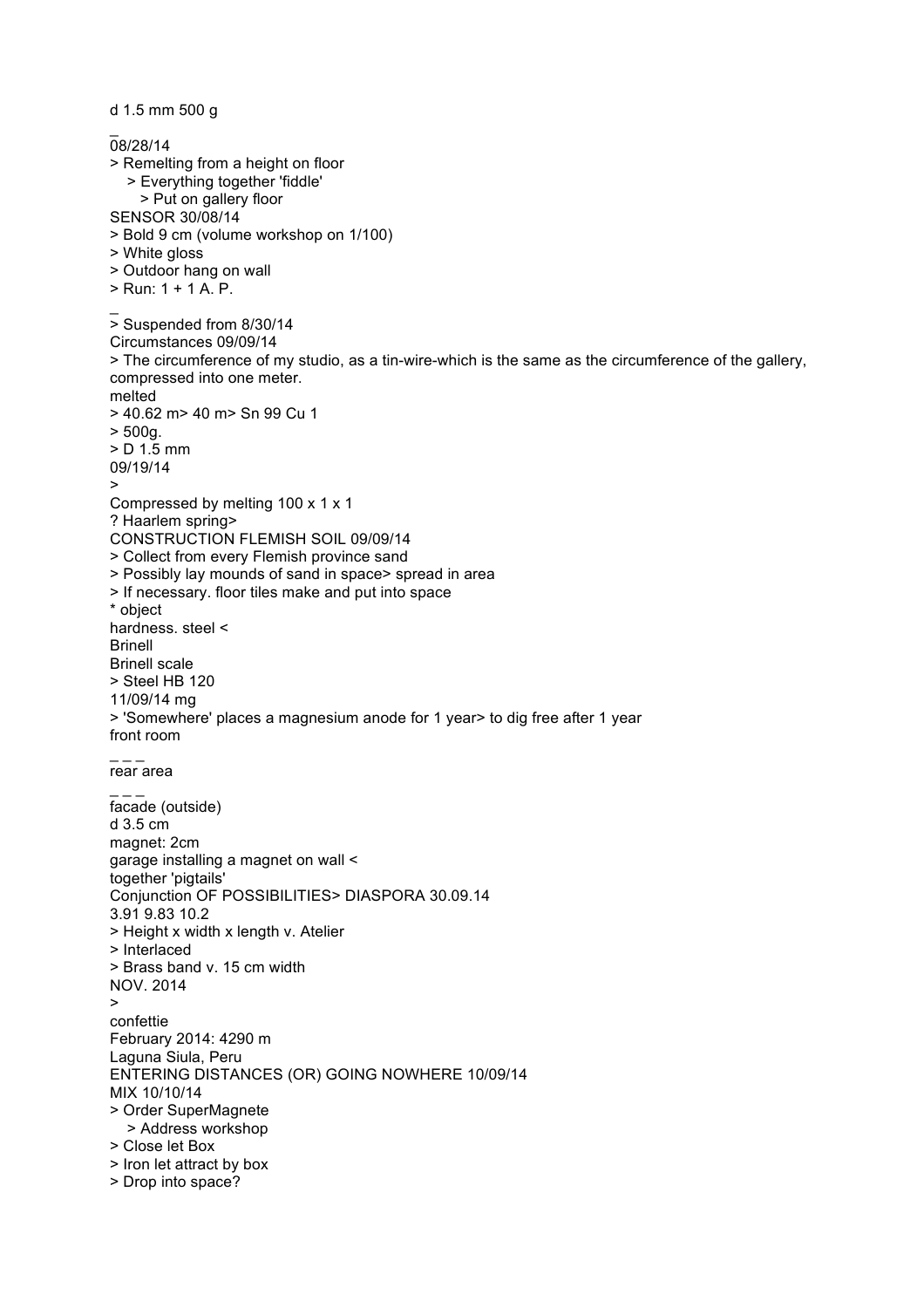\_  $\overline{>}$  White box? TIME MASTER 11/04/14 > Two cassettes (audio) 90 minutes > 1 remains in studio 1 I take it anywhere in pocket > After 1 year>'s put on LP (max. Time per side) > On side A: studio shot on side B: mobile recording DIASPORA 12.11.14> > Diagonals studio + height > Standard brass band 15 cm wide, 0.1 thick > Cut into shreds \_ > If necessary. from a height let neerswarrelen > In a room using. ventialtor let fly > Plexibak> cube + fan > Scale v. Volume of workshop 12/01/14 Frilly> holes frieze < > chalk whether > Local product (from a factory ...) 23/11/14 privately < DIASPORA 17.11.14 > Brass confetti > With perforator> punching brass > QUANTITY. = Standard brass band width  $= 15$  cm > Length = xyz axes v. Atelier.  $\overline{a}$ 20/11/14 > All strip, which holes are punched the perimeter (s) hanging at different heights in a room > The confettie in the middle v.d. put space on a pile > Brass nails > Off levels with laser level \_ 22/11/14 > Putting in a space all around the remains and then fill the holes with graphite (...) and the "confetti" for the distribution Super Absorbent POLYMER \* A SAP May absorb 500 times its weight (from 30 to 60 times its own volume) and can Become to 99.9% liquid. > Artificial snow for motion pictures Fral COMFORT 32 499, - THE Distraction 11/22/14

> 1 kg of super absorber polymer

> In a room during an expo absorb the ambient humidity

04/12/14

> Put a dehumidifier in an exhibition space <> Research volume / area

> Air conditions are always changing depending on visitors inside and come out and go

> Water floor drain and be absorbed by SAP (super absorber polymer)

>

forms an object / sculpture

gel <

> Evaporates back?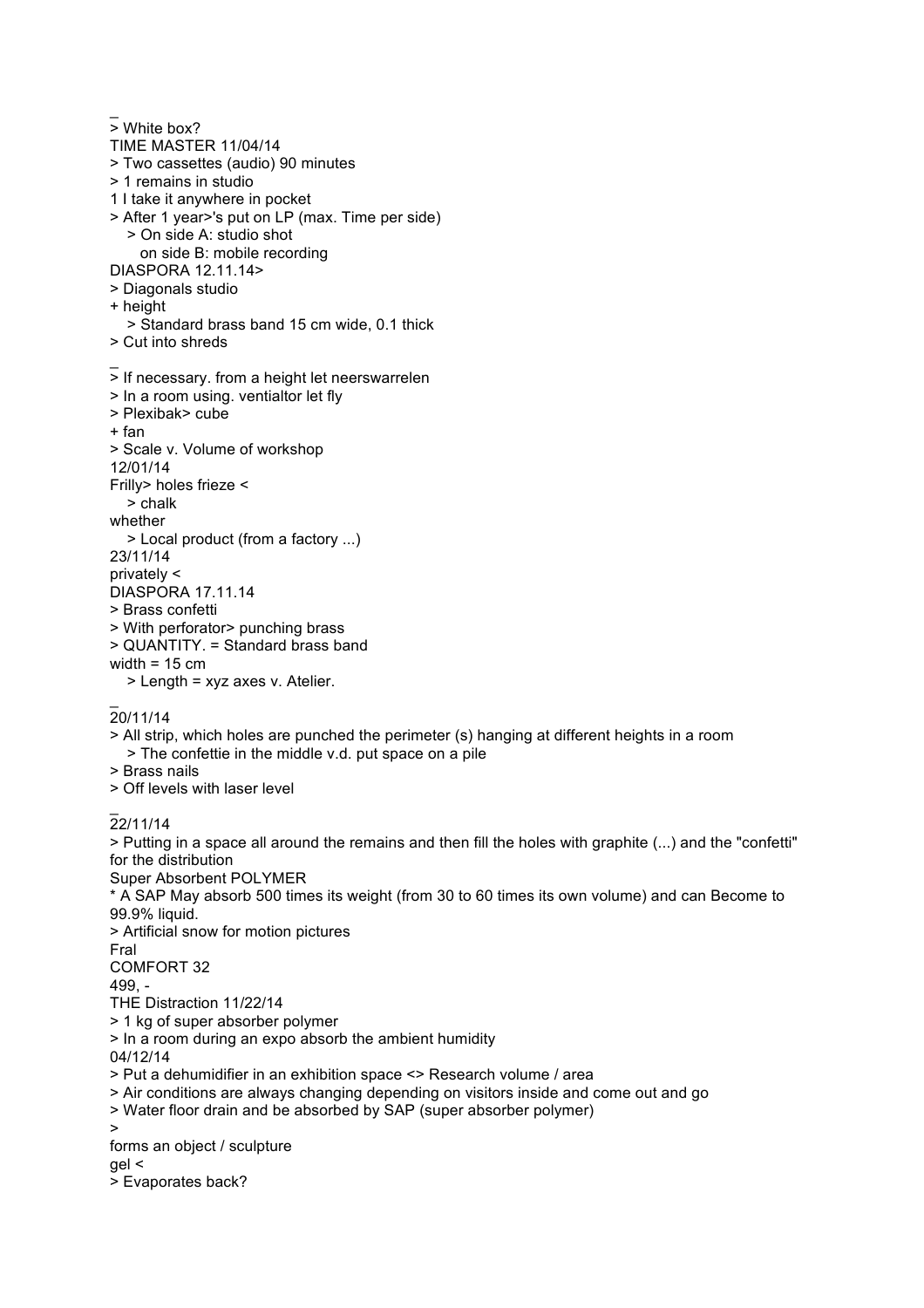COVER < 23/11/14 all remnants of wood and metal that remained for making v.d. formwork for 'WALL < to wall hang x 22/11/14 30/11/14 > Plywood 0.8 cm thick 77 x 110 cm > Is the residue of the formwork that was made for the work THE RESTORATION <> Number of layers of white paint to paint the walls covered with dust in the garage back white) > The record is calculated incorrectly in area > On this plate is applied, the amount of paint that is necessary to paint my studio back white > 158 layers of paint on this album THE RESTORATION 11/30/14 > The worksheet v. I. my studio the number of layers of paint - with the kind of wall paint v my studio that would again make white with fabric-covered walls for SAMPLED HISTORY.. > 233 layers of paint. THE SAHARA SHORTCUT 11/12/14 > The equivalent of the amount of Saharan sand being carried by the jet stream (jet stream) to here, in Europe, to cover my car. This sand was sent to 37PK as a contribution to the expo a nuanced image. Earlier this exhibition space was a jazz cafe, where the floor was sprinkled sand to maintain the parquet floor. > The sand spreading in space ... and beyond. 17/12/14 > Paper mache > Average fuel consumption of all paper / cardboard per year > 164 kg / year 200 kg / year > A4 base > Filling layer by layer <Color per layer> black blue ... ink? Bright red  $\overline{a}$ > Text Beatrice! for 31/12 > Translator? > Resignation ... ... ... > Gallery? mention \_ > Koen> decrease?  $\leftrightarrow$ Jurgen STANDARD 3/1 / '15 > Measure Mechelen> Sampled History > 144 cm width = v. Strip sample > Aluminum rod v. 2 x 2 cm to 144  $> 4$  expl. > SAMPLING HISTORY STANDARD 3/2 / '15 > In a room with white walls: size designation places 02/15/15 > From now on, this is a standard measure to use in their own exhibitions, related to h. "History" feature record time < until when bottle is completely full 75 cl GEO TILES 3/2 / '15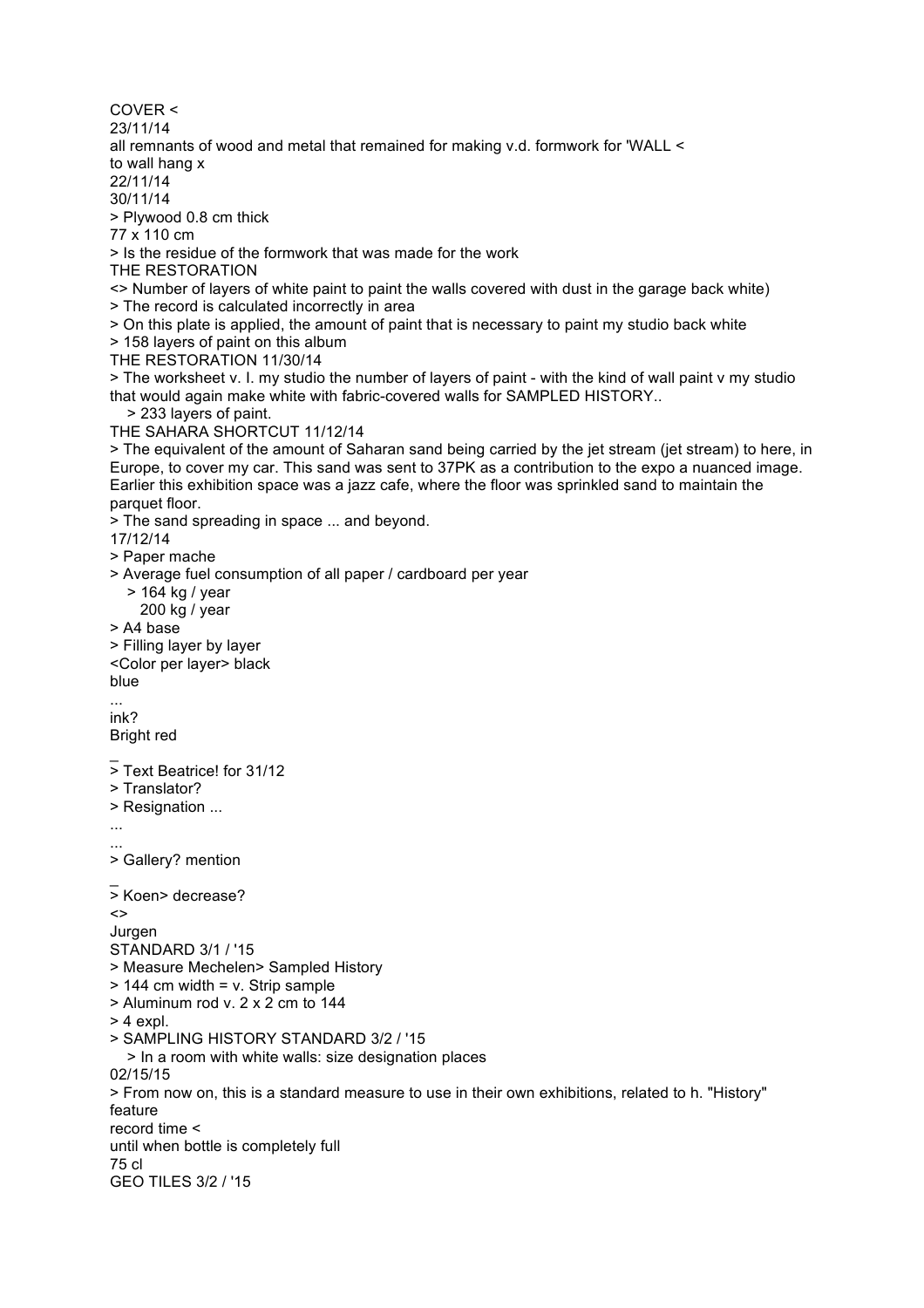> Pavement tiles 30 x 30 x 4.5 cm > Sand in many places > Installing tiles in - pavement - floor - ... EXCAVATIONS> (IRON) 3/2 / '15 > Out all the sand for geo -tiles > Magnetic catch all the iron particles from sand > Iron melt into a cube > rod > bar ... COMPASS> wall Danakil Depression 03/05/15 > Danakilzand presses, grinding, filtering > Sand (A4) -Glass > Between two glass plates presses > On paper? hang in space >> picture disappears after time >> white !!! ! detail v. the restoration highly zoomed. 02/08/15 POSTER < in black / white? plywood A WHITE CUBE ATTEMPT 06/02/15 > Print format on tabletop The Restoration (A0?) > zoom > To hang space filled (re -scaling) >- Opp. - QUANTITY. Paint <> white cube > 233 prints > Edition> folds A4 > dole \_- 250 A0 prints at 840 x 1189 08.02.15 > 233 sts. presenting A0 sheet of plywood on sawhorses as restoration > 17 as a multiple in cost of the pressures! ONGOING \* CAPTURE \* ENTERING DISTANCES GOING NOWHERE \* DUST \* PROBE \* QUALITY TIME> poster? \* INTERFACE> new brass rod? STILL SHOWING 7.7 To \* THE ATLANTIC ROUND UP 10/02/15 02/16/15 \* THE Distraction (dehumidifiers) \* DIASPORA (confettie v. Brass) \* GEO TILES (adjust title)  $\leftrightarrow$ \* IRON (title?) (Magnetic> iron residues) \* WHITE CUBE (poster) \* TIME MASTER (10 ")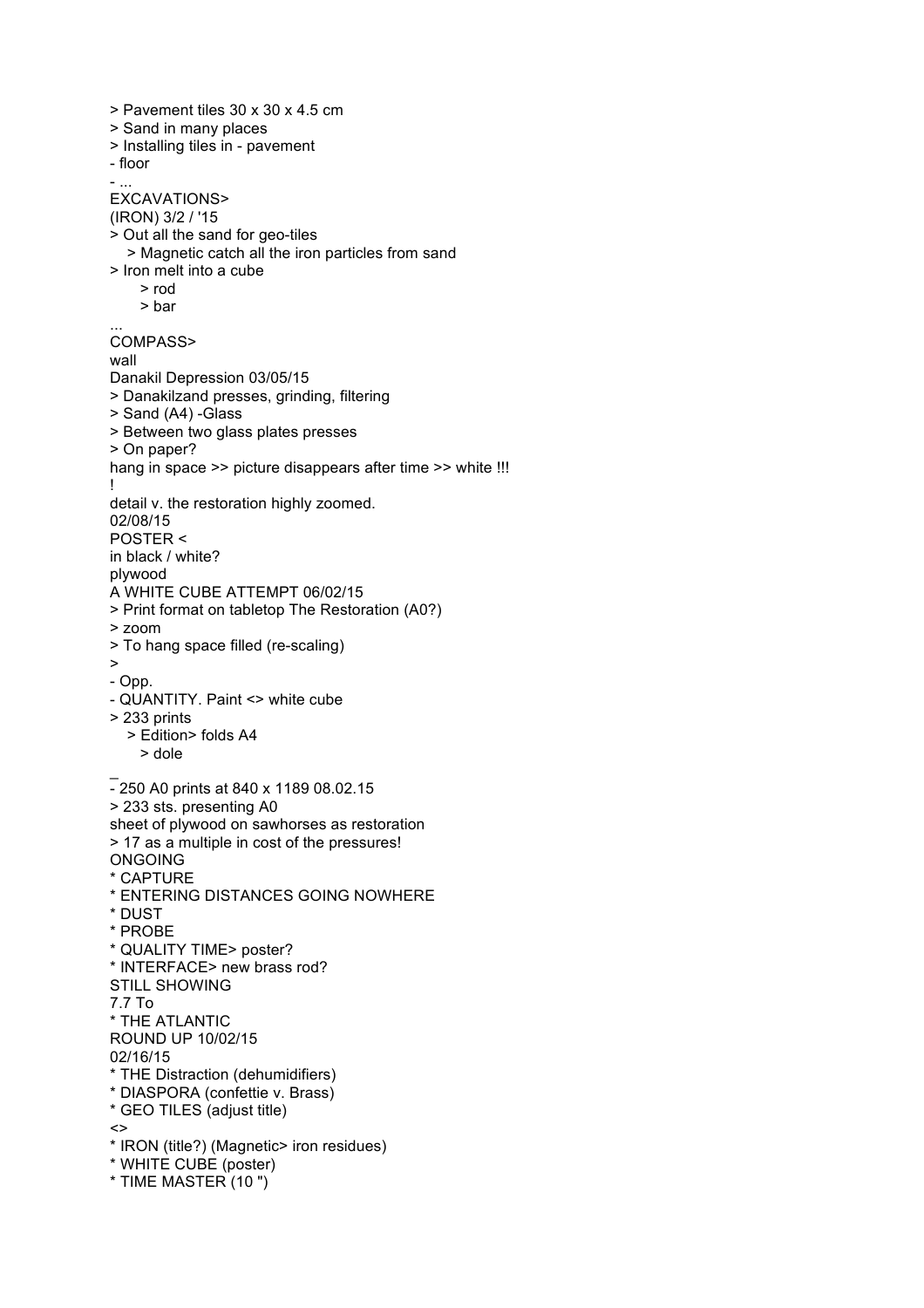\* STANDARD (Al-Bar) > As a benchmark in other expos compass needle COMPASS 27/02/15 > Out of the sand from all over the world> through. magnet Collect all the iron > Iron melt until compass needle > Or. equivalent to weight of iron found EXCAVATIONS 06/03/15 > Sand tiles from different locations casting > Paving stones > 30 x 30 x 4,5 cm WIND VANE 03/10/15 > Sand from all directions iron pick > Melt Making> vane expo - Elevator tower? < - The Malta Experience? - The actual point near Tunis? 290 km = > Driftwood> 58 cm > punch THE MALTA EXPERIENCE 13/03/15 > The closest distance between Malta and Africa = 290 km (Tunisia) > 290 km on a scale of 1: 500,000 = 58 cm > Ruler of 58 cm > Presentation in AP? Elevator tower? SPRING 03/17/15 > On a glass plate, throughout the spring of 2015, in each case a quantity of tap water when entering the studio drip > Limescale? RIOT 03/23/15 > Book presentation Sampled History in RIOT Bookshop > Installing brick GARAGE in RIOT > CAPTURE> is RIOT CREDITS (online) 24/03/15 > Piece of aluminum > All titles of works with alkoolstift crossed <> each time a low white wall paint between > pin comes through > layers of paint to not more visible > Tracks chronologically from behind No. As on website dim. studio h 10,2 x 9,83 x 3,91 m volume = 392.04 m3 in cube = 7,318 m circumference = 40.62 m total opp. walls =  $158,82m2$ 158m2 KRIS VAN DESSEL KRISVANDESSEL@GMAIL.COM WWW.KRISVANDESSEL.BE T. +32 (0) 497.449888 NOTES FROM APRIL 2015 - INTERNAL KITCHEN! TIME MASTER> 11/04/14 04/10/15 underground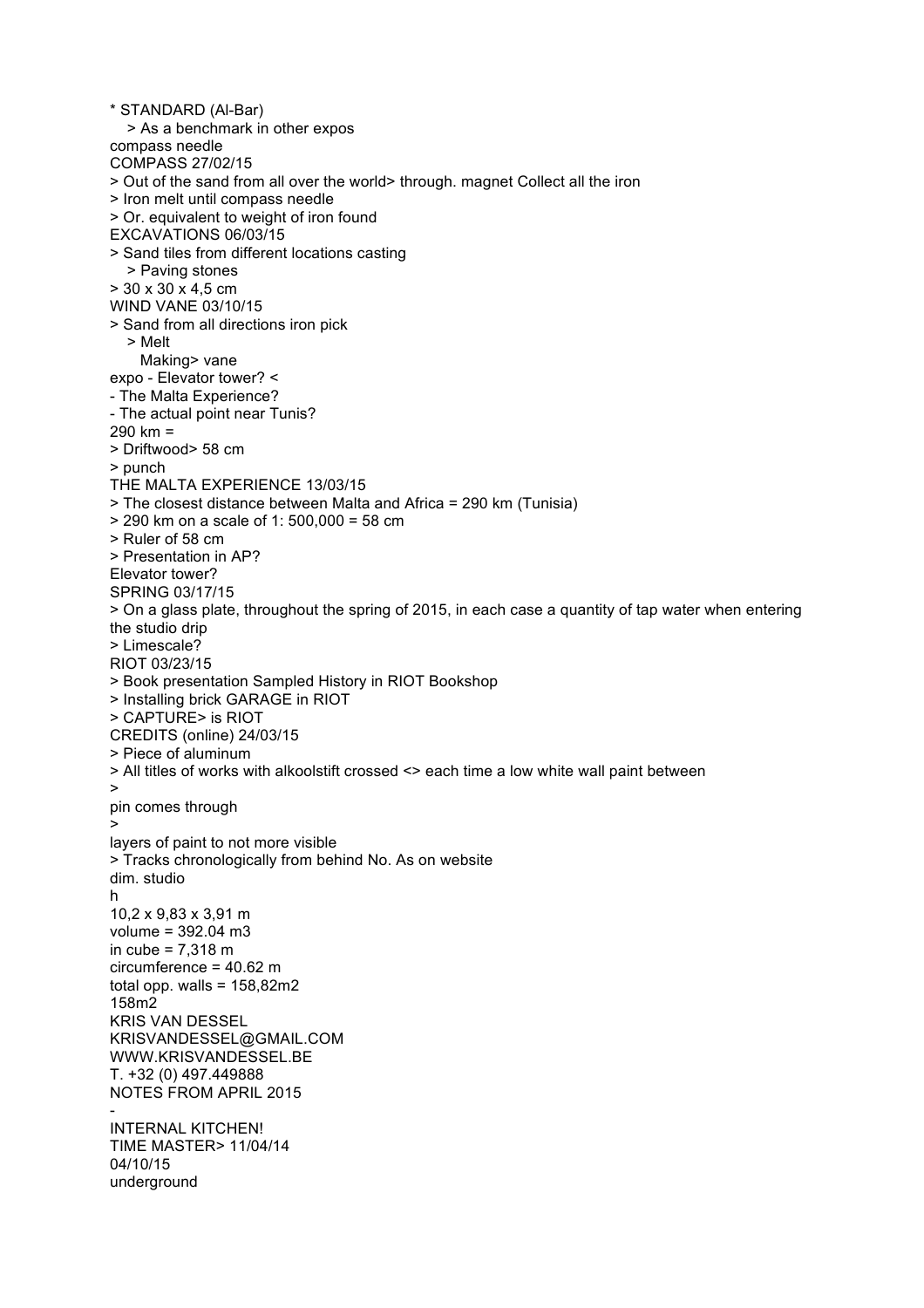07/22/15 > 1 cassette bag 90 mins > Broadcast live during the 'underground' > Then, with Peter, to record a split LP SPRING (side project) Spring 2015 > On a glass of water from the tap v. Atelier (during the spring)> and beyond > On another glass plate over coffee during (spring)> and beyond 07/22/15 > Started in the spring of 2015 1905 layers  $\epsilon$ 120 / 0,063  $\,<\,$ opp. walls in studio +/- 120 m2 6/19/15 > Opp. walls workshop > Opp. gallery walls A.G. (Downstairs room)  $\prec$ 1905 sheets of paper 80 gr A4 > For layering wall paint on an A4 sheet of paper> occasionally write something on sheet alkoolstift > M2 number of white paint for walls 05/22/15 > Presentation on a box of white A4 paper > Presentation 6/16/15 > Plexi Constr. mirror bottom > Or 1095 sheets of A4 paper as a base? 500 sheets in 1 pack 4 packs - 95 sheets UVB 76 CAPTURE **RIOT** > Installation of brick from the garage in bookshop Riot > Part of Capture > During book presentation APE 48 (Sampled History) 07/17/15 July 3th at 19:00 Kris Van Dessel performed an action from his ongoing project CAPTURE. The replacement of a brick of a wall at RIOT by the brick out of the wall or GARAGE (Mechelen). The permanent new work will be titled RIOT. MALTA THE RULER 04/10/15 >> 05/17/15 > Additional explanation of material boats> wood THE MALTA EXPERIENCE 1: 500,000 V conducted in May 2015 > Measure> 58 cm aluminum ruler > Scale 1: 500,000 from 290 km = dist. between Tunisia and Malta <> Refugees > Action in Valletta during Côte d'Or > Stamp and postcard > People with a piece of wood 58 cm (right) come and then get a certificate with stamp and a postcard, when the piece of wood is supported by the RULER > Refers to boats of refugees 07/18/15 07/19/15 > Stop motion filming all 72 photos of stone + List of locations VISTA PRINTS Book 30 x 30 > stamps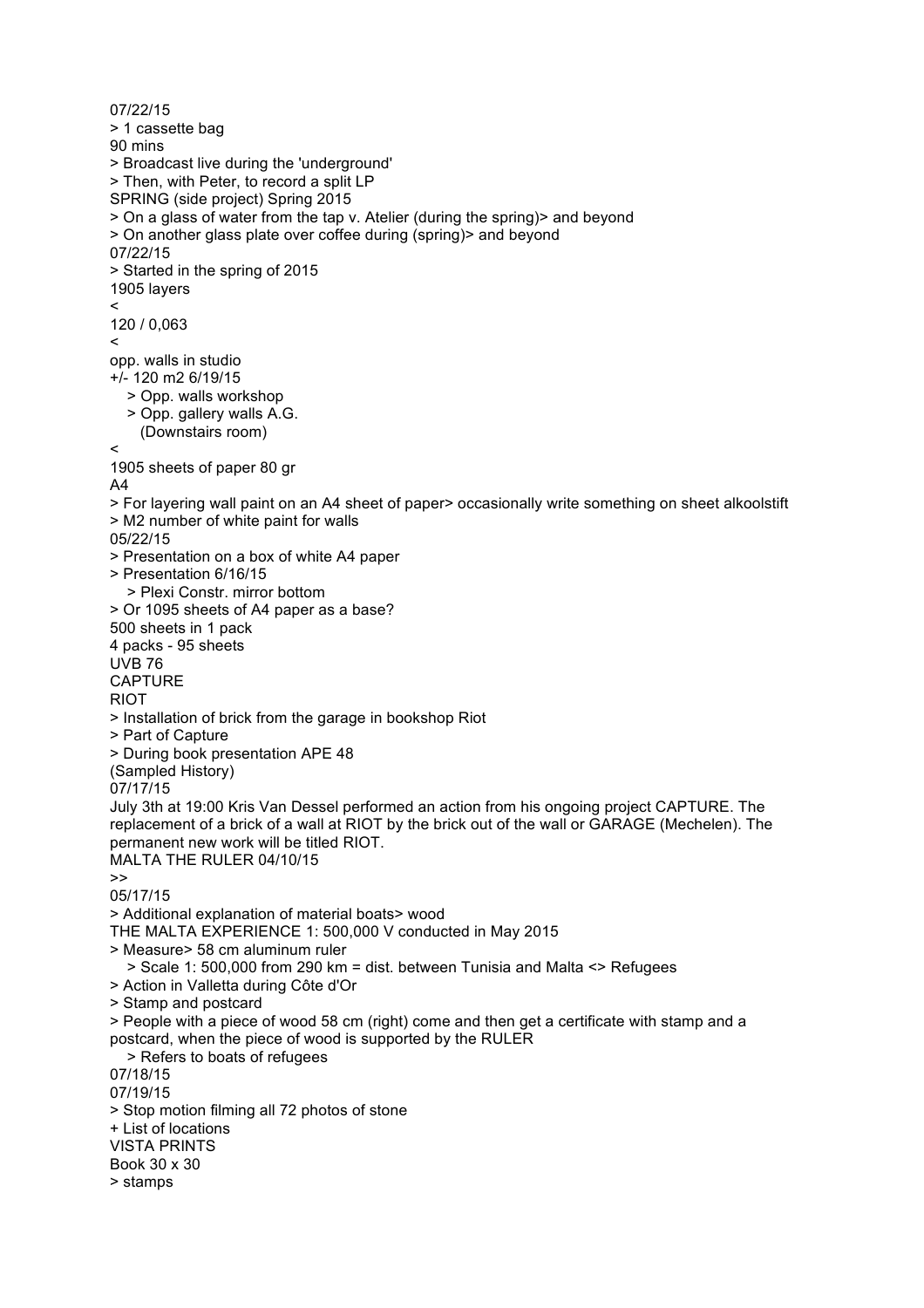> Eat?  $>$   $\dots$ Picture all the tiles together make book? < 06/06/15 > Photos of stone projecting against wall > List as print on wall (multiple) projection < EXCAVATIONS> > Collect sand from different places in the world > Make this sand pavement tiles> 30 x 30 x 4.5 cm > Also mixes > Flooring in another place \_ 05/27/15 > Photos of stone > Print? > Digital? slides / digital > Number of stones counting on floor > 55 + ... dummies device + basin >> sculpture  $\prec$ circles / oxidation 230 THE Distraction 22/07/15 > Put a dehumidifier in the room > Without reservoir > Calculated on the volume v.d. space > The dehumidifier to operate only when the room is not open > Pee on floor > Device as sculpture > If necessary. multiple devices > Public affects work: doors open and close / breath / ... PVC pipe < of 1 m l. 04/24/15 SABLIERE 18/07/15 > Surplus of cement (concrete) at EXCAVATIONS 06/07/15 N.T. (Cris V. Dessel) NO TITLE 06/06/15 (CRIS OF DESSEL) > Underlying A3 sheet under 'A4' > Cloth with all the paint and the same blank canvas > Surplus cement (tiles) in tube (Sabilière) 06/21/15 > Hanging on height and distance as in living 06/22/15 > Storage box v. M. Broothaers? > In plexi edition v.6  $\epsilon$ eg. Kasper Bosmans > Brass wire and plugs Peter Lemmens > bins > Replaced with real baking Looza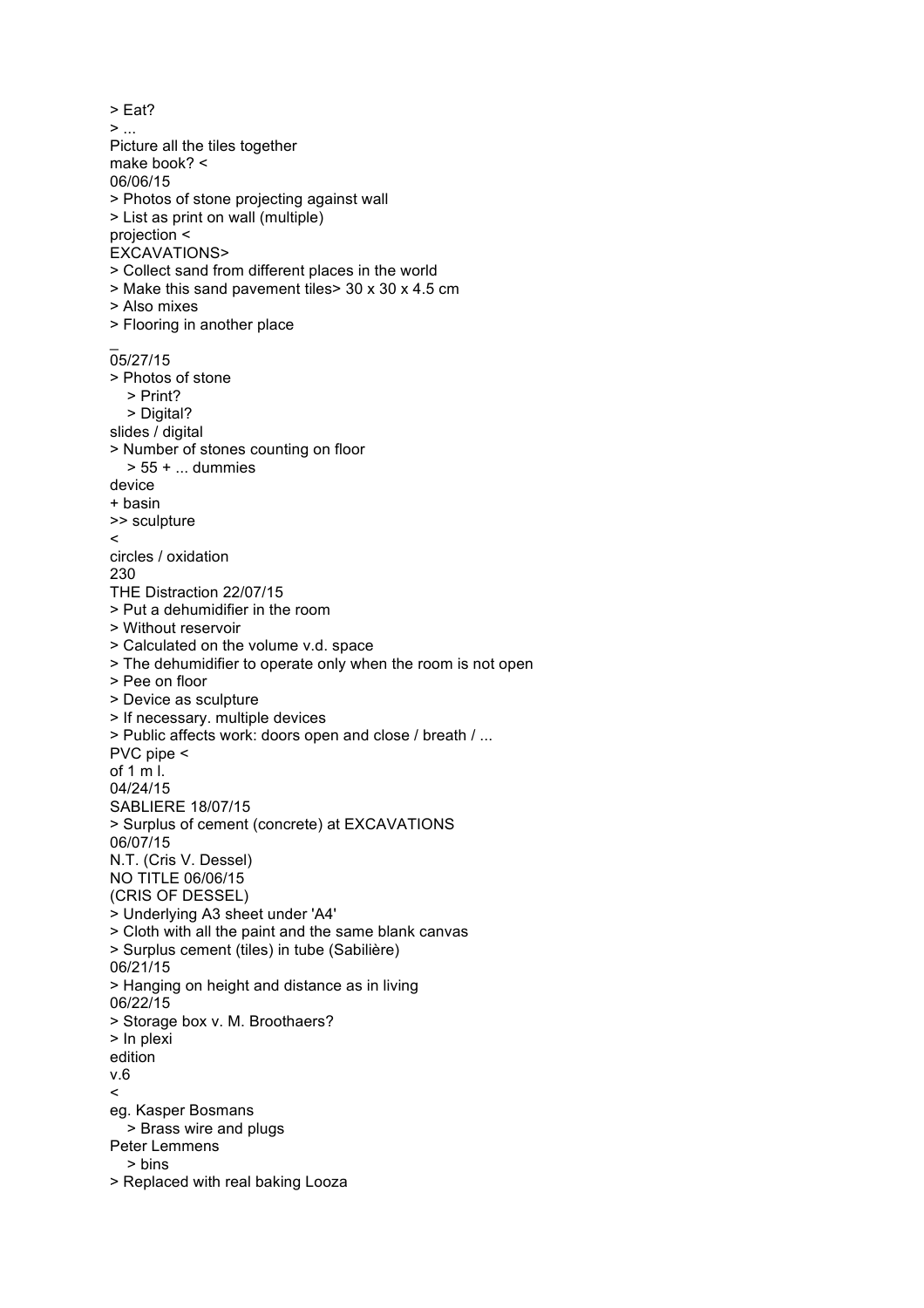> Logo! LIVING APPROACHES 06/12/15 06/23/15 > Of all artworks that hang in my home \* / are making a duplicate (\* Living room / floor) > dimensions . form  $\overline{a}$ . height of suspension > Title of each work is the name v.d. resp. artist > Initials + date > template <> lacquered aluminum sheets? economic aspect > Execute v.d. work  $\prec$ - Plug> the silicone base form - K. B.> Run Brass> 6 x - P.L. > Buckets of water> baking Looza & logo! - Photos Charlotte> similar photos - Steve letter> envelope & Carbon & A4 - Koenraad The Dice> metal film (brass band) - Luc V. Soom> weight >> cube (gypsum) -. Glass v G. Story. > Other glass - Marijke V. W.> print A1 \_ 06/23/15 > The works not hang but can hang> on suspension together> height v studio.? > EXPO? all works, printed on paper with color approach? > A set of sheets of 2 m long and 140 wide with altitude on the respective work? LIVING APPROACHES 07/14/15 > > All works from private collection in my living / hanging / stand > Represent in space gallery floor > This space was used as living and not as a gallery space > Approaches to my own collection section > Heights! separate sheets? large sheets 230 140vb. A4 as set < > 30 exmpl. No. JMB >> or stamp: LIVING ARTIST APPROACHES N ° ... ...  $\prec$ as a logo! Living Approaches> 16/07/15 (Wall works) > Poster printing of all works (APPROACHES) > Average color > Average size (> Rod heights and initials)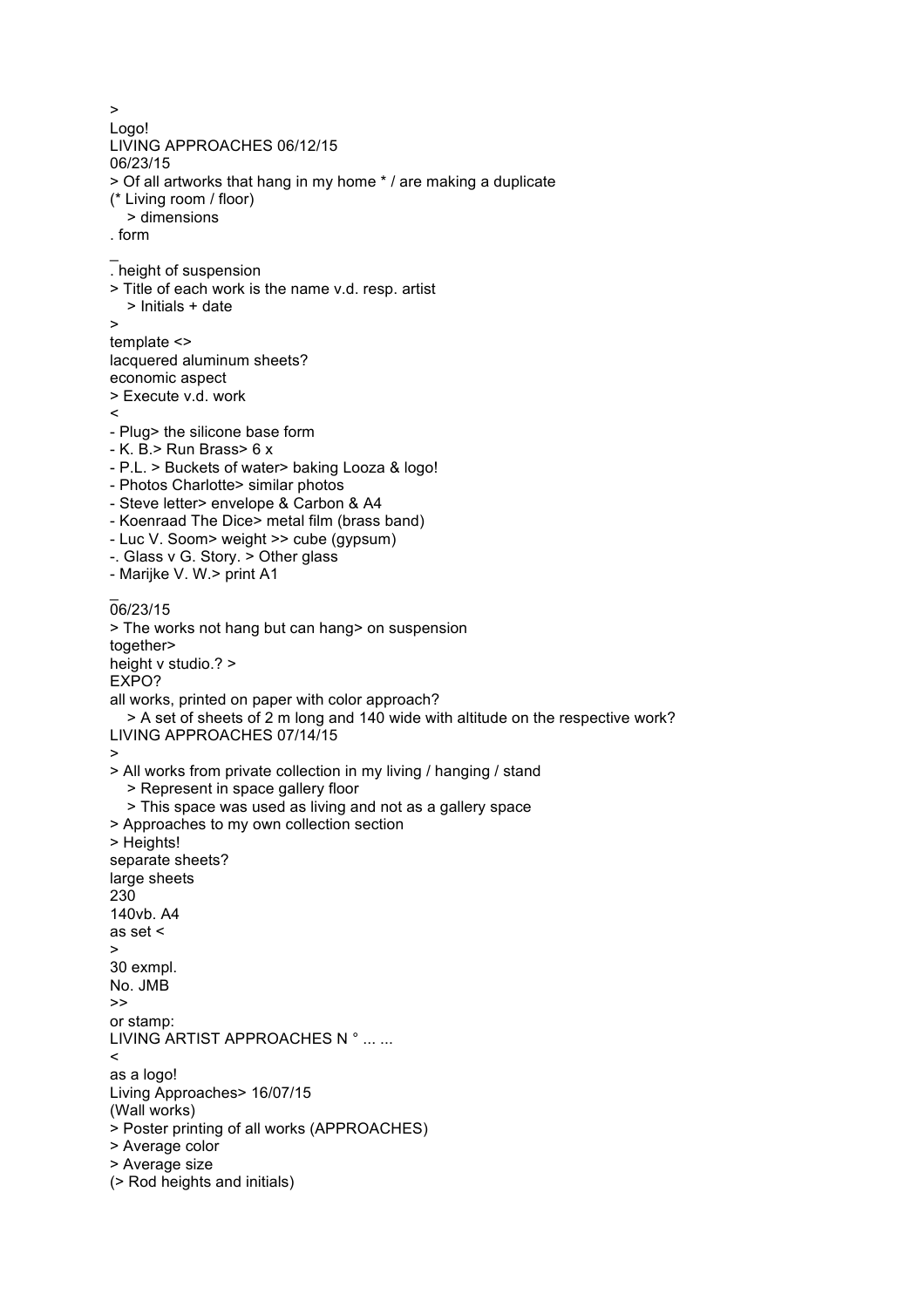> 3D works> really approaching > My key and plug> really > Baking Peter> real Looza - baking > Drink at reception? > Bronze piece> bronze rod  $>$  ... > Space above> A4 (120m2) > 2 ° area over> artists invite v. Collection to do something UNDER GROUND 18/07/15 Ans. avantgarde N v. h. Z > Cooperation with Peter L > broadcasting > Peter> cleaning cartridge I> cassette I ever have in my pocket > Then split album on vinyl 08/13/15 > Frequency: FM 99.6 MHz SAN VENANZO, UMBRIA > lizard dovetail putter swallow fox pheasant hop admiral pat cricket crow grasshopper sparrow owl tailed tit coypu hedgehog dove white heron firefly fly green woodpecker mug hawk wasp nightjar glass dragonfly (dragonfly) bat boar wasp Mantis (green and brown) swallowtail Argus gull fish (perch ...) magpie V 18/07/15 > CV Customize website? > Retain all activities from 2011 > By Exemption retain only the relevant activities of the past. > BV. 2004> Zonal Strange Italia > Remove collections  $\overline{a}$ OK performed on 7/21/15 4 seconds  $x$  72 = 288 sec length film> 4.8 minutes EXCAVATIONS 20/07/15 PAVEMENT TILES (30 X 30 X 4.5) MADE OF SAND FROM PLACES ALL OVER THE WORLD EXCAVATIONS 19/07/15 movie 7/20/15 > With sand of at most lead places from all over the world make pavement tiles> 30 x 30 x 4,5 cm (Sometimes mixed) > Made a total of 72 paving stones > Photographed all the tiles> 72 photos > Photos are mounted film > Pictures every 4 seconds visible> in course > Film projected on wall > Size 30 x 30 cm SHUFFLE> 20/07/15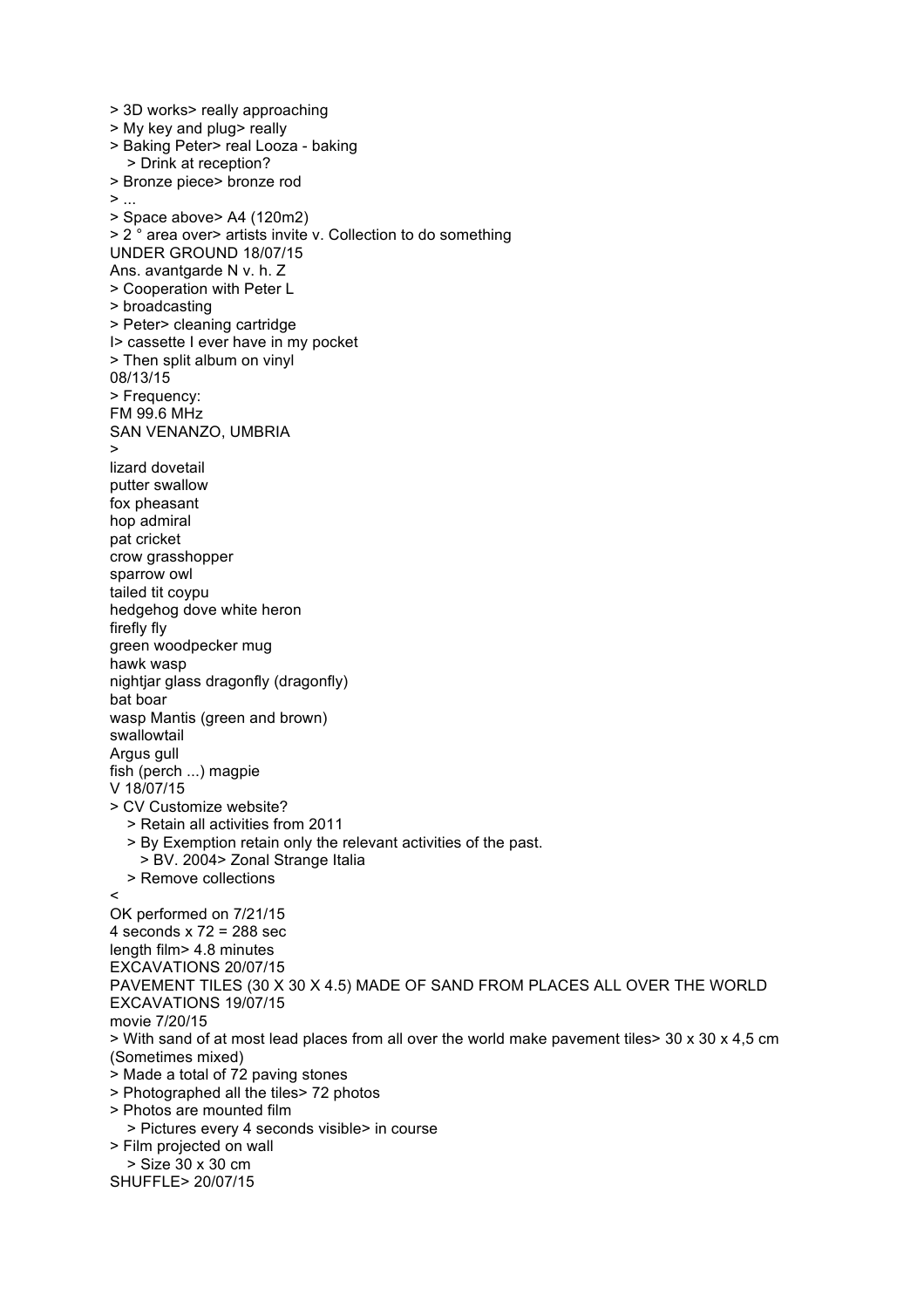> All the music that put state share / to a USB stick on my iphone > design make v. / e. logo > an edition? > In (art) room play through the existing inter-com (shuffle mode on) 07/20/15 ? > process > Between the future and the past > Collecting the past collection of the past Collected fit (history) > Filtered activities 36 artistes> +/- 36 x 3 min = 108 min PLAY LIST SHUFFLE 07/21/15 1 Abunai? 2 ADITATION FREE 3 APHEX TWIN 4 APHRODITE'S CHILD 5 AUTECHRE 6 BIG BLACK 7 Butthole Surfers 8 CABARET VOLTAIRE 9 CHRIS & Cosey 10 CHROME 11 CLUSTER 12 CONRAD SCHNITZLER 13 THE FALL 14 Franco Battiato 15 FRANK ZAPPA 16 GANG OF FOUR 17 GURU GURU 18 HARMONIA 19 Hüsker Dü 20 JOHN ZORN 21 Jordi Savall 22 JOY DIVISION 23 THE KNIFE 24 KRAFTWERK 25 MAGAZINE 26 MC5 27 MOEBIUS 28 MOEBIUS & PLANK 29 NEIL YOUNG 30 NEW ORDER 31 SECTION 25 32 SILVER APPLES 33 SONIC YOUTH 34 SUICIDE 35 TUXEDO MOON 07/21/15 36 THE WIPERS **SHUFFLE** > Via an intercom / sound show my favorite play list to hear in a room (supermarket, museum, broadcast, ...) > Edition: the complete playlist data itunes > If necessary. by a hired DJ mix show at an event Files / Filtering <<  $\prec$ "Magnetize"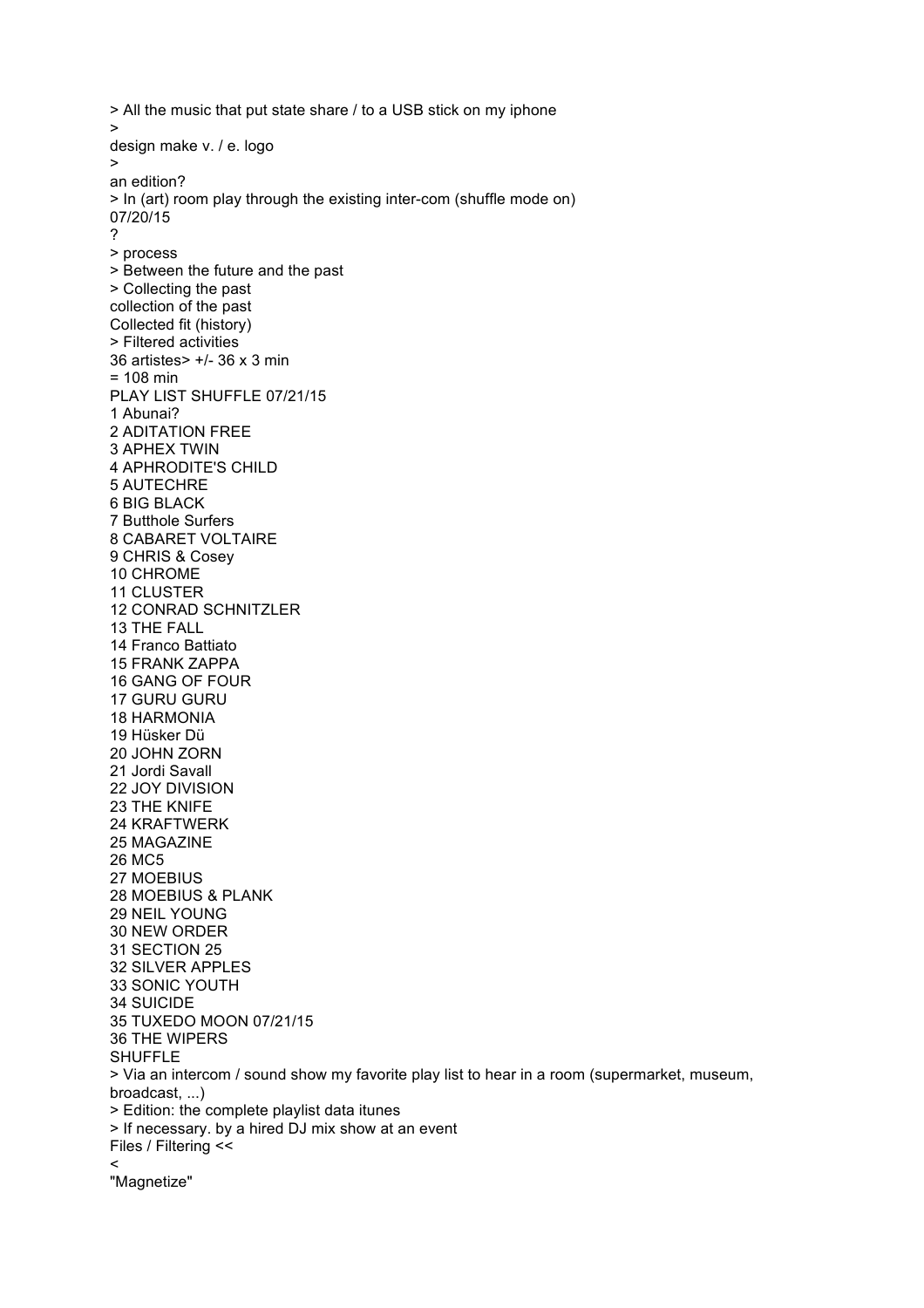or: melt until compass needle 07/30/15 > to present a magnet > glass tank 2 x the magnet super magnet COMPASS 21/07/15 07/22/15 > Do all the remaining iron in a transparent container, mix with water, there will also add to magnets > Create glass tank or let make plexiglass container? dimensions in relation > Files over the glass box that has the same proportions as the magnet that lies beneath > The iron powder accumulates above the magnet, which holds together the whole PROBES 22/07/15 1) Wurzburg / Germany 2) Shönberg / Austria 3) San Venanzo / Italy 4) Ospedaletto / Italy OSPEDALETTO 5) Orvieteo / Italy 6) Assisi / Italy 7) Montegabbione / Italy 8) CASTIGLIONE DEL LAGO / Italy 9) Telfs / Austria INTERNAL KITCHEN> - Translate the title! retyping < > Entering into google translate > VISTAPRINT - (or something similar) > in some instances (number of months that this booklet serves)  $\prec$ \* Only non-crossed portions \*\* Dates have always mention <AURORA 23/07/14 > My notebook (which were) scan with google translate > Into English (or to all the languages of the neighboring countries to move eventually into English) > This process to a new book of the same size > First be translated into 1) French / than to the 2) Luxembourg? / Out 3) German / than to the 4) Dutch / than to the 5) English AURORA is brand v.h. book < 08/16/15? Possibly. > Throughout the translated text and instruct a fellow artist content> > The personal becomes less personal because the handwriting disappears when translating. > 07/13/15 AURORA> translate > Possibly as a catalog for LIVING APPROACHES? > Title: - The idea for this work came about in the kitchen of our stay in San Venanzo Umbria \*\*\* - Content is very personal and is not normally shared with public > Also calculations / measurements / numbers / figures / ... with translation > Translate abbreviations as shown WITNESSES <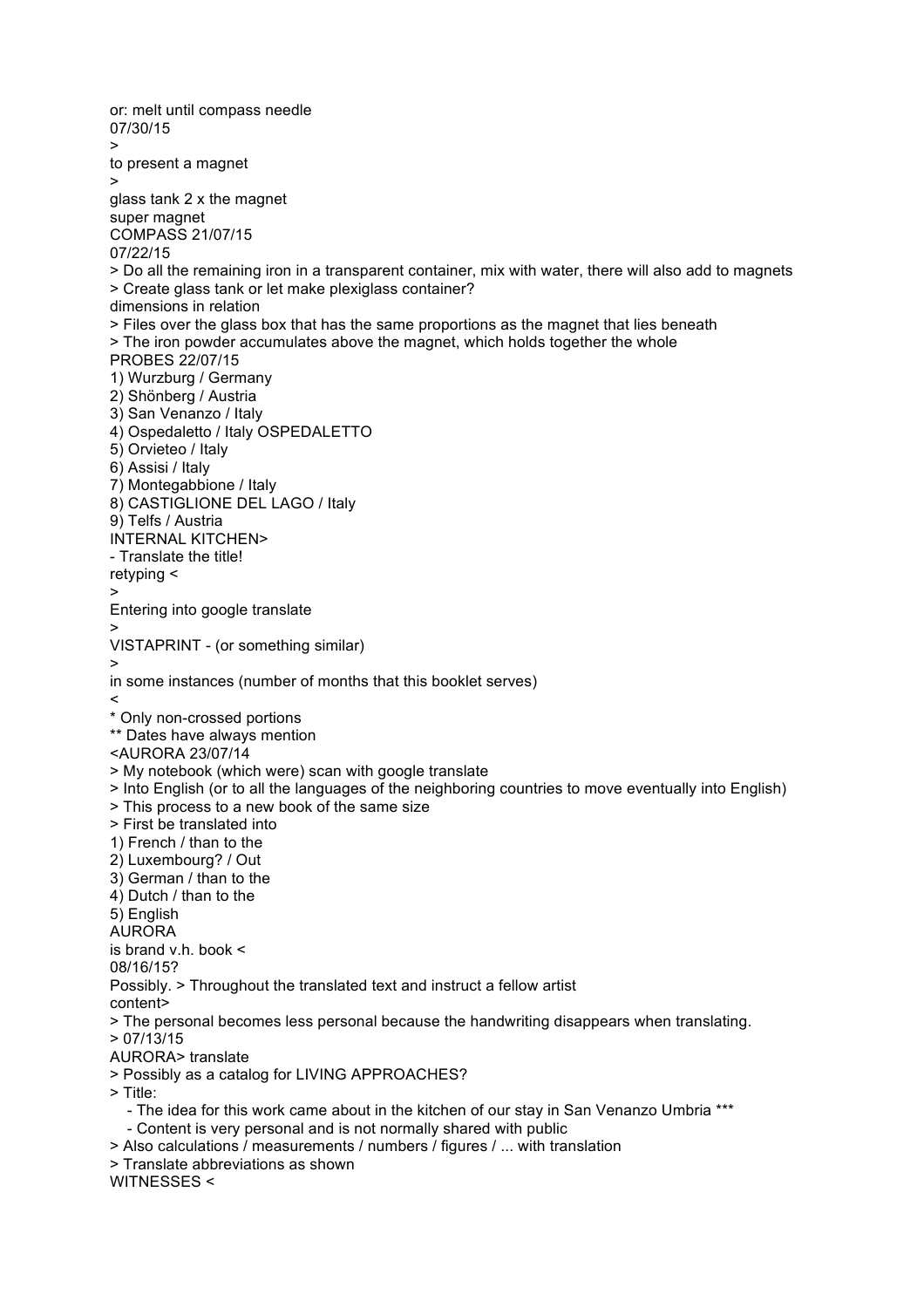> Witnesses > The flies have seen the workshop and activities from all angles with their facet eyes 3D printing if necessary. 3D scanning < > 3D printing? 07/23/15 07/24/15 flycatcher> > Flycatcher hanging from the very beginning in the workshop> let drain in bronze > The lightness of the irritating / annoying fly is translated into a bronze heaviness > Or some fly show separately pour in bronze 07/24/15 Stromboli dish for 2 persons > pasta > Black olives > proscuto > look > pimenten > pepper > Olive tapenade > 2 eggs > Canned tomatoes > Truffle tapenade > spices > pecorino > Wine grechetto (A6 / A5 /) A4 / A3 / A2 / A1 / A0 / ABRI < > Folds all prints up to A4 LIVING APPROACHES 07/24/15 > All 2D work (on the wall or loose) make a print with flat color (approximately) of appropriate surface (whether or not framed)> be printed in an edition > All 3D work with approximate volume, whether or not in the same material > Records, parts list and dimensions + possible. height of suspension > Stamp> LIVING approache ART.N °: .... / EDITION: .... / 30 > LIVING APPROACHES 24/07/15 expo > Down space> approach my living room: - Wall 2D prints also hang on the wall in my living room / at the same level <> architecture - On the floor / fireplace mantle: 3D volumes > 1 ° above room: - A4> 120 m2 of wall paint > 2 ° area over: - Expo with a few artists in my private collection standing in my living room 07.30.15 Or: dals (paving stones) piled <7/28/15 sculpture with bottled water (as in supermarket)  $\,<\,$ Convert liters of drinking water  $\epsilon$ ! Invitation. Photo = v. Waste workshop < SCULPTURE 24/07/15 > With all the waste material in my studio is creating the most compact "composition" (empty pockets v. Cement ...) gravel, boxes, wood, ... > Total weight converting to bronze \_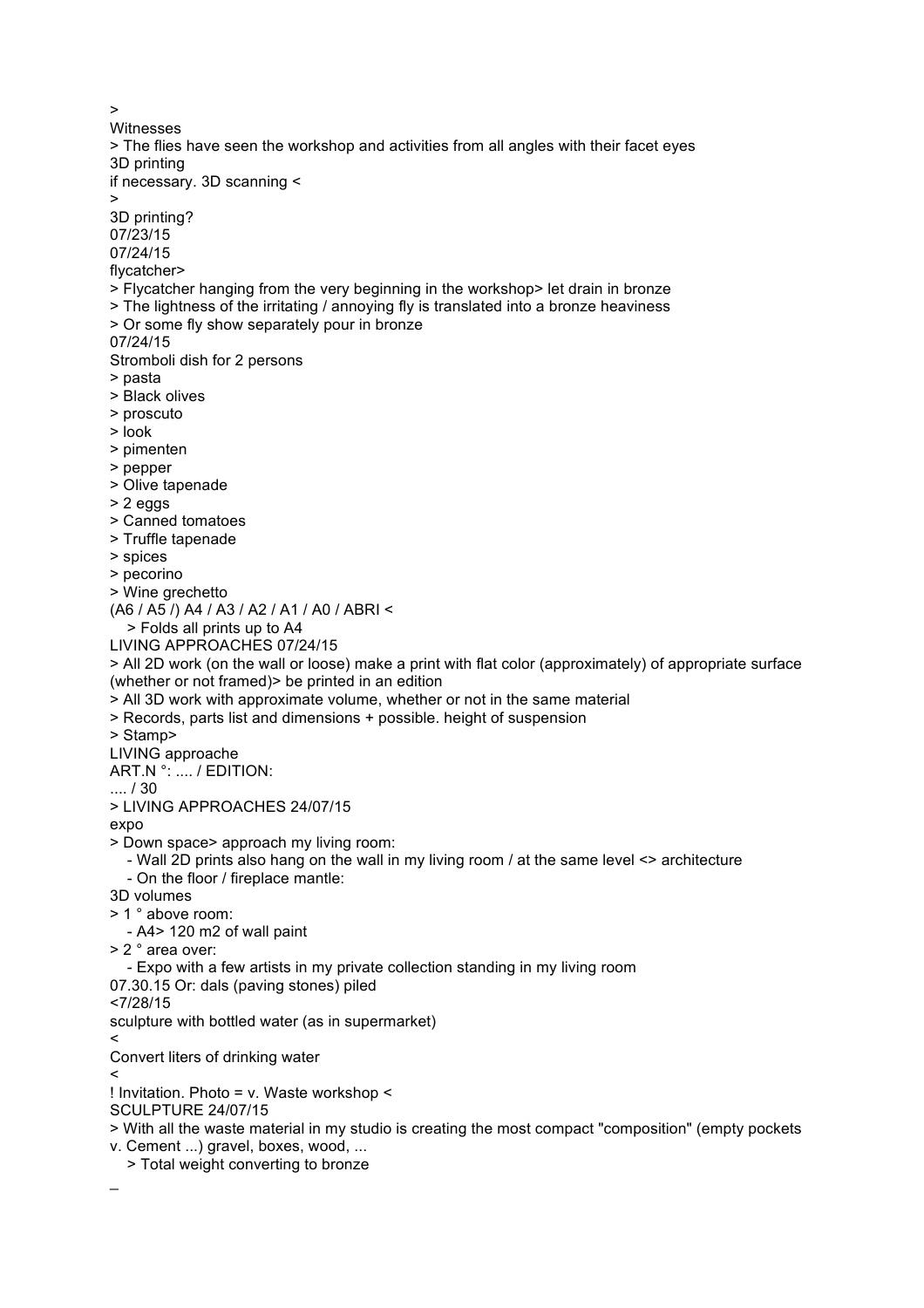08/18/15 > Let deliver a palette dalls a (public) location (cfr. Weight v. Waste workshop)> LOST 25.07.15 > Lost Probes (Probes were given to people that there would be places) that were not installed / reported back > Total length = 6m copper 2.5 mm2 > Convert a piece of copper of the same weight **Cu** bar thread **Cu** (Self melt? Mp?) take pictures> printshop < further customize <  $Cu? <$ Source watering? < Order magnet < license OK? < beamer> LOODS12? < TO DO 07/28/15 > LIVING APPROACHES > prints > list > NEW WORKS  $>$  LOST $>$ A3 > SCULPTURE > AURORA > WHITNESSES> bronze > COMPASS > SHUFFLE > BELOW GROUND  $> A4$ > EXCAVATIONS> movie> beamer  $=$  Expo  $\le$ (Invitation: as picture a picture of the equivalent to waste?) 300kg 31.51 >> tiles <(4,5) >> 24 tiles (6) SCULPTURE 19/08/15 > The total weight of all the waste in my studio> Convert paving stones > Palette pavement tiles order at construction company and have them delivered to a location in the public space as a sculpture. > Tiles:  $4.5 \times 30 \times 30 = 9.5$  kg  $6 \times 30 \times 30 = 12.5$  kg noise < (Noise)  $\leftrightarrow$ like prints Living Apps. CATALOGUE 8/19/15 LIVING 14/09/16 > Walking conversation in my house with Johan Pas, talking about my art collection > Living Approaches > Record Call > Unsubscribe - digitally via tool that converts spoken language to written text > Be printed on A4 - digitally copy shop in many instances QUALITY TIME 14/09/15 > When booklet is full > Aggregating all lines  $> 40$  cm x .... = cm m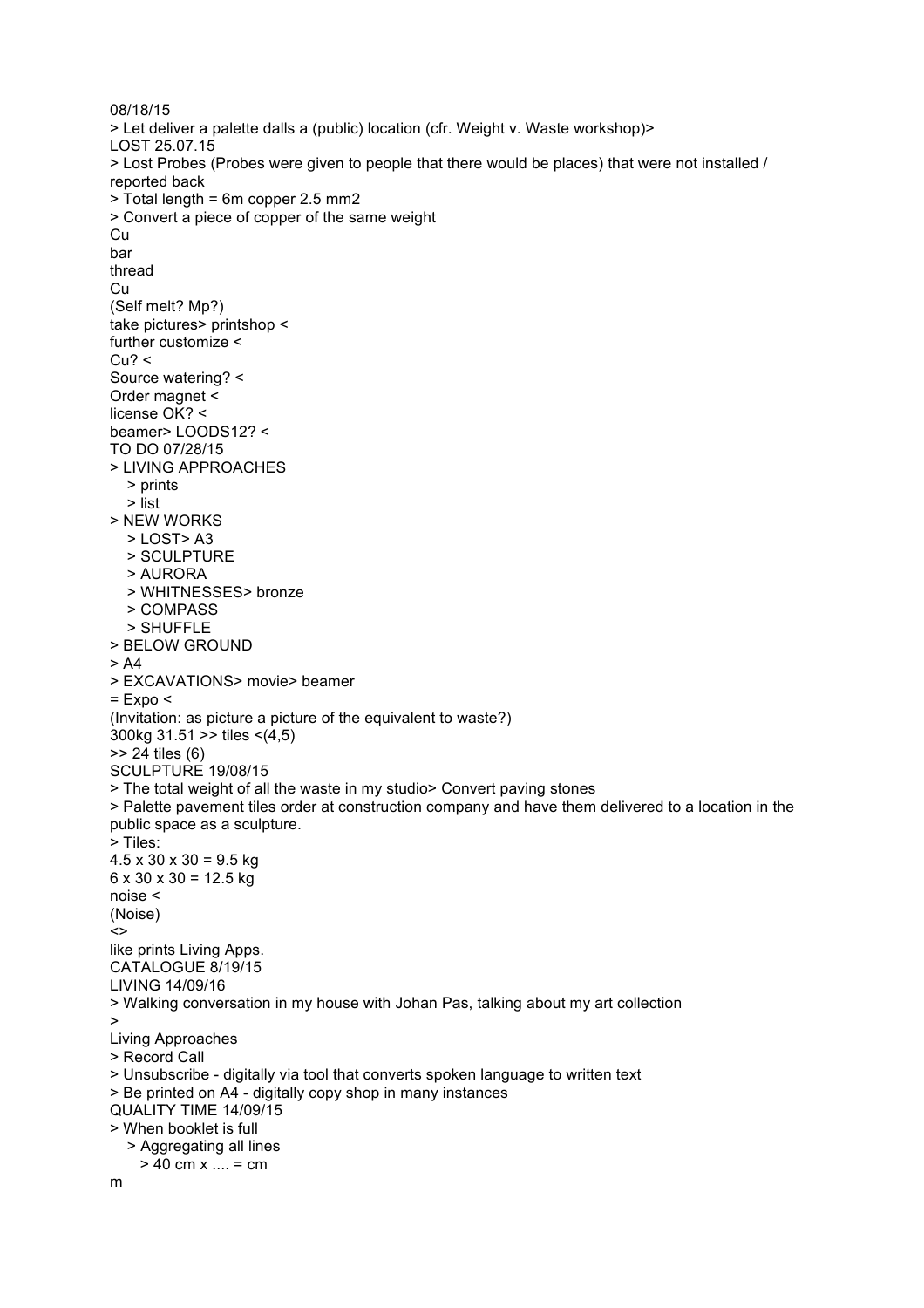km > This distance translates to a distance to travel? > with car > Photo report ... ... ONGOING > PROBE > QUALTY TIME > DUST > CAPTURE > ENTERING DISTANCES GOING NOWHERE > INTERFACE STAND BY > Distraction > SHUFFLE > DISTANCE SLIDES > SCULPTURE 09/28/15 IN PROGRESS > LIVING APPROACHES > BELOW GROUND > BELOW GROUND > OK 3/10/15 > AURORA > A3 > LOST > COMPASS TO DO 09/28/15 OK 10.18.15 > PLEXI KAP > TISSUE PAPER > RADIO EQUIPMENT > PRESSE PAPER> ALUMINIUM OK OK OK Total weight of the cables = 13 kg (WEIGHT) < > Density of copper? > Copper bar 1 m - weight?  $> 2x$ ? pioneer brand how many meters? < > In the bar engraved pioneer The Conducted 14/10/15 > All pieces cables (surpluses art practice) (1988 - ongoing) > Connect to each other > Use the extension cord Docking station > Blue tooth turning > Movie making v. Plant > Sound via docking station > Trajectory v. Cables follow, beginning with socket for docking. > 7.7 Ohm resistor .... M? distance 1m Cu / dim. CNC MECAFORM < Conducted 14/10/15 > Complete circuit of all pieces of cable v. Artistic practice = 7.7 Ohm (13kg) >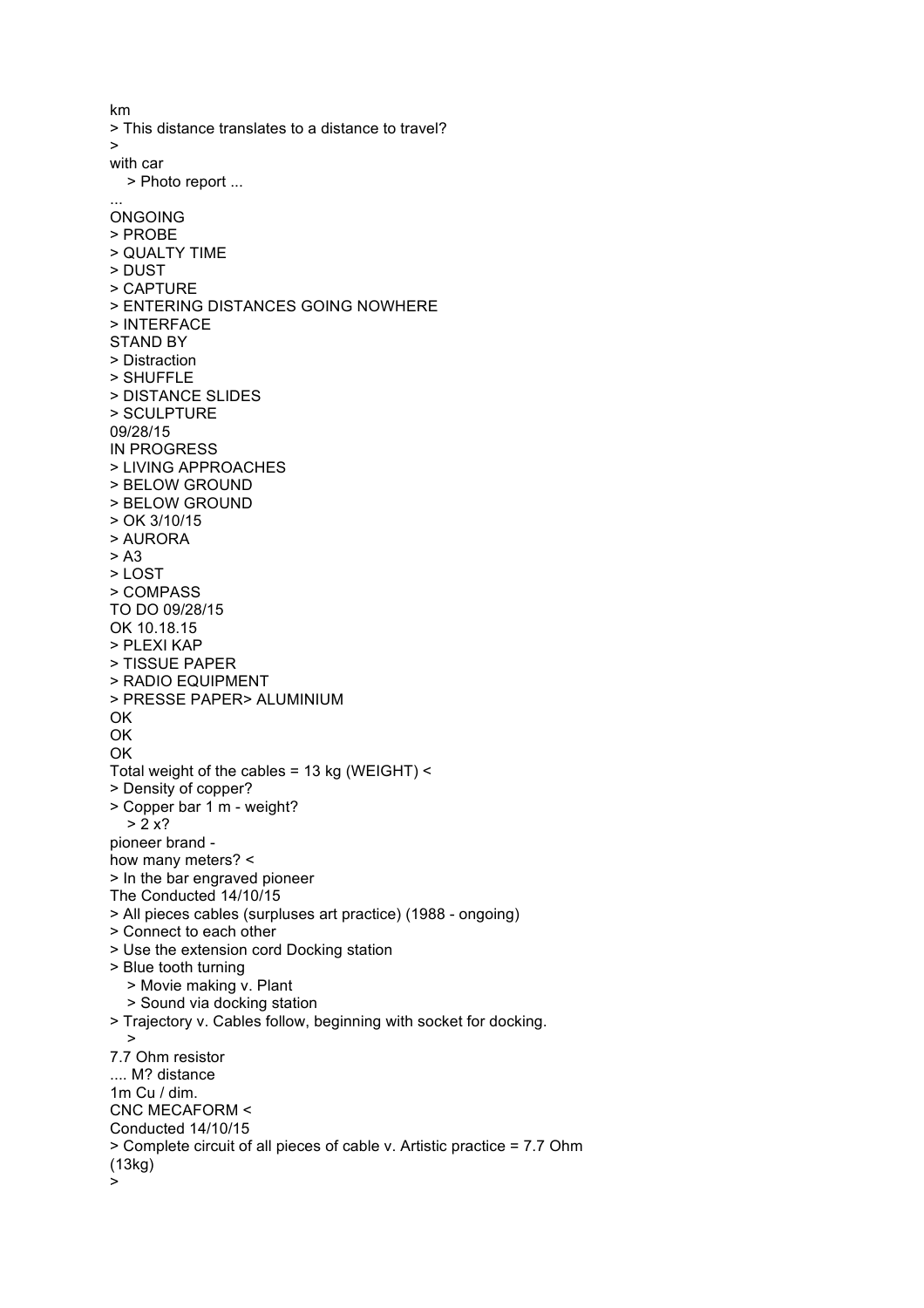```
copper rod in which 7.7 Ohm engraved
15/10/15
> Square bar 40 x 40
\rightarrow14.240 kg / m
   > Leave milling + engrave
\ddot{\phantom{1}}40
40
1 m
Ohm
R = 7.7 ohms
L = m ....
M = 13 kg
measurement process
there is "loss" on <
Conducted> 15/10/15
> Engraving on copper rod Omega-sign
\precon the front side
> Dejond (Wilrijk)
   > € 225.00 excl. VAT 21%
   > € 272.25 incl. VAT
\overline{a}> Cables link together and place in a room or area (not rolled) (> eg. In a gallery feeds the 
communication infrastructure.)
(> All cables together and run through different areas)
cables <
vochtabsorb. <
slideshow <
stofbergjes <
brick <
own music <
Waste weight <
Projects that can be achieved can be turned into an expo / 18.10.15
> 7.7 Ohm / Conducted
> Distraction
> DISTANCE SLIDES
> DUST
> CAPTURE
> SHUFFLE
> SCULPTURE
SNAP
THE SIGNAL
> Speed of light <>
IN STUDIO RECORDING <
- Hand clap
- Switch light
- Snap / snap of the fingers
>> ECHO
FEEDBACK 29/10/15
> §'SNAP> finger cut § <
> Broadcasting as capturing sound back to the moon and signal
> Means. broadcasting and satellite dish
> Sound studio light switch? <
> Hand-clap?
STATIC 10/29/15
> Audio cassette itself Nov 4. 2014 is in my studio.
> 1 year after making recording
> LP to let make vinyl?
> Mp3 on USB stick?
```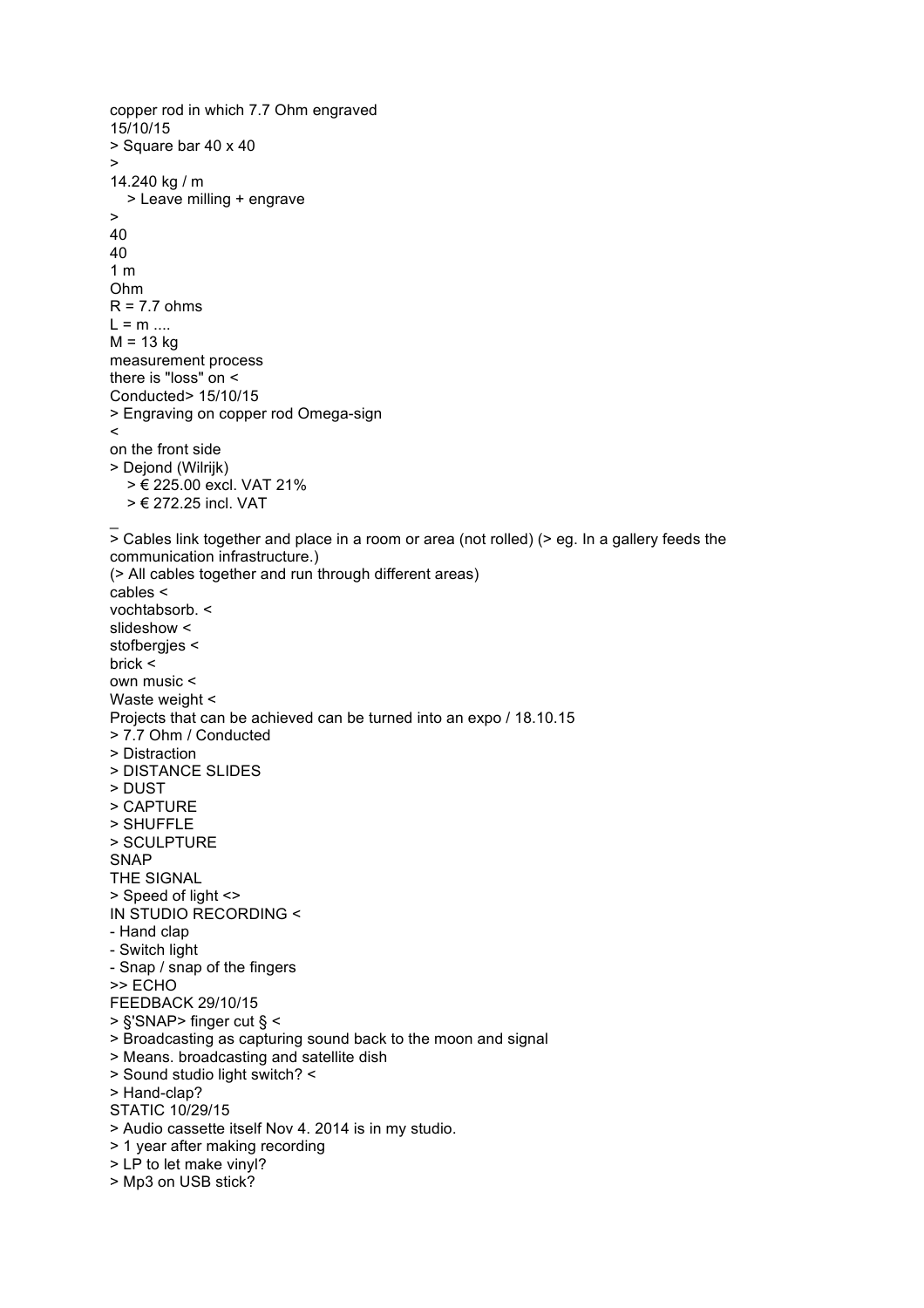> CD-ROM? Conducted 29/10/15 > 7.7 Ohm > 13 kg  $> 460.7 m$ \_  $\geq$  All pieces / residue of electric cables I've ever used till now for my 'art practice ' Magnet (black) > iron - tabletop - Fireplace mantle - Load ... - ... MONOLITH 11/02/15 > Super Magnet> 200kg > All iron parts that were found in the sand for Excavation 20/12/15 More Seth Siegelaub Contemporary art > The Xerox Book 1968 > 1000 copies - CARL ANDRE - ROBERT BARRY - DOUGLAS Huebler - Joseph Kosuth - SOL LEWITT - ROBERT MORRIS - LAWRENCE WEINER > XEROX BOOK (2010) by ROLLO PRESS Published by EASTSIDE PROJECTS 215 x 280 mm, 216pp, softcover > BOOTLEG> > To swap THE SWAP 12/20/15 > > Book making to trade > Must be issued in 1968 or have to deal with one of the artists mentioned above (included in the original book xerox) > 7 artists invite?  $>$  P $\perp$  $> M. L.$  > S.D. > G.D.B. > S.V.H. > H. M. > P.J.G. TERRA 26/12/15 > USB to the collection of photos of drift-plastic CONTOUR <? OUTLINES 15/01/2016 > Invitation card for Living Approaches (expo) > 500 copies > Card is free artwork > BOUNDARIES 02/09/16 16/01/16